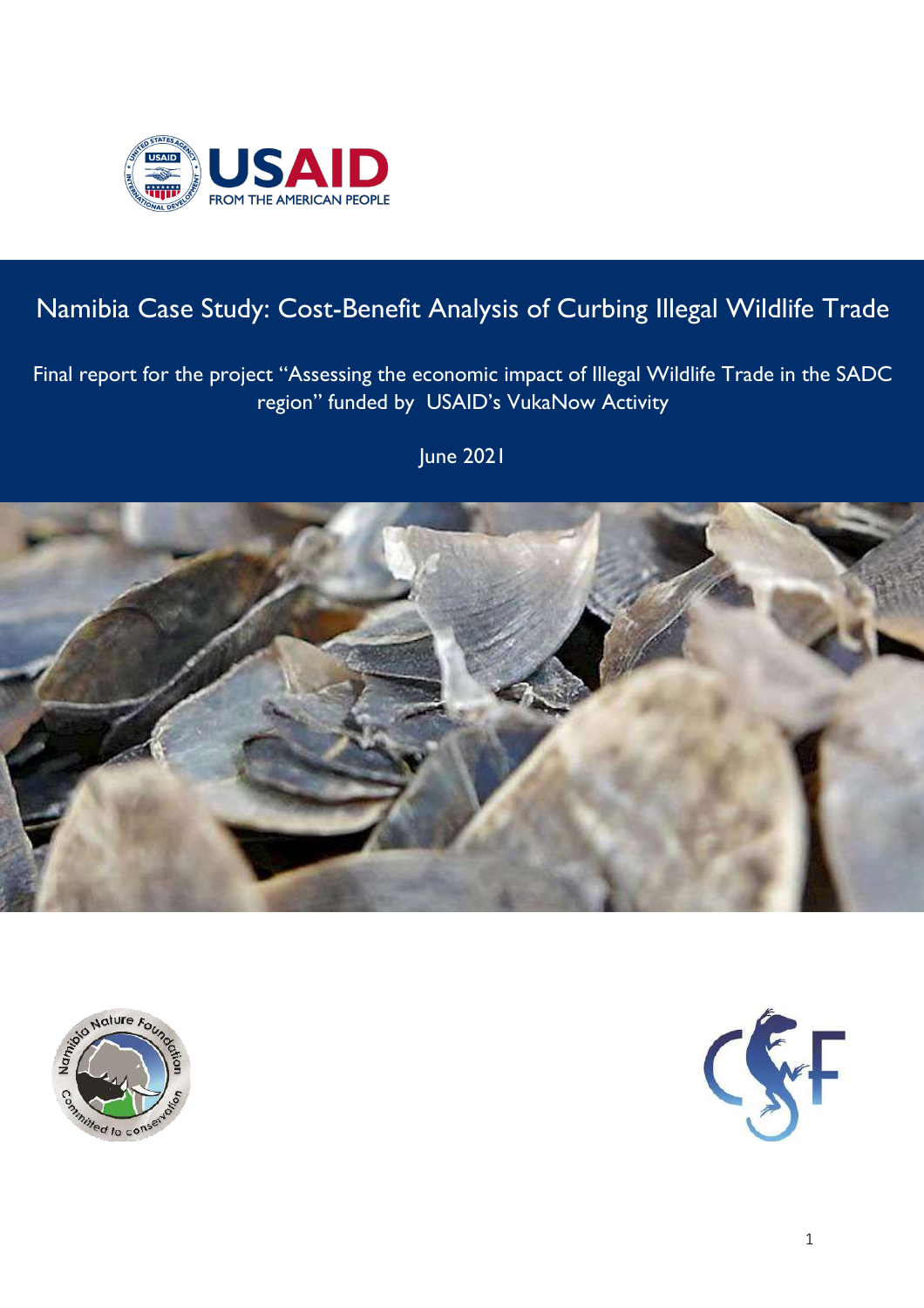Authors: Tania Briceno (CSF), Juliette Perche (NNF) Reviewers: Angus Middleton.

Contract No. 72067418C00005 United States Agency for International Development (USAID)/Southern Africa USAID Contracting Officer's Representative: Jane Ashley Netherton

#### Disclaimer:

This publication was produced for review by the United States Agency for International Development. It was prepared by Chemonics International Inc. The authors' views expressed in this publication do not necessarily reflect the views of the United States Agency for International Development or the United States government. This Project is supported by the VukaNow Project of the US Agency for International Development(USAID), funded by Chemonics International Inc.

#### **Acknowledgements**

The authors would like to thank the Ministry of Environment, Forestry and Tourism for their data and information contribution, as well as the Rooikat Trust for their invaluable guidance. The authors also thank NGOs and associations who provided key information on expenditures and income, as well as project budgets including NACSO, the World Wildlife Fund Namibia, Save The Rhino Trust Namibia, and managers of private game Reserves including HoRN members for sharing their information.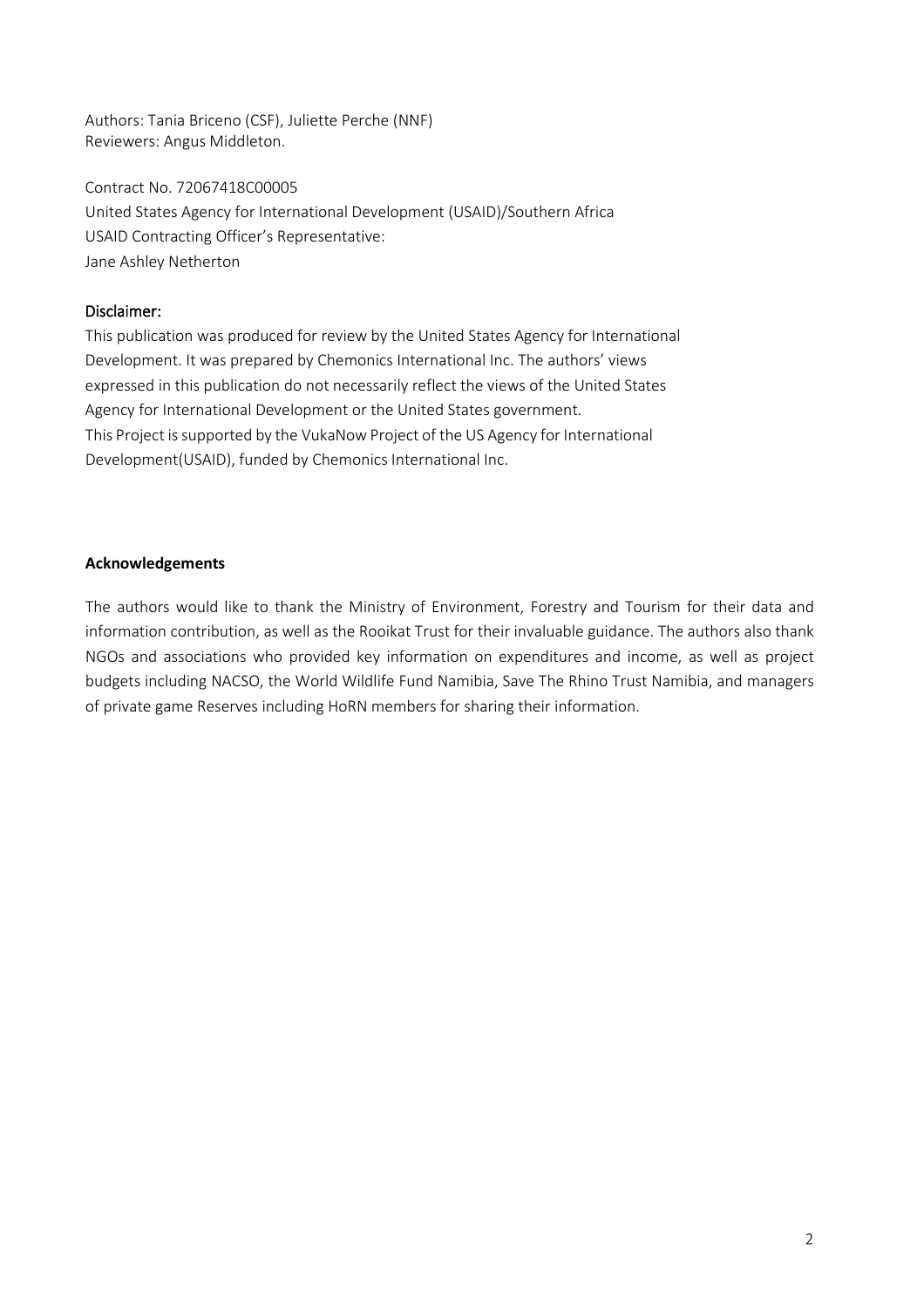## Acronyms

| AED             | African Elephant Database                               |
|-----------------|---------------------------------------------------------|
| AERSG           | African Elephant and Rhino Specialist Group             |
| AfESG           | African Elephant Specialist Group                       |
| APU             | Anti-Poaching Unit                                      |
| <b>BAU</b>      | <b>Business As Usual</b>                                |
| <b>CBA</b>      | Cost-Benefit Analysis                                   |
| <b>CBNRM</b>    | Community Based Natural Resource Management             |
| <b>CITES</b>    | Convention on International Trade in Endangered Species |
| <b>DWNP</b>     | Directorate of Wildlife and National Parks              |
| <b>DSS</b>      | Directorate of Scientific Services                      |
| <b>GPTF</b>     | Game Products Trust Fund                                |
| IMF             | International Monetary Fund                             |
| <b>IRDNC</b>    | Integrated Rural Development and Nature Conservation    |
| <b>IUCN</b>     | International Union for the Conservation of Nature      |
| <b>IUCN/SSC</b> | IUCN/ Species Survival Commission                       |
| <b>IWT</b>      | Illegal Wildlife Trade                                  |
| <b>MEFT</b>     | Ministry of Environment, Forestry and Tourism (Namibia) |
| <b>MIKE</b>     | Monitoring the Illegal Killing of Elephant              |
| <b>NAMPOL</b>   | Namibian Police Force                                   |
| <b>NDF</b>      | Namibian Defense Force                                  |
| <b>NGO</b>      | Non-Governmental Organization                           |
| <b>NNF</b>      | Namibia Nature Foundation                               |
| <b>NPV</b>      | Net Present Value                                       |
| SADC            | Southern African Development Community                  |
| <b>SRT</b>      | Save the Rhino Trust                                    |
| <b>UNWTO</b>    | United Nations World Tourism Organization               |
| <b>USAID</b>    | United States Agency for International Development      |
| WPSU            | Wildlife Protection Services Unit                       |
| <b>WWF</b>      | World Wildlife Fund                                     |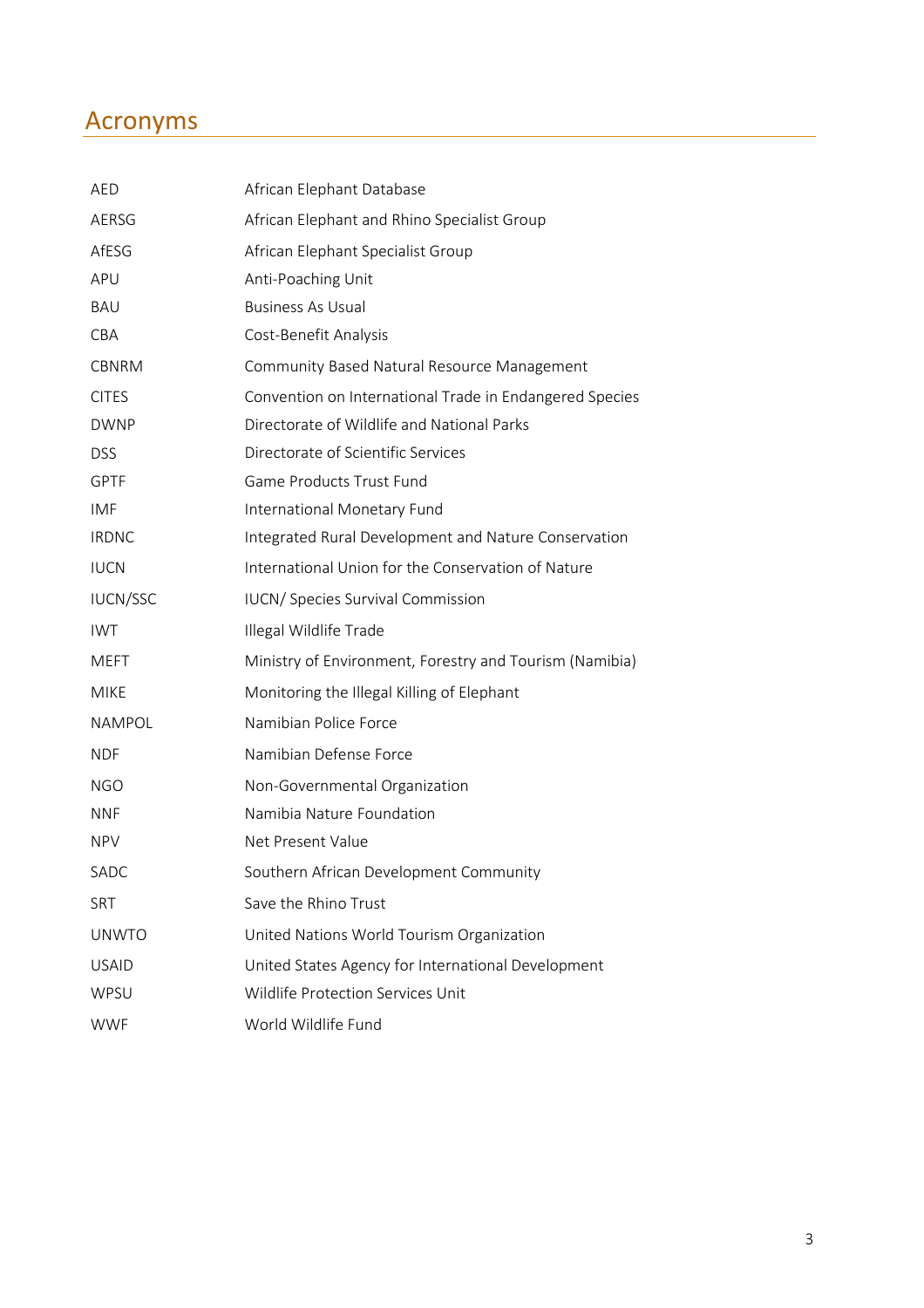## **Table of content**

## **Figures and Tables**

| Figure 2. Arrests and convictions in Namibia for elephants, pangolins and rhinos  13 |  |
|--------------------------------------------------------------------------------------|--|
|                                                                                      |  |
|                                                                                      |  |
|                                                                                      |  |
|                                                                                      |  |
|                                                                                      |  |
|                                                                                      |  |
|                                                                                      |  |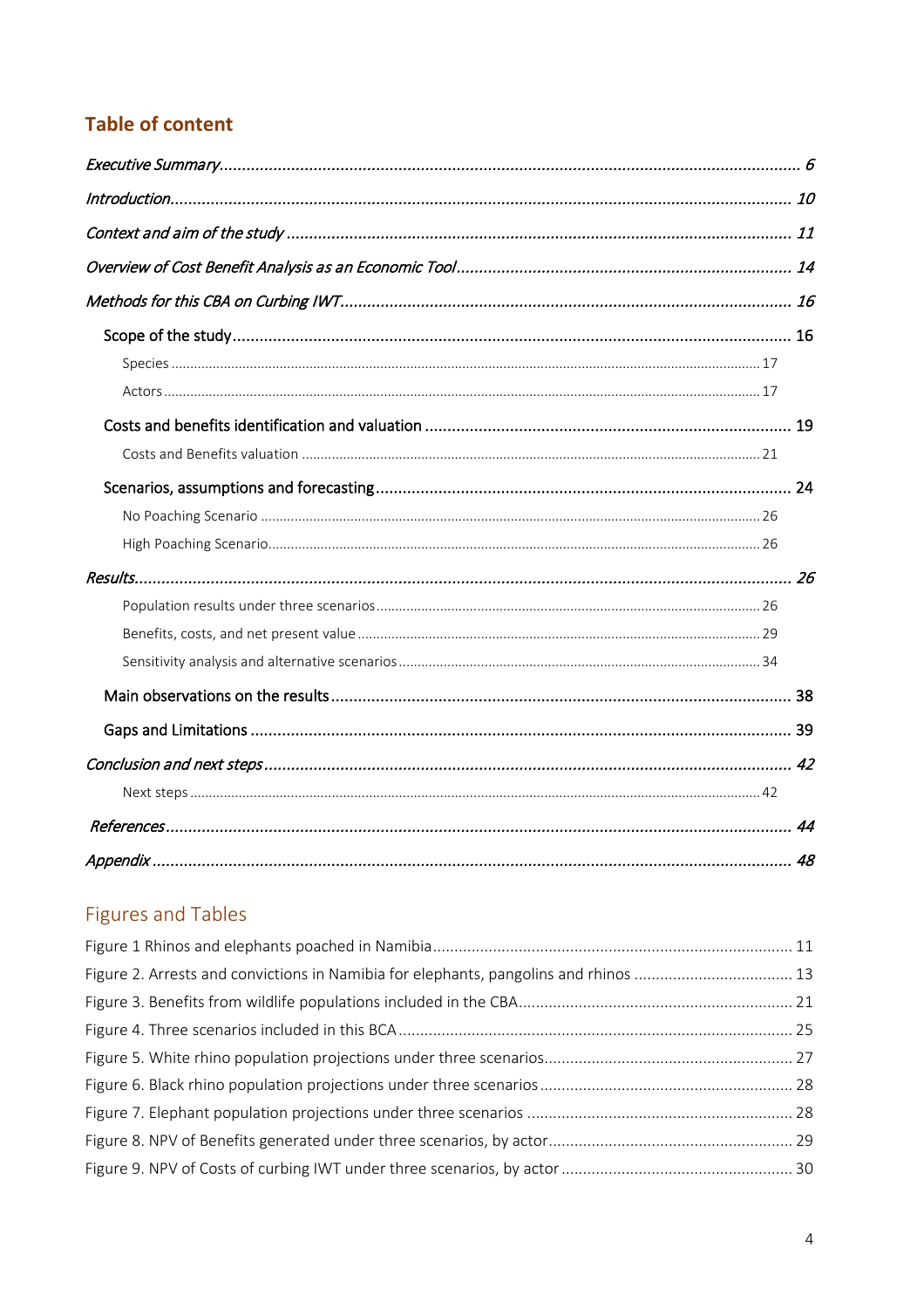| Figure 10. NPV of net benefits obtained from investments in curbing IWT under three scenarios  31          |
|------------------------------------------------------------------------------------------------------------|
|                                                                                                            |
|                                                                                                            |
|                                                                                                            |
| Figure 14. NPV of net benefits three scenarios, with assumption of higher poaching rates 34                |
| Figure 15. NPV of net benefits obtained under the assumption that private landholders receive less tourism |
|                                                                                                            |
| Figure 16. NPV comparison of net benefits relative to BAU, by actor, under the assumption that private     |
|                                                                                                            |
| Figure 17. Net benefits for three scenarios, assuming tourism and trophy hunting revenues are reduced to   |
|                                                                                                            |
| Figure 18. Net benefits for three scenarios using a zero-discount rate over the ten-year time horizon 37   |
| Figure 19. Net benefits for three scenarios using an 8% discount rate over the ten-year temporal horizon   |
|                                                                                                            |

## Tables

| Table 3. Benefit cost ratio for investments in curbing IWT in the BAU and No Poaching scenario  33        |  |
|-----------------------------------------------------------------------------------------------------------|--|
| Table A 1: Baseline (BAU) Data and assumptions for estimating benefits from live sales and trophy hunting |  |
|                                                                                                           |  |
|                                                                                                           |  |
|                                                                                                           |  |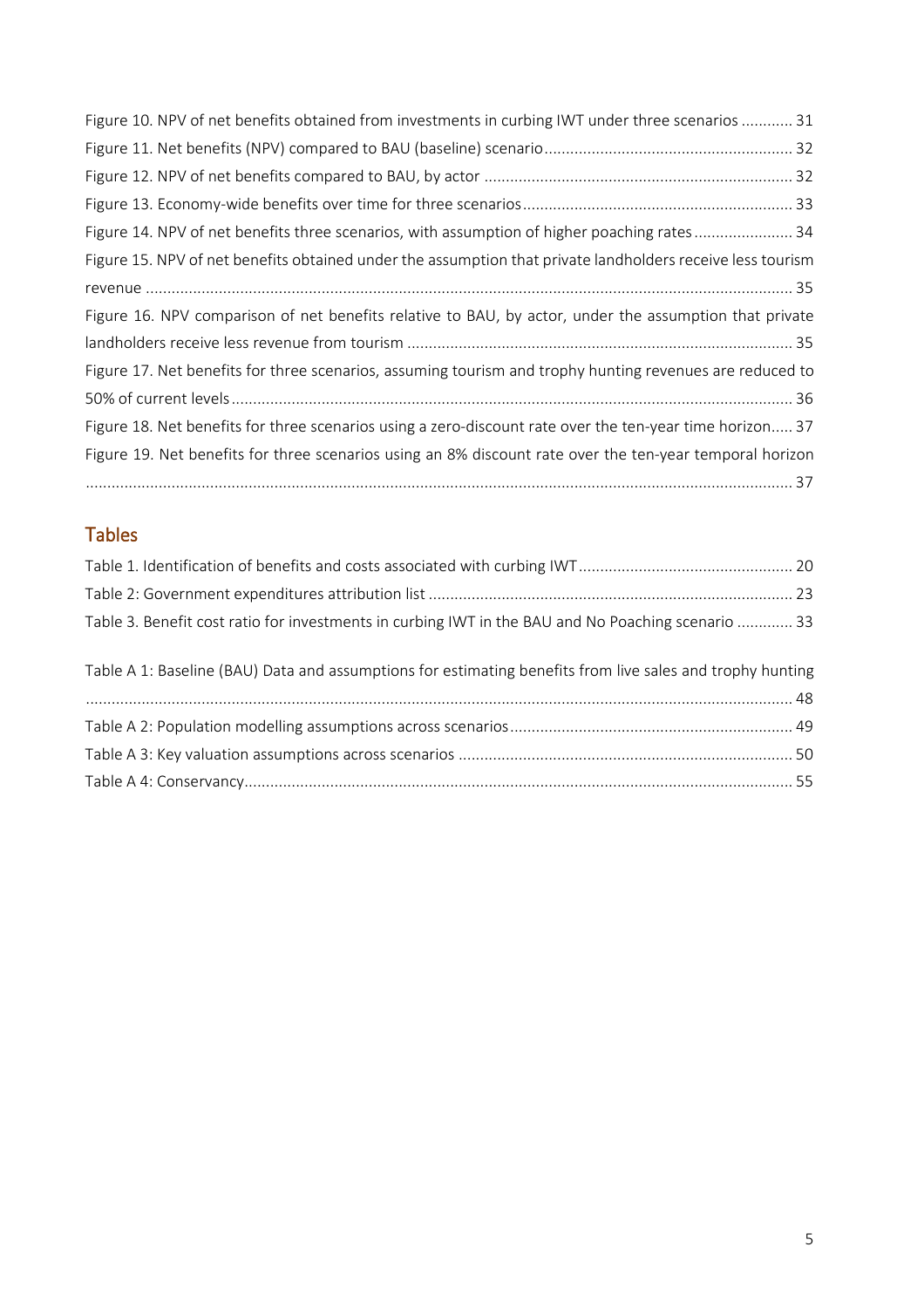## <span id="page-5-0"></span>Executive Summary

Since 2014, Namibia has seen a surge in wildlife poaching as a result of increasing international demand and depleting wildlife populations in other areas of the world. This has led to the loss of high-value species (such as elephants, rhinos, and pangolins) and concern about ecosystem impacts and associated economic losses. For instance, Namibia has become a key country for illegally sourced rhino horn, with a total of 416 rhino poached between 2013 and 2019, compared to only 13 rhinos poached between 2005 and 2013 (MEFT; 2020b, Milliken, 2014). The Namibian Financial Intelligence Center estimated that the foregone revenue in Namibia (or revenue circulated in illegal markets rather than legal ones) from trade in illegal markets for elephant tusks was about N\$690,151 (NAD in 2013) and about N\$141,506 (NAD in 2012) for rhino horn. The biggest costs from these activities, however, are the losses in tourism revenue, trophy hunting, limited live sales, and many other impacts that translate into further losses in tax revenue, loss of wildlife populations, and an increase in the problems posed by an underground economy, including corruption and crime. These costs are still ill-understood.

As a response to this surge in wildlife crime, a diverse range of public and private actors have ramped up their efforts to curb illegal wildlife trade (IWT) nationally and across borders. Among other activities, the Namibian government established a multi-agency task force, the Blue Rhino Task Team, to combat illegal wildlife crime and international aid and local funding has been increasingly funneled towards these efforts. Private game reserves have also invested considerable resources to this end as well as community conservancies. These efforts have been relatively successful, slowing down the rate of poaching of rhinos and elephants, and increasing the number of arrests for activities related to these types of crimes. However, these investments are being made with little information on the costs of IWT and the benefits being generated by curbing it. This type of economic information is important to justify the investments being made and ensure that the benefits generated are greater than the costs and that economically viable solutions are being implemented.

This study investigates the economic implications of investing in curbing IWT through a cost benefit analysis (CBA) of current investments in Namibia and compares the results against an alternative scenario where no investments are being made in curbing IWT as well as to a scenario where more investments are being made in further curbing it. The CBA monetizes costs and benefits from IWT curbing initiatives and sets them up to be consistently compared across time, in order to inform and guide investment decisions.

The CBA focused on three key actors leading current investments in curbing IWT in Namibia: 1) the national government – including through public international aid, 2) communities living on communal land, and 3) private landholders. Nationwide impacts to the tourism industry at large are also considered. Two key species, rhinos and elephants, are used as proxies for the suite of costs and benefits associated with curbing IWT.

Thus, the main functional unit of analysis is population size for rhinos and elephants; therefore, all costs and benefits were modeled in relation to a change in population size for each species. Each actor manages a different population or proportion of the population of each species, which was modelled based on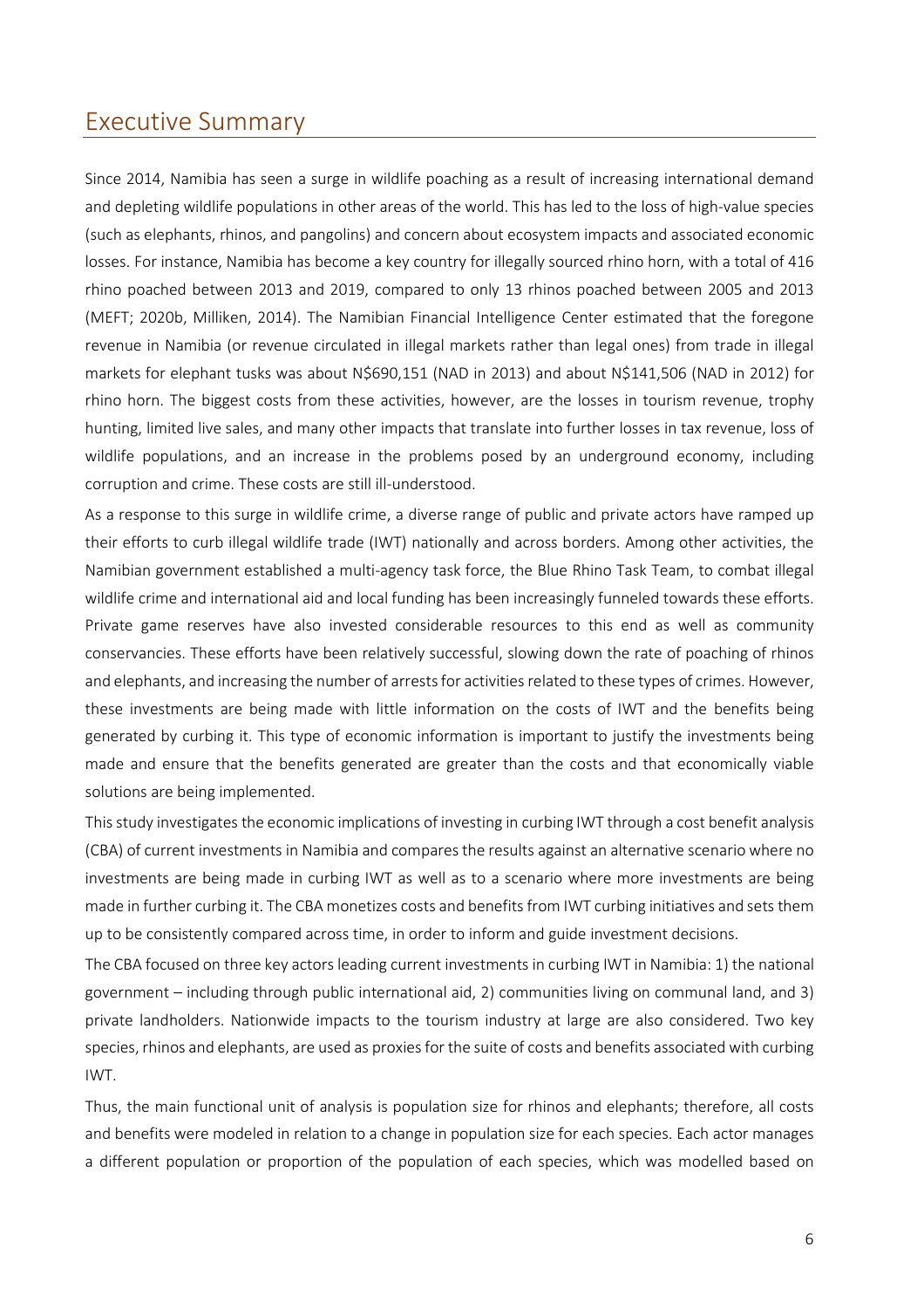current management practices and data available. The three scenarios were denominated as (1) the Business as Usual (BAU) scenario, which describes the current investments and poaching, (2) a scenario of increased investment and lower poaching (No Poaching scenario), and (3) a scenario for reference where poaching goes practically uncurbed (High Poaching scenario).

In the first step of this analysis, the most salient categories of costs and benefits associated with curbing IWT were identified. Subsequently, those that could be quantified, given the data available, were retained for the analysis. Costs include primarily the expenditures on programs and activities to stop IWT but also include some indirect costs associated with higher levels of corruption and crime. Benefits include primarily income from trophy hunting and revenue from wildlife watching (such as rhino and elephant photography and other non-consumptive tourism) as well as revenue from live sales of animals done by the government.

The results of the CBA show that considerable investments are being made in curbing IWT. The economic cost of curbing IWT was conservatively estimated at about N\$2 billion over 10 years, with average yearly costs of about N\$250 million across actors. Most of the cost is undertaken by the government supported by international funding and NGOs, with public funding covering about 77% of the cost calculated in this study. Nevertheless, working in a synergistic and collaborative way with private landholders and communities results in more effective action, and this also demands considerable resources from these partners.

The benefits of curbing IWT are significant and critical to the Namibian economy. Including all tourism businesses benefiting from the presence of wildlife species, such as rhinos and elephants, total net benefits amount to about N\$18 billion over the ten-year period under the current situation. In terms of benefits by type of actor, the government receives the highest benefits, at about N\$2.6 billion over ten years, or about N\$260million annually. Private landholders also receive significant benefits, at about N\$2.5 billion over ten years, or about N\$250 million annually. Communities obtain about N\$933 million of benefits over ten years, or about N\$92 million annually.

One of the most important indicators generated with the CBA is the net benefit comparison across scenarios, these are the benefits minus costs. Here, the No Poaching scenario created the most benefits, with net benefits of about N\$22 billion over ten years (Figure a), which is a 20% increase from the business as usual (BAU) scenario, representing current spending and curbing efforts. The High Poaching scenario presented the lowest net benefits, with less than N\$13 billion over ten years. Also, it is worth noting that the benefits of the No Poaching scenario are not generated by the poaching activities but represent overall tourism, hunting and live sales that would continue to happen, even with higher poaching levels.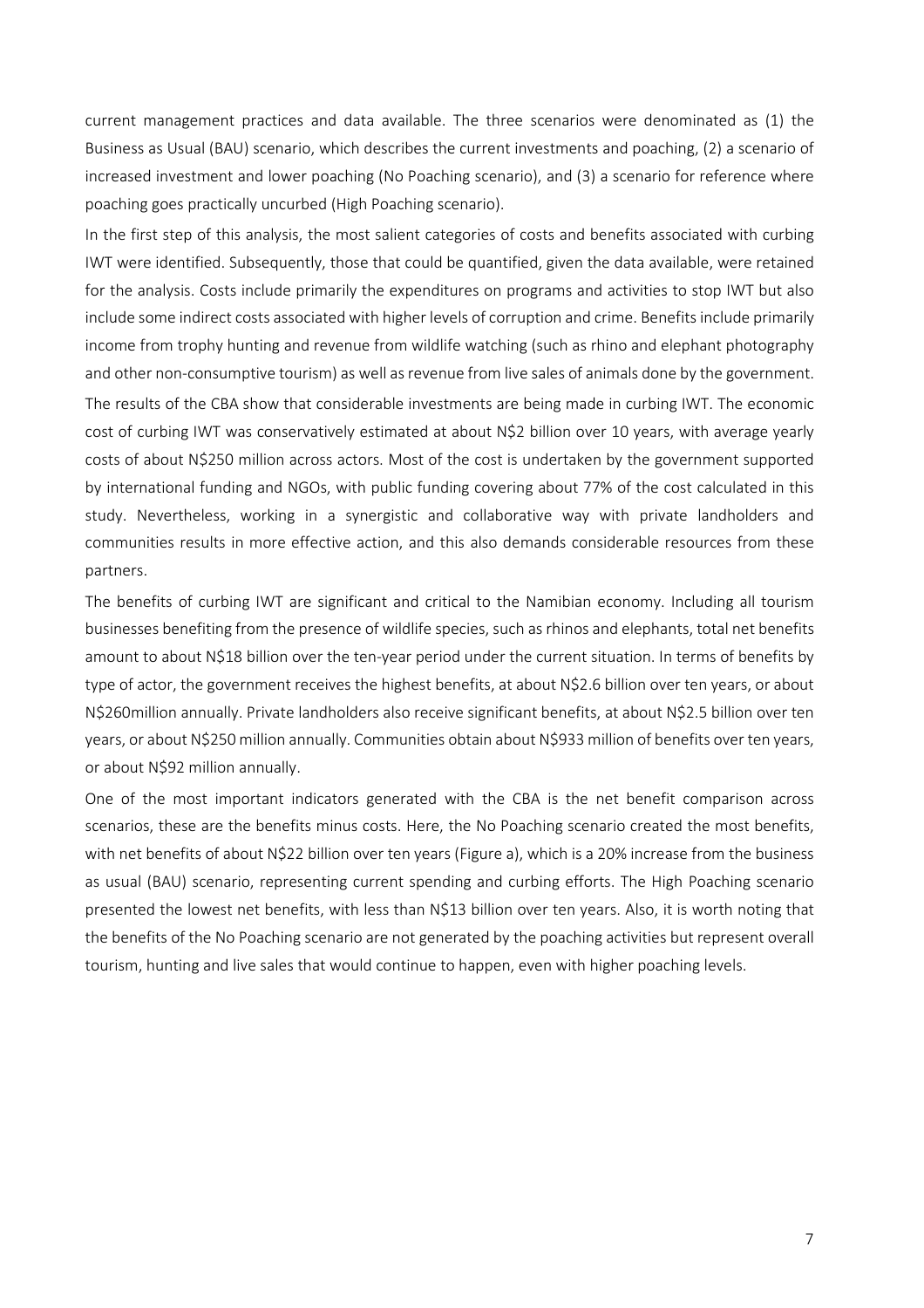

*Figure a. NPV of net benefits across scenarios*

There are notable differences in the distribution of economic impacts across the three actors studied. First, government and private landholders saw the biggest benefit from increased spending in the curbing of IWT (No Poaching scenario). Government's net benefits over ten years increases from N\$1.1 billion (BAU) to almost N\$1.8 billion (No Poaching), a 64% increase, and private landholders increase their net benefits from N\$2.1 billion (BAU) to N\$2.5 billion (No Poaching), a 15% increase. The net benefits for communities under a No Poaching scenario increases far less, by 3% only or N\$25 million over ten years. This may be partly due to the fact that revenue to poachers was captured as a financial revenue in communities added to the fact that communities also see more Human Wildlife Conflict and obtain less benefits from tourism and hunting related to rhinos. However, an important finding is that the High Poaching scenario results in significant losses for the three actors compared to business as usual (BAU) (Figure b).



*Figure b. Comparison of net benefits (NPV over ten years) of No Poaching and High Poaching scenario relative to BAU*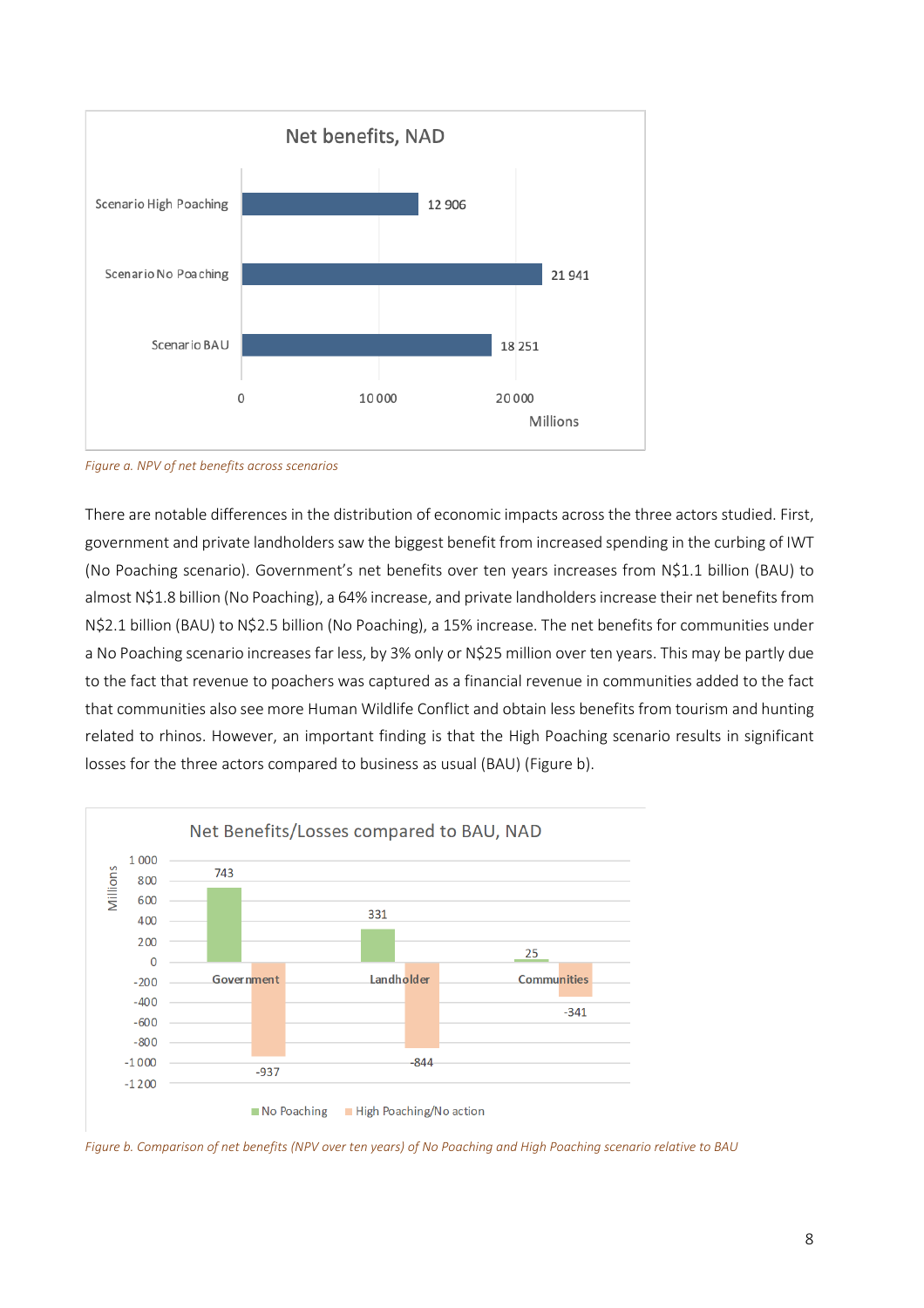Overall, the CBA shows that it makes economic sense to invest in curbing illegal wildlife trade. Even though this study included primarily local financial benefits associated with protecting rhino and elephant populations, the results were very clear – benefits greatly outweigh costs. Expanding the scope of this study will likely amplify these findings. The tourism economy is an economic engine in the country, and it sustains a large percent of the population directly and indirectly. However, it requires investments to sustain the attributes that make Namibia a unique destination and wildlife populations are one of these important attributes.

Some important findings require further reflection. The fact that the additional benefits generated from tourism by conservancies under the No Poaching scenario are fairly low could be explained by the more limited impact of wildlife population increase on tourism revenue in conservancies. Further study would be required to investigate communities' costs and benefits in greater detail and including more species of wildlife. Indeed, this result, added to the fact that the No Poaching scenario is costly to poachers, that there is wildlife conflict with elephant populations, and that conservancies do not manage as much rhino tourism, in comparison to the other actors, has important implications that deserve close attention. For example, an effort to offer alternative sources of income to poachers is critical and communities as a whole might need extra incentives to ensure commitment to increasing their efforts and investments in IWT curbing. Moreover, as human-wildlife conflict costs increase for communities, the requirement for compensation from government or the private sector becomes more significant. It is imperative to ensure that those bearing the costs of living with elephant receive the greatest benefits and that these are optimized through good governance and management at community/conservancy level.

It should also be noted that in the context of stringent government budget constraints and pressures, it is important to ensure that IWT curbing initiatives can be sufficiently funded and that there is cooperation among actors to reap the collective benefits of a healthy wildlife population. It may also be essential to find other sources of financing to build resilience into funding sources. Since government and international funding bears the highest burden of the cost and benefits that accrue to private actors and the economy at large, curbing efforts should be designed with this in mind.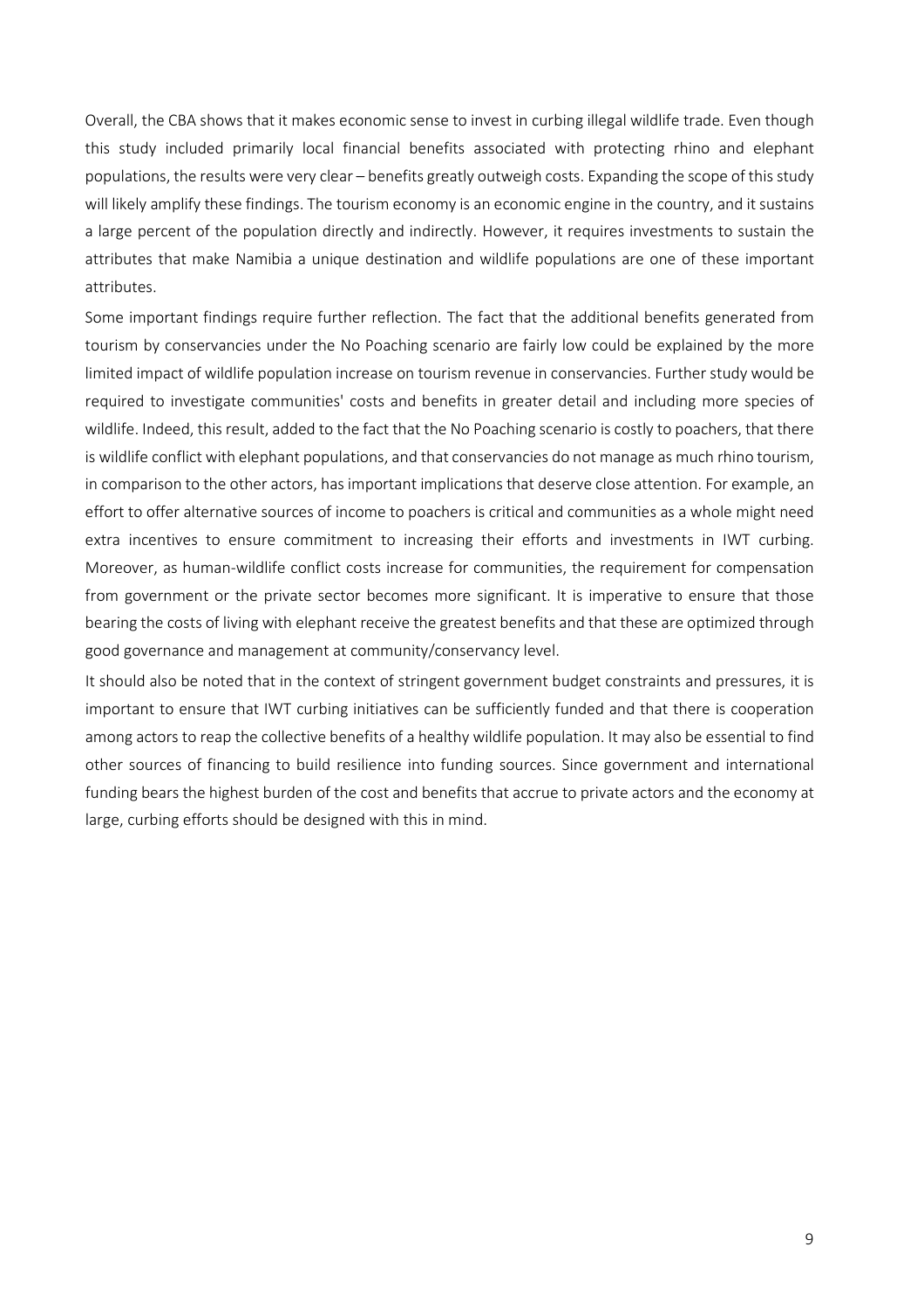## <span id="page-9-0"></span>Introduction

Despite consensus around the negative impacts of illegal wildlife trade (IWT) on the economic prosperity of southern African countries and communities, quantitative evidence of the impacts of IWT on national and regional economies in southern Africa remains scarce. The World Bank (2019) estimated that IWT is causing natural capital losses of at least US\$15 million per year globally, this is only a small fraction of the economic costs of IWT that represents the loss of ecological functions and does not include financial losses such as impacts to the tourism industry or to government revenues. The report also highlights the need for further evidence of the loss in wildlife capital and the erosion of broader financial values due to IWT. This study contributes to filling this gap through the assessment of the costs and benefits of curbing IWT in Namibia. This national cost-benefit analysis (CBA) constitutes the first step towards a broader regional economic assessment of IWT as well as other country studies in southern Africa.

A CBA is an economic tool used to evaluate the impact of policies or initiatives that affect a population's wellbeing (Hanley, & Barbier, 2009; Wegner & Pascual, 2011). It consists of the monetization of costs and benefits generated by a policy initiative which are borne by different economic actors (Hanley & Barbier, 2009). Often this involves translating biophysical and/or social information into a common metric (monetary units) to allow comparisons. By doing so the CBA provides an integral vision of the investment question at hand (Pearce, Atkinson, & Mourato, 2006). By monetizing both costs and benefits, the CBA gives important information about the economic viability of policy initiatives, and it can help justify investment decisions and provide a better understanding of potential trade-offs. Often, CBAs are used in combination with other impact assessment tools, as they emphasize monetary impacts but may leave out outcomes that are not monetary.

In this case study, the cost-benefit analysis provides insights into the economic justification of investing in the fight against IWT in Namibia. As poaching threats have intensified over the past seven years, the need for investments in anti-poaching and IWT curbing efforts has also increased, but little is known about the returns generated by these investments for the Namibian economy and society at large, as well as the distribution of costs and benefits across actors. This study attempts to shed light on these returns by providing evidence on the net benefits generated by IWT curbing initiatives in Namibia, and the potential losses of not acting against IWT for the Namibian economy.

This study focuses on the costs and benefits of curbing IWT as incurred by three key actors: 1) the national government (including international public funding with NGOs), 2) communities living on communal land and 3) private landholders. Since a CBA gives important information on investment decisions, it was deemed that those who are investing most in curbing IWT would benefit from a better understanding of the returns on these investments. Although impacts to the tourism industry at large are considered in the global results, the specific impacts to each of these three actors were examined in detail.

The study focuses on two key species, rhinoceros (both *Diceros bicornis bicornis* and *Ceratotherium simum simum*) and elephants (*Loxodonta africana*), to measure rates of IWT and the success of curbing it. Although many species of wildlife are traded illegally, including pangolins, lions, and others, and efforts to curb IWT benefit all species, only rhinos and elephants are included here because of the availability of data and an underlying assumption that they accurately represent overall poaching trends and are the main targets of investments into anti-poaching. Geographically, only national-level costs and benefits are included.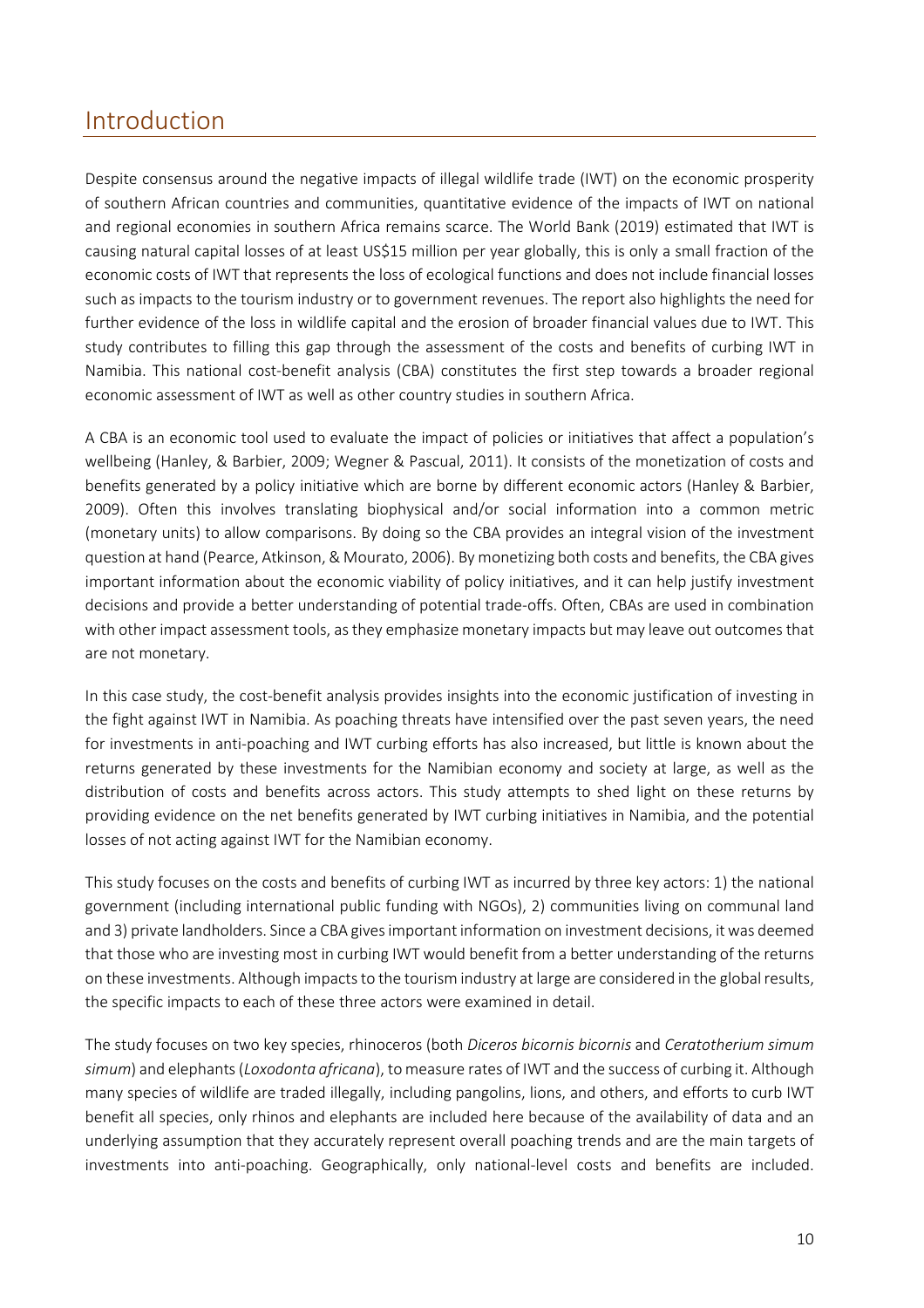Although there are many impacts and revenue flows outside of the country, these are out of the scope of this study.

# <span id="page-10-0"></span>Context and aim of the study

Since the poaching crisis of the 1980s, Namibia had maintained relatively low levels of wildlife crime and managed to rebuild strong wildlife populations, including elephants and rhinos, through extensive conservation management efforts in national parks, community-based conservation areas (conservancies), and private game reserves (MEFT, 2020a; MEFT, 2020b; Martin, 1994; IUCN AfRSG data). These conservation efforts have been growing hand in hand with wildlife-based economic activities such as photographic tourism, and carefully managed hunting.

However, since 2014, Namibia has experienced a surge in poaching events, especially of high-value species (elephants, rhinos, and pangolins), as a result of increasing international demand and depleting populations in other areas of the world. For instance, Namibia has become a key country for illegally sourced rhino horn, with an estimated total of 416 rhinos poached between 2013 and 2019 (see [Figure 1\)](#page-10-1), whereas only 13 rhinos were poached between 2005 and 2013 (MEFT, 2021b; Milliken, 2014). Pangolins are also highly targeted, with 66 dead pangolins seized in 2020, while elephants remain under threat especially in the north-eastern regions of the country (MEFT, 2021b).



Numbers of elephants and rhino poached in

#### <span id="page-10-1"></span>*Figure 1 Rhinos and elephants poached in Namibia*

*Source: MEFT data extracted from Wildlife Crime Report (MEFT, 2021b) and National Strategy on Wildlife Protection and Law Enforcement (MEFT, 2021a)* 

The total value of illegally traded wildlife products has not been estimated for Namibia but Martin and Stiles (2017) in their assessment of Illicit Financial Flows (IFFs) related to wildlife trade in southern Africa, estimated that the illegal trade in rhino horn generated about US\$43 million per year, and the illegal ivory trade about US\$38 million per year regionally. Most of the value derived from the illegal trade in ivory products, rhino horn and pangolins is obtained outside the region, in destination markets, while the income generated from IWT in Namibia is understood to be quite low as only the lower agents of the value chain are located in the country. A report compiling prosecution cases in Namibia mentions prices between US\$650 – US\$1,200 per rhino horn at poacher level and up to US\$5,100-US\$7,000 per horn for the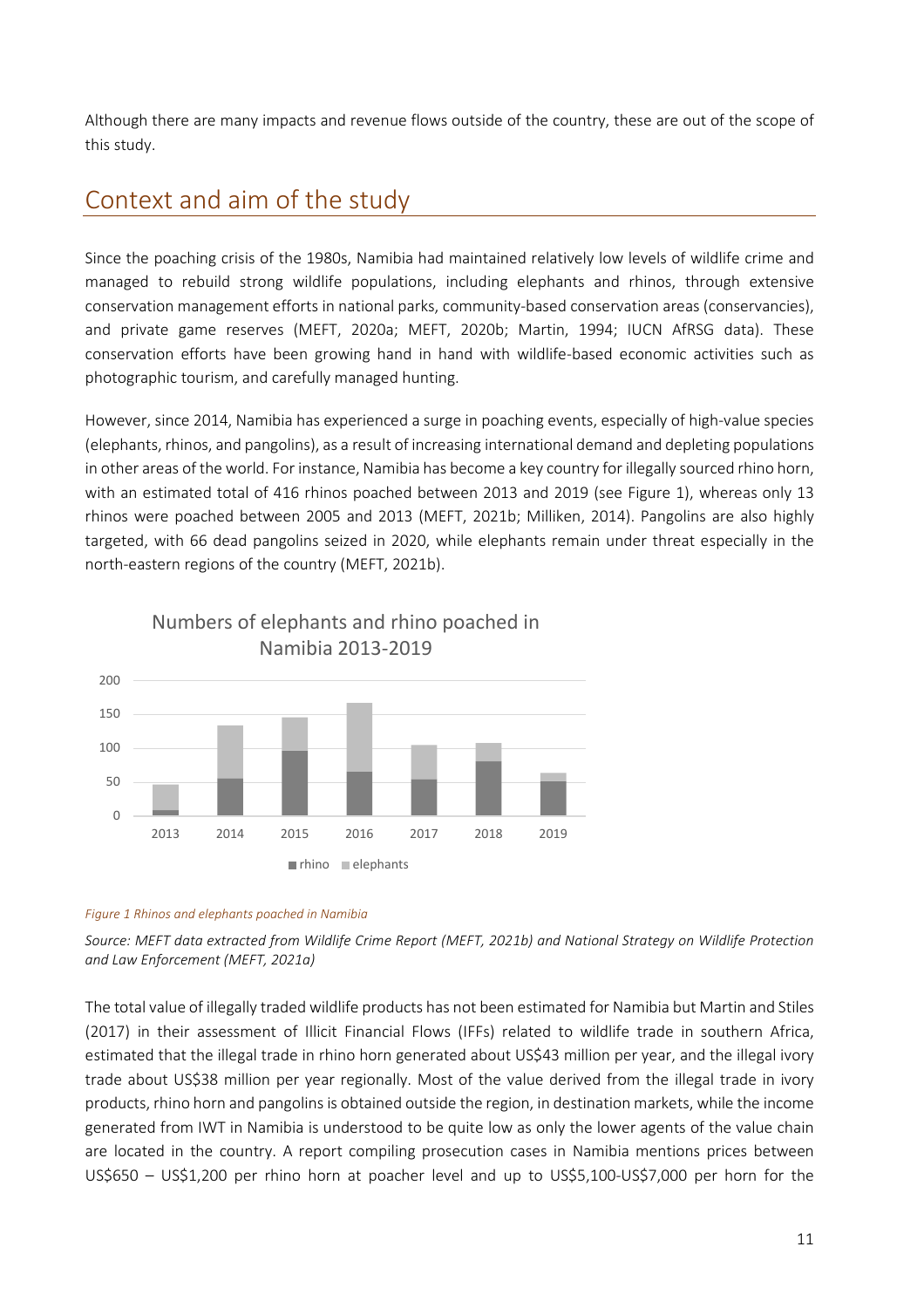intermediary (Financial Intelligence Center, 20[1](#page-11-0)7).<sup>1</sup> Other sources cite lower values. Lindsey et al. (2015) cite the price of raw ivory at US\$150-\$200/kg while foot soldiers may only get US\$100 per hunt. The Financial Intelligence Center estimates first level poachers only get about US\$33/kg of ivory and has records of illegal sales of rhino horn at less than US\$150 (Financial Intelligence Center, 2017). More importantly, the economic loss, defined as the foregone revenue for legal transactions, has been estimated by the Financial Intelligence Center by using street prices for final goods multiplied by the poaching amounts estimated yearly between 2005-2013. In this type of analysis, the Financial Intelligence Center, estimated that economic losses from elephant tusks were about N\$690,151 (NAD in 2013) and about N\$141,506 (NAD in 2012) for rhino horn. These translate into losses in tax revenue, losses in revenue to legal actors, loss of wildlife populations and the benefits they generate, and an increase in the problems posed by an underground economy, including corruption and crime.

As a response to the recent surge in wildlife crime, a diverse range of public and private actors have ramped up their efforts to curb IWT nationally and across borders. In 2017, the Namibian government increased the penalties for illegal wildlife trafficking through an amendment of the Controlled Wildlife Products and Trade Act 9 of 2008. Penalties for the illegal possession of controlled wildlife products such as elephant, rhino, and pangolin, increased from a fine of N\$20,000 (US\$1,586) or five years imprisonment to N\$15 million (US\$853,611) or imprisonment for up to 15 years, or both. Furthermore, dealing, export or import of these products can result in a fine of up to N\$25 million (US\$1,422,680), or imprisonment for up to 25 years, or both. These increased fines are intended to deter behavior by making the risk more costly than the expected revenue from engaging in IWT.

The government has also established a multi-agency task force, Blue Rhino Task Team, which includes the Intelligence and Investigation Unit (IIU) under the Wildlife Protection Services Division in MEFT and the Protected Resources Division (PRD) of the Namibian Police Force (NAMPOL). Several projects supporting the government and private sector's efforts to combat wildlife crime are being implemented across the country through international aid funding and the involvement of local and international NGOs such as the Rooikat Trust, World Wildlife Fund (WWF), Save the Rhino Trust (SRT), and the Namibia Nature Foundation (NNF). These efforts are also supported by local funding such as the B2Gold funding for rhino protection and the Namibia Chamber of Environment support for pangolin protection. Private game reserves with rhinos have also increased their investments in security and anti-poaching. Community conservancies with their game guards have been involved in the fight against poaching through programs such as the Rhino Ranger program.

Investments from governments and funding partners support both anti-poaching activities on the ground and counter-trafficking efforts, which work in a synergistic and cooperative manner. These efforts appear to have slowed down the poaching of rhinos and elephants, and increased the number of arrests, including pre-emptive arrests whereby poachers were arrested before they could poach. In 2019, about 62% of rhinorelated arrests were pre-emptive arrests (MEFT, 2021a).

<span id="page-11-0"></span><sup>1</sup> When relevant, our study uses prices of N\$20,000 per horn (according to police records quoted by the Financial Intelligence Center 2017) and US\$33 per kg of ivory for first line poachers (Financial Intelligence Center 2017).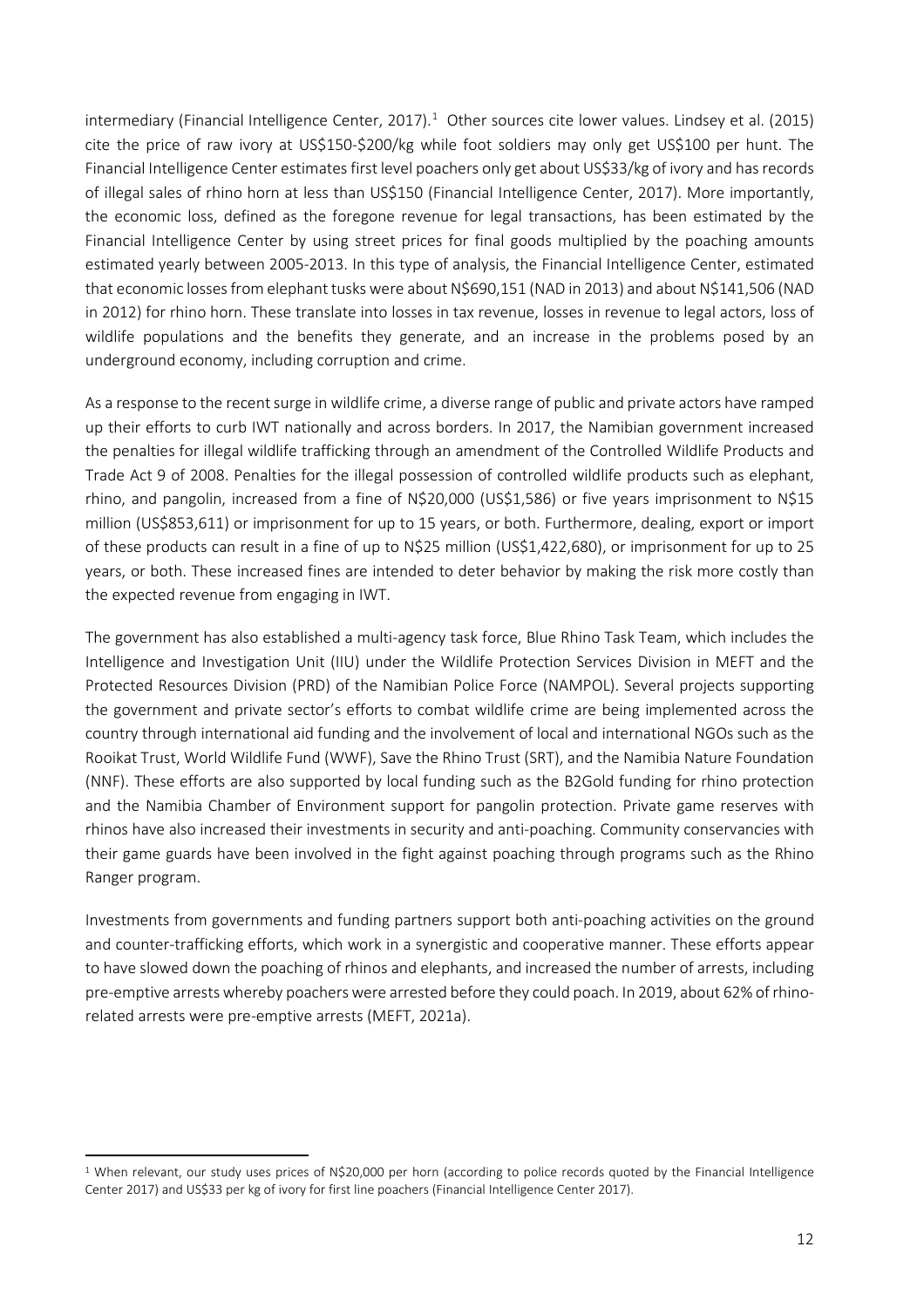

#### Cumulative number of arrests vs. convictions per quarter (depicted by date of arrest) Period: 2015-01-01 until 2020-12-03

<span id="page-12-0"></span>*Figure 2. Arrests and convictions in Namibia for elephants, pangolins and rhinos*

*Source: MEFT 2021a, National Strategy of Wildlife Protection and Law Enforcement*

However, as presented in the [Figure 2](#page-12-0) above, the number of prosecutions for wildlife crime increased at a much slower pace than the number of arrests. A lot of reasons contribute to explaining this gap, such as delays in the judicial systems due to cases overload as the intensified investigations have led to more arrests, and limited resources, but this could also reflect a difficulty for the judiciary to make the case for stringent prosecutions due to a lack of evidence about the severity of impacts of IWT on Namibia's economy and society.

Because the new surge in wildlife crime in Namibia is fairly recent, awareness on the severity of poaching threats and on the costs of IWT to the Namibian society and economy remains limited. Yet the impacts of IWT and the costs of protecting species under increasing threats from commercial poaching in Namibia are substantial. A large share of the country's wildlife economy relies on healthy populations of iconic species such as elephants, rhinos, and lions. The country's reputation as a safe and poaching-free country significantly contributed to the growth of the wildlife tourism sector since 2000 (including photographic tourism and trophy hunting). In 2015, Smith and Porsche estimated that wildlife tourism in Namibia generated up to N\$15 billion every year, including direct and indirect expenditures, and that this was largely fueled by the presence of rhinos.<sup>[2](#page-12-1)</sup> These sectors directly finance conservation efforts across the country and benefit local communities through job creation and the provisioning of meat and cash income. They also bring investments into rural areas in dire need of better access to jobs and training and in turn can generate significant social benefits in remote areas of Namibia.

IWT erodes economic benefits derived from wildlife-based activities but also has much broader negative impacts on the economy due to its promotion of corruption, and the foregone public revenues from illicit economies it generates. The involvement of organized crime syndicates into poaching and IWT with

<span id="page-12-1"></span><sup>&</sup>lt;sup>2</sup> This study assumes a more conservative value for the size of the rhino and elephant tourism economy, valued at N\$1,543,500,000, based on attribution factors noted by Turpie et al. (2010).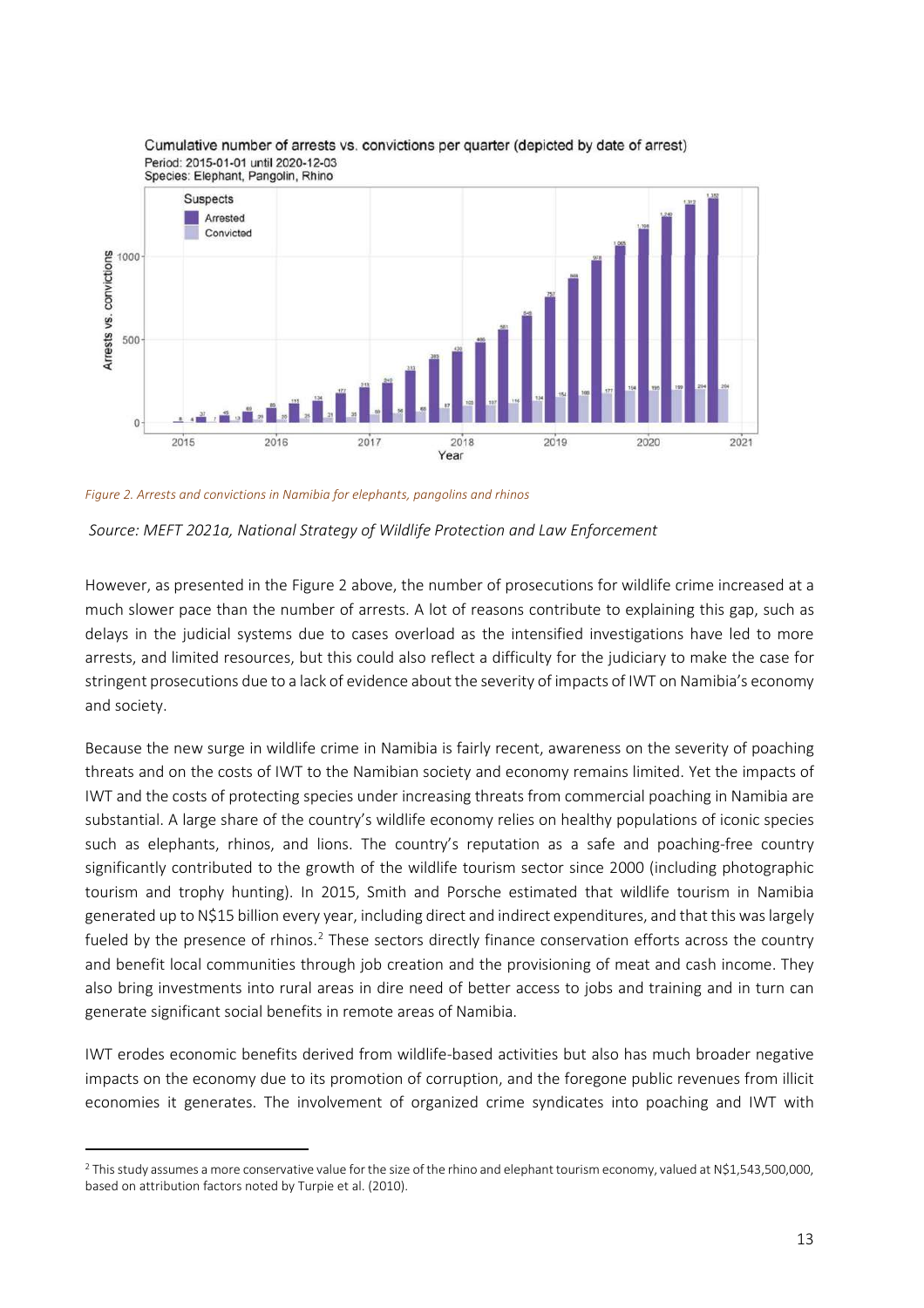sophisticated means have also increased the levels of violence associated with wildlife crime, with significant impacts for the country's safety and security. Overall, the cost of corruption is greater than the direct sum of money spent on fighting crime and corruption because these activities undermine the ability of the state to promote sustainable and inclusive growth and they drain public resources away from social programs like education, health care, and infrastructure— the kinds of investments that can improve economic performance and raise living standards for all (IMF, 2019). These risks require an ever-increasing level of investment from the public and private sectors to maintain safety and curb IWT.

In addition to the direct costs, there are also opportunity costs (foregone benefits), when limited public resources are spent on fighting wildlife crime and corruption, diverting resources from more productive sectors of development, such as infrastructure investments or development projects. This is particularly salient in Namibia, where government revenues have been contracting severely since 2016 due to an economic slowdown and an increasing share of the MEFT budget being directed towards anti-poaching activities. Financial investments into conservation activities have also been limited due to the needs of emergency responses to high poaching and the challenges of corruption.

Poaching pressure intensification has not only imposed costs on society, but has also led to a significant increase of investments in curbing IWT, therefore information on the specific costs and benefits associated with IWT, on the beneficiaries and cost-bearers, and the economic implications of successfully curbing IWT is important to make informed decisions. It should be emphasized that the results of this analysis should not be interpreted as a cost-benefit analysis of IWT but rather a cost-benefit analysis of curbing IWT. This difference is important in that the costs of curbing IWT are not attributed to IWT but instead are attributed to the efforts to curb it. Therefore, this study sheds light on the benefits generated by the effort of all actors in curbing IWT in Namibia, while also highlighting the costs of protecting endangered species such as rhinos against increasing poaching pressures. These are important values to highlight as these species are valued at the global level and wildlife loss has implications beyond the national borders, yet it remains largely the responsibility of local governments and communities to protect these resources.

Providing evidence on the benefits of curbing IWT to Namibian citizens and on the potential costs of inaction can help stakeholders address wildlife crime in strategic and efficient ways. For instance, it could support members of the judiciary in building legal arguments during prosecution cases. It could also provide better information to policymakers and other actors investing in curbing IWT on their return on investment. Moreover, the CBA can highlight what types of benefits can be expected, the distribution of costs and outcomes, and provide information to identify and implement effective strategies that create the most benefits to the country and to specific actors.

## <span id="page-13-0"></span>Overview of Cost Benefit Analysis as an Economic Tool

A Cost-Benefit Analysis (CBA) is a decision-making tool that is widely used to help systematically understand the potential impacts — both positive and negative — of policy changes, initiatives, or investments. It is helpful because it translates impacts and benefits into a common metric, monetary units, allowing us to compare across projects and options that have different impacts through time. The information derived helps make an informed decision based on the different types of costs and benefits incurred by different parties, and can be used in conjunction with other impact assessment tools.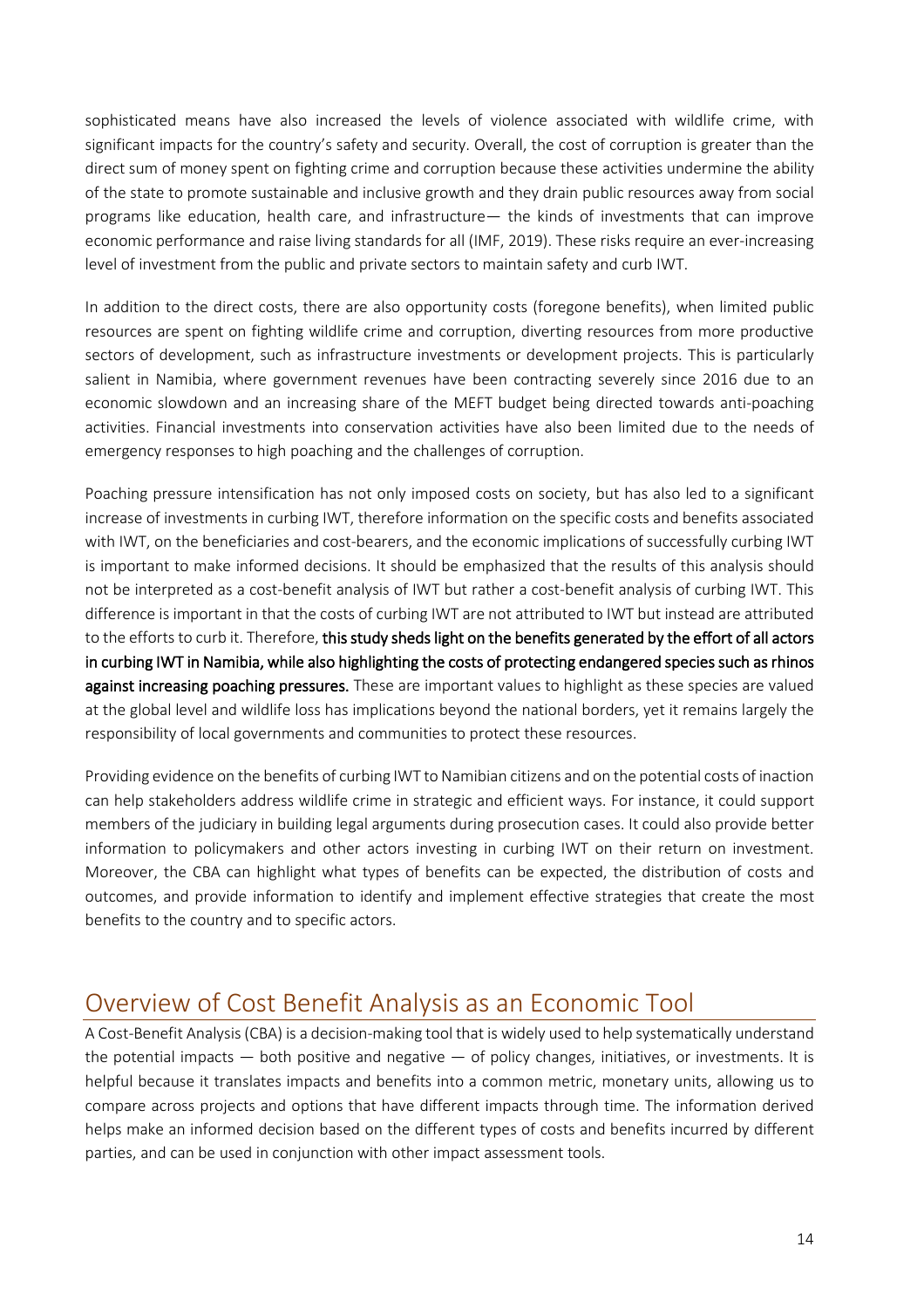In general, a cost-benefit analysis includes three basic steps. First annual costs and benefits are determined and quantified, then these are added over the lifetime of the project/initiative, and then these are discounted into a Net Present Value (NPV). The selection of costs and benefits is crucial to set a study boundary and ensure that key impacts and actors are included. Some impacts may not have a dollar value (e.g., loss of biodiversity, cultural impacts, etc.), in which case an attempt to assign a dollar value can be made through the use of non-market valuation methods in order to include them in the CBA. When data are not available, or costs and benefits cannot be translated realistically into dollar values, their impacts will be omitted from the analysis and thus the decision-making process.

A CBA must also account for the expected change in the value of benefits and costs over the foreseeable future. The temporal horizon for the analysis can be dependent on the decision being made, the project lifetime, and levels of uncertainty about future costs and benefits (shorter temporal horizons will have less uncertainty but also give a truncated result). Common temporal horizons are 10 years, 25 years, or 50 years into the future. Discount rates are used in order to value the flow of costs and benefits over time.

Discount rates are adjustments that account for two things: 1) People value present-day costs and benefits more than those that accrue in the future, and 2) Money spent today could have generated more money if saved or invested. A higher discount rate means benefits and costs that will accrue in 20 years, for example are valued less today. As the discount rate increases, future costs and benefits are devalued further; as the discount rate falls, they gain value. To account for this intergenerational consideration, the discount rate applied for analyzing natural resource values tends to be closer to 2% versus the traditional, market-based rate of about 7%.

A CBA is also meaningful compared to alternative scenarios. Normally, CBAs are conducted for multiple project alternatives as well as a no-action scenario. A no-action scenario serves as a benchmark for interpreting the impacts of the project alternatives. The no-action scenario is the most likely condition expected to exist in the future in the absence of the proposed project. Examining the no-action scenario establishes a clear economic rationale for taking action to address the problem. Assumptions about a future without action can be very influential in the results, and uncertainty around projections needs to be acknowledged and addressed and presented transparently. Those assumptions with the highest impact on the results should be addressed in a sensitivity analysis and studied more in depth to improve the accuracy of projections.

Also, there are several indicators that can be derived from a CBA. For example, the net benefits generated indicate how much value is generated by the project. A benefit-cost ratio (BCR) shows the ratio of benefits to costs, meaning that for every dollar invested how much you get in return. The internal rate of return (IRR) shows how long it will take to recover an initial investment, if benefits are expected to be larger in a more distant, among other. The distribution of costs and benefits may be a priority or the ability to meet policy objectives, which would have implications on the indicator to look at. For distribution concerns, a net benefit comparison to the target group can be done. For public policy, net benefits generated is often the preferred indicator.

The result of a CBA is largely shaped by the types of costs and benefits included. There are often many types of costs and benefits associated with a policy change (or in this case with the curbing of IWT), however many of these may not be included in the CBA because they are difficult to quantify, have little data available, or are not well understood. Also, many costs and benefits can be of a second or third order,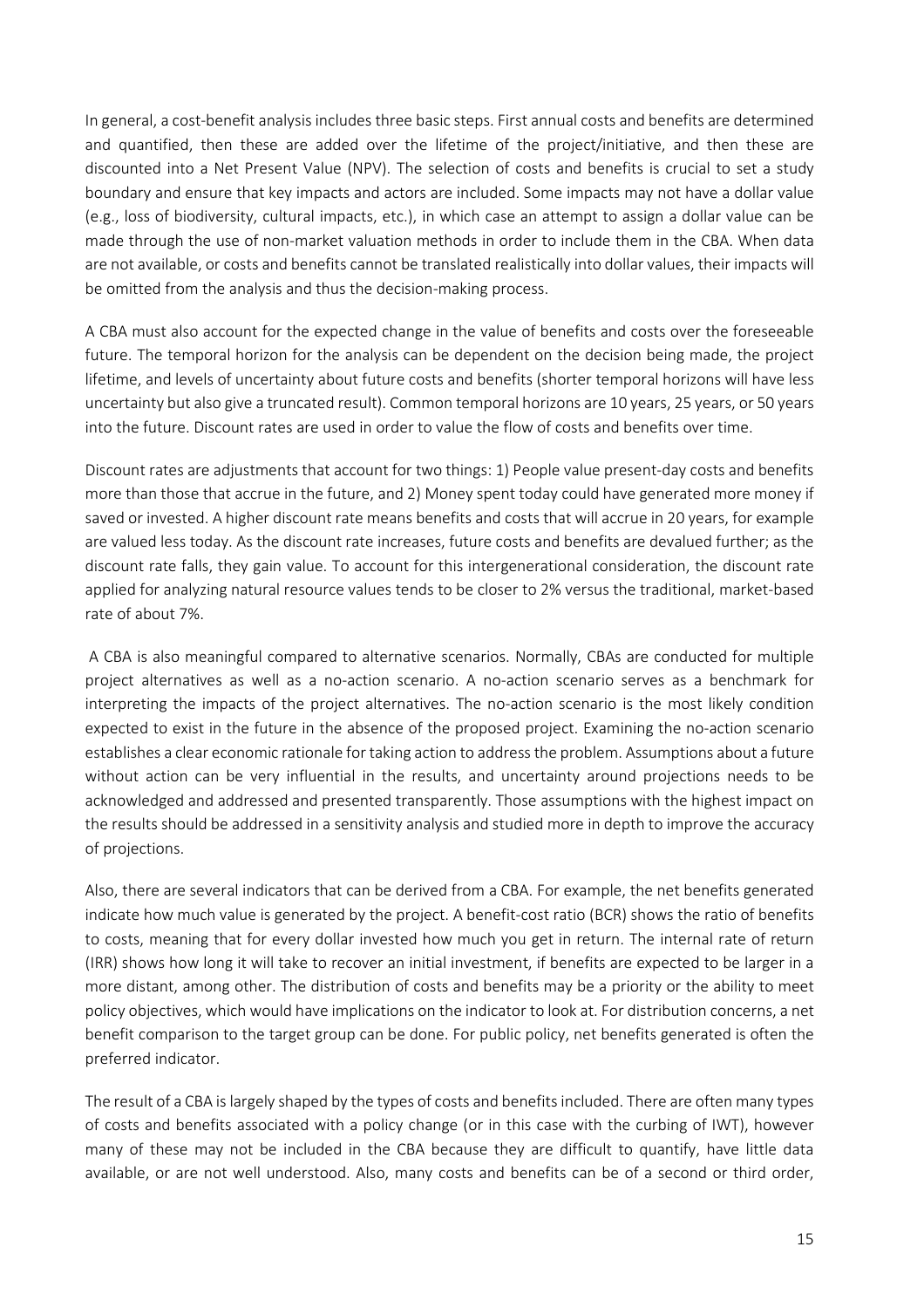meaning that they happen indirectly in a chain of events, where it is difficult to predict how these will change in a systematic way as a result of an intervention. For example, the economic cost of IWT contributing to a culture of corruption in the country and how that translates into quantifiable outcomes like changes in the number of deaths per year may not be quantifiable or monetizable. Often it is very resource-intensive to attempt to quantify or value these impacts and therefore they may not be included in the CBA, despite their importance. For these reasons, it is common to include only the most prevalent costs and benefits in the CBA. Therefore, the decision on what costs and benefits to include has a big impact on the results obtained and has to be done with attention to include those with the largest impacts and with most certainty, considering data limitations.

The valuation of costs and benefits is often based on market prices in existing markets and as projected in the future. Costs and benefits that are not traded in markets, such as water quality, biological control, or disaster risk reduction can be valued with non-market valuation methods. These methods involve the use of market proxies from substitute or complementary goods which are analyzed to infer the value of the non-market goods and services (such as market prices, economic multipliers, or non-market prices).

Also, given that many costs and benefits will not be included in the CBA of the intervention, it is important to be transparent of the study boundaries and acknowledge other important costs and benefits that could not be included and, if possible, offer some hypotheses on the likely impact they would have on the obtained results if included. Often costs and benefits not included can be described qualitatively and considered in the interpretation of results.

One of the most common sources of error and uncertainty in CBAs are related to the forecasting of trends for key variables. Forecasting future conditions, including revenues and costs can be very difficult and it can also involve critical assumptions that determine the results of the CBA. Often these depend on a mix of interacting factors that are also often influenced by external forces that may not be foreseeable at the time. For example, forecasts on revenue flows to the tourism sector did not predict the Covid-19 pandemic impacts prior to it happening. This external force had a significant impact on the industry and may change the results of previous forecasts. Special attention should be given to the forecasting exercise. A sensitivity analysis should be done with variables that have the most uncertainty as well as those that have the greatest impact on results.

Finally, it is important to note that a CBA is one of many decision-making aid tools that does not necessarily account for all important factors and impacts.

# <span id="page-15-0"></span>Methods for this CBA on Curbing IWT

## <span id="page-15-1"></span>Scope of the study

This study focuses on the costs and benefits of curbing IWT as incurred by three key actors: 1) the national government (including international funds), 2) private landholders, and 3) communities living on communal land. Although impacts to the tourism industry at large are considered in the national-level results, the specific impacts to each of these three actors were the examined in more detail. The study also focuses on two key species, rhinos and elephants, to measure rates of IWT and the success of curbing it. Although many species of wildlife are traded illegally, including pangolins, lions, and others, and efforts to curb IWT benefit all species; only rhinos and elephants were included because of the availability of data and an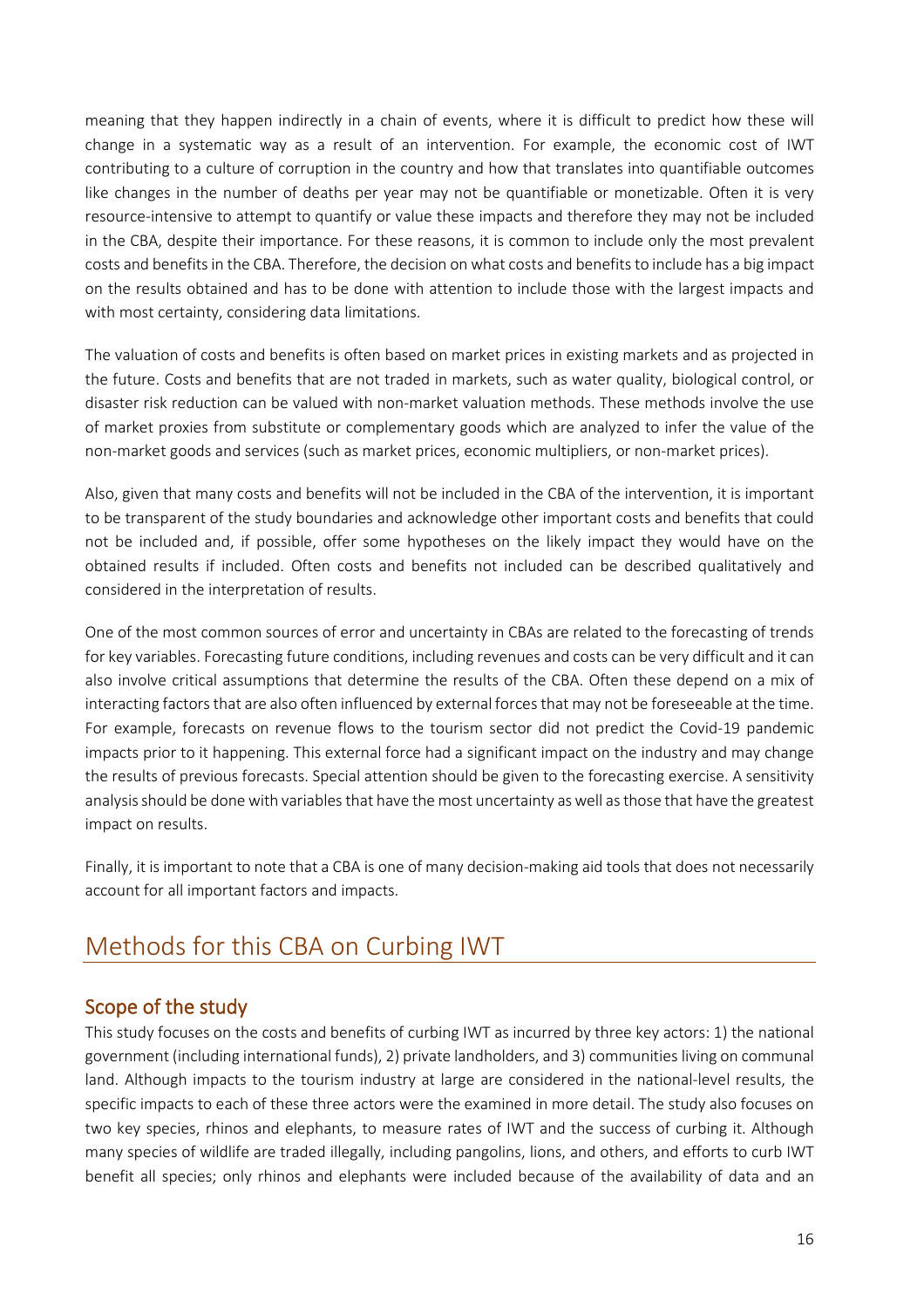underlying assumption that they are a good proxy for overall poaching trends and the bulk of benefits received from wildlife activities. Geographically, this study focuses exclusively on national-level costs and benefits of curbing IWT in Namibia, and does not include any transboundary costs and benefits.

#### Species

<span id="page-16-0"></span>Although IWT impacts a wide array of fauna and flora in Namibia, this study focuses on populations of rhinos and elephants as the main drivers of costs and benefits related to curbing IWT. The limited data available on populations for other traded species - such as pangolin - coupled with a lack of evidence on the relationship between the population size of these species and expected impacts on tourism and hunting, constrained the scope of this study. The population size of elephants and rhinos were key functional units to the CBA model built. These were used to estimate and forecast costs and benefits related to hunting revenues, wildlife tourism, and poacher revenue into the future. As poaching rates increase or decrease, population size varies and translates to costs and/or benefits to related industries.

However, IWT is a cross-species phenomenon that needs to be tackled as such. Despite this restriction to rhinos and elephants, it is expected that the costs and benefits valued in this study represent a large share of the quantifiable IWT-related costs and benefits in Namibia. Anti-poaching expenditures to protect rhinos and elephants benefit other species and although it is difficult to disaggregate expenditures by species, rhinos and elephants are critical species of interest that serve as a proxy for the efforts at large. By including all costs related to IWT, the cost part of this CBA is likely to be larger than what would be attributable to rhino and elephants only.

Similarly benefits, such as wildlife tourism, are realized through a variety of attributes of which poached species are one of many. Hunting revenues valued in this CBA reflected only rhino and elephant hunts while tourism revenues at the park level were restricted to only those that hosted rhinos and/or elephants. Nature-based wildlife tourism was used as a whole in some cases, such as in the nation-wide benefit calculation, which may be an overestimate of the benefits in that it includes other species also. However, it is assumed that rhinos and elephants, as iconic species, are major contributors to wildlife tourism attractiveness in Namibia (Smith and Porsch, 2015; Naidoo et al., 2016).

### Actors

<span id="page-16-1"></span>This study focused on the key actors bearing the financial costs of IWT curbing initiatives. Since a CBA gives important information for investment decisions, it was deemed that those who are investing most in curbing IWT would benefit from a better understanding of the returns on these investments. The three main actors include: 1) government (and associated international aid and NGOs), 2) private landholders (game farms and game reserves owners), and 3) local communities living in communal land including communal conservancies.

#### Government

Expenditures on curbing IWT are primarily born by the national government and associated international public funding and aid. These include the Ministry of Environment, Forestry and Tourism's budget on wildlife protection and law enforcement, and international funding for projects implemented by NGOs and MEFT. In terms of benefits, the largest source of revenue modelled in the CBA comes from tax revenue collected from the wildlife-tourism sector. Based on findings from the IMF (2019), it was assumed that as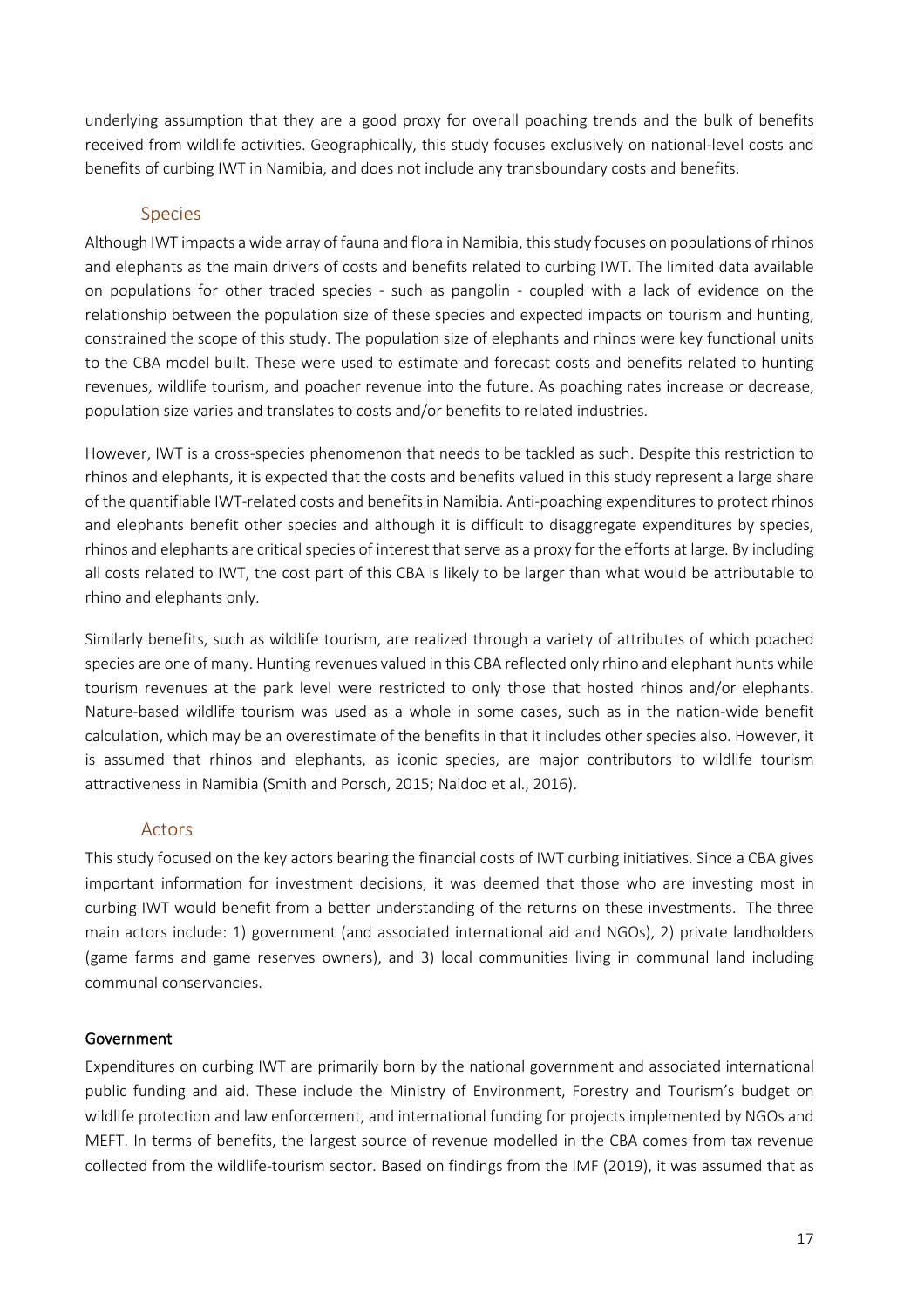crime decreased from IWT curbing, government agencies would be able to collect higher percentages of revenue from the tourism industry. Other sources of revenue for the government include park entry fees and tourism concessions, revenue from trophy hunting permits and licenses and the sale of live elephants and black rhinos (See Appendix Table A3 for further details on costs and benefits attribution assumptions).

#### Private landholders: game farms and game reserves

Private landholders owning and managing game farms and game reserves invest significant resources in addressing IWT, especially for rhino protection. These landowners manage tourism associated with rhinos as well as some general wildlife tourism enterprises. Many of them own white rhinos, while a few of them also own elephants and/or are custodians of black rhinos. Further details on the tourism profile and costs and benefits attributed to private landholders are available in Appendix Table A3.

#### Communities living in communal land, including communal conservancies

Communal conservancies have been very successful in their efforts at curbing IWT (Kahler and Gore, 2015). Empowering communities to manage their own resources and people has proven to be effective, especially if they can directly obtain incentives for doing so through participating in and receiving benefits from tourism industries and trophy hunting. One of the main anti-poaching activities that conservancies are sponsoring is the patrolling of their community conservation areas, including across most of the black rhino range in North-West Namibia. Due to their status, conservancies obtain revenues from joint ventures (JVs) and locally managed enterprises focused on wildlife tourism as well as trophy hunting. [3](#page-17-0) Many communal conservancies own elephants while some are also custodians of black rhinos.

Revenue earned by poachers on the ground was also accounted for within this group. Based on the fact that many foot soldiers are from Namibia (91% of suspects according to MEFT 2021b), we assume that poachers receive and spend some of their revenue in these communities.<sup>[4](#page-17-1)</sup> Usually, the income raised by foot soldiers and poachers is a small fraction of the end market price but still significant relatively to rural income levels (N\$20,000 per rhino horn and US\$33 per kilogram of ivory according to the Financial Intelligence Center 2017). No other revenue from IWT is incorporated into the model, assuming most of this revenue leaks out of the country. Communities also bear the costs of human-wildlife conflict, although the only information that was available was on the compensation received for these, so this cost sums in the government cost. Finally, it was assumed that loss of lives related to IWT mainly affects local communities as rangers on one side and poachers on the other are assumed to be from local communities.

#### Namibian economy

The costs and benefits estimated in this study are calculated across these three main groups, and summed up to provide a national cost-benefit analysis. The national-level analysis also includes impacts to the wildlife-based tourism sector as a whole (including total expenditures made in photographic tourism and

<span id="page-17-0"></span><sup>&</sup>lt;sup>3</sup> In Namibia's North-West region communal areas, some tourism operators also contribute significantly to the fight against poaching of rhinos, through their presence but also by supporting community rhino rangers. The authors could however not include these contributions in the communities' cost and benefits calculations due to lack of data.

<span id="page-17-1"></span><sup>4</sup> It is however acknowledged that poachers rarely poach within their own communities' area, and that a share of poachers come from abroad – about 10%. However, since only the foot soldier's income is included in the calculations – omitting any income from Namibians at other stage of the traffic – poaching revenues attributed to Namibian foot soldiers living in communal land remain a conservative estimate.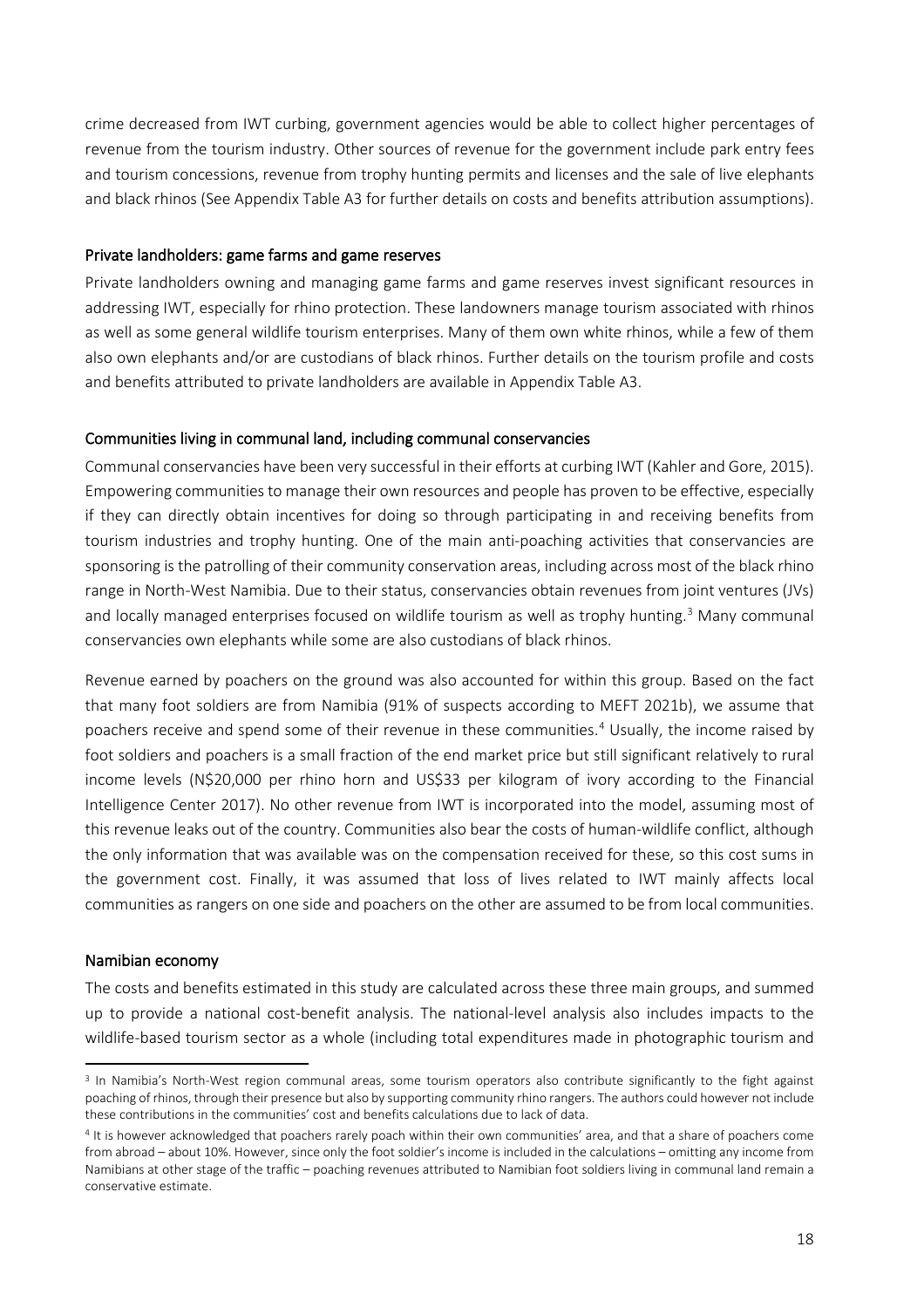trophy hunting) at the national level. This sector generates value added for all three groups of actors as presented below, however its economic contribution impacts a broader set of actors than just those directly involved in the fight against IWT identified for this study, including hotels, restaurants, retail, and other services where visitors directly spend money. In this case the benefits generated from the sector are presented as a contribution to the overall national economy and society. Indirect and induced expenditures, which include intermediaries such as wholesalers or business that serve or provide supplies to hotels and restaurants, were not included.

## <span id="page-18-0"></span>Costs and benefits identification and valuation

The CBA for curbing IWT consisted of three major steps. First, all costs and benefits that could be included were identified. Second, a functional unit was identified to relate changes in poaching to quantifiable costs and benefits. Finally, each cost and benefit was estimated and projected through the next ten years.

For the first step, a list of potential costs and benefits associated with curbing IWT in Namibia was established based on a literature review and expert consultations (se[e Table 1\)](#page-19-0). The list of costs and benefits showcases the most well-understood ones, which include direct expenditures on curbing IWT and the revenues from recreational activities (hunting and wildlife tourism) directly linked to the presence of rhinos and elephants. It also included live sales of these animals, which the government undertakes to curb human-wildlife conflict and rewild and restock other protected parks and habitats throughout Africa. These benefits were chosen because of their salience and because they could be modeled in relation to population changes, using hunting or sales rates. For tourism revenue, several studies found a close relationship between the size of wildlife populations and tourism revenue. This relationship could be linear and proportional (Porsch and Smith, 2015) or even higher with some studies suggesting that tourist visitation increased by 370% when elephant population density increases (Naidoo et al. 2016). A linear and proportional relationship was adopted here.

Other benefits related to healthy rhino and elephant populations include ecological services (such as landscape management, seed dispersal, biological control of other species, waste assimilation, habitat for other species, etc.) provided by elephants and rhinos and the intrinsic value placed on rhinos and elephants as charismatic species (MEFT, 2020a). Given the fact that Namibia has the largest population of freeroaming black rhinos in the world and a well-known reputation in the conservation community, these values are especially important. However, since the information available was not easily quantifiable or attributable to changes in population sizes, these could not be included in this CBA.

Indirect benefits were also identified. Stakeholders mentioned that poaching levels could affect Namibia's international reputation as a safe country for tourism and business. This benefit is partly considered through the increase in tourism revenue associated with a decrease in poaching rates/increase in rhino population.

Direct costs include expenditures in anti-poaching and wildlife crime prevention in Namibia. These are tracked by government agencies, conservancies, and private land holders. Their exact impact on poaching levels is harder to estimate but can be inferred from historical data and through scenario assumptions (See Appendix Tables A2 and A3 for a detailed list of scenario assumptions).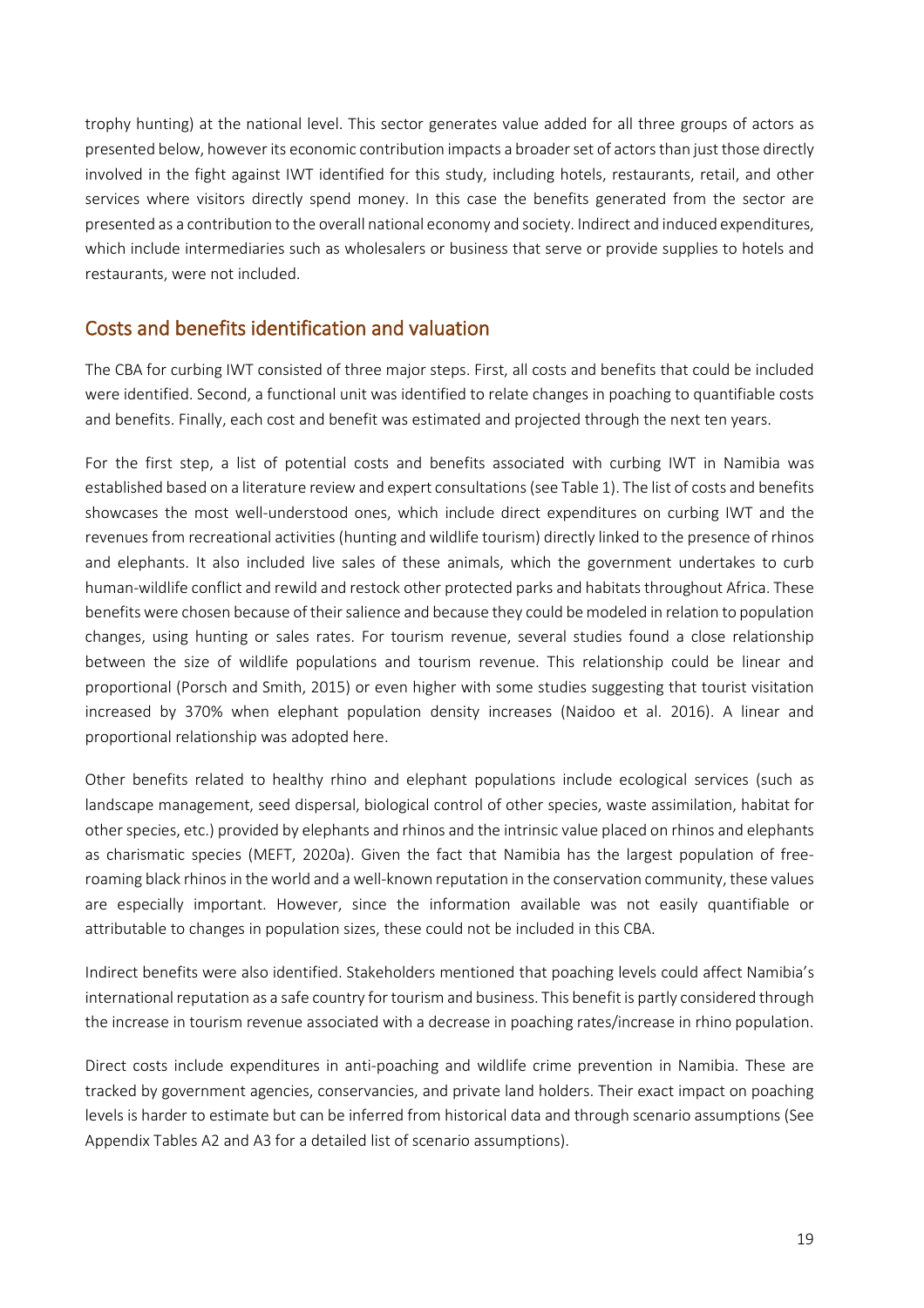Stakeholders also mentioned the cost of corruption, fueled by IWT financial flows. These are complex and difficult phenomena to predict as a function of poaching levels or elephant and rhino population size. Corruption affects social, political, and economic institutions altogether, and such analysis is not within the scope of this study. However, the direct cost of illegal economic activity related to IWT is accounted for through a change in the percentage of tax revenue collected from legal tourism, based on findings from the IMF (2019).

Another cost noted was the opportunity cost of funds diverted from economic development projects and into anti-poaching activities. Given that public resources are limited and IWT has become a growing problem in recent years, there has been concern that resources that would have been otherwise used for sustainable economic development, are being limited due to the resources needed for curbing IWT. This cost is partially accounted for by adding international aid for IWT curbing as a cost and in the no-poaching scenario, having a share of international development funding transferred from a cost (anti-poaching) to a benefit (development investments) over the years.

|                 | Identification                                                                                                                              | <b>Inclusion in CBA</b>                                                            |
|-----------------|---------------------------------------------------------------------------------------------------------------------------------------------|------------------------------------------------------------------------------------|
|                 | Wildlife-viewing tourism revenue                                                                                                            |                                                                                    |
|                 | Trophy hunting revenue                                                                                                                      |                                                                                    |
|                 | Live sales                                                                                                                                  |                                                                                    |
|                 | Reputational benefit for Namibia                                                                                                            | Embedded in the increase in<br>tourism and trophy hunting<br>revenue.              |
| <b>Benefits</b> | Other hunting values, including meat                                                                                                        | Meat value included only for<br>elephant hunted for trophy<br>in conservancies.    |
|                 | Intrinsic value of rhinos and elephants (value placed on<br>conservation of iconic species)                                                 |                                                                                    |
|                 | Ecological services (e.g., landscape management,<br>pollination and seed dispersal, waste assimilation, habitat<br>for other species, etc.) |                                                                                    |
|                 | Direct expenditures into anti-poaching and wildlife crime<br>prevention for each actor                                                      |                                                                                    |
|                 | Damages and losses from Human-Wildlife Conflict                                                                                             |                                                                                    |
| Costs           | Loss of human lives from widespread crime                                                                                                   | A conservative approach of<br>one additional death per<br>year once IWT ramps up.  |
|                 | Opportunity cost of expenditure into wildlife crime<br>prevention                                                                           | Reflected in the transfer of<br>aid money to benefits as<br>expenditures decrease. |
|                 | Cost of widespread corruption                                                                                                               | Reflected in loss in tax<br>revenue.                                               |

#### <span id="page-19-0"></span>*Table 1. Identification of benefits and costs associated with curbing IWT*

*\*green = included in the study, orange = either partly included or indirectly accounted for in another benefit/cost category, red = not included.*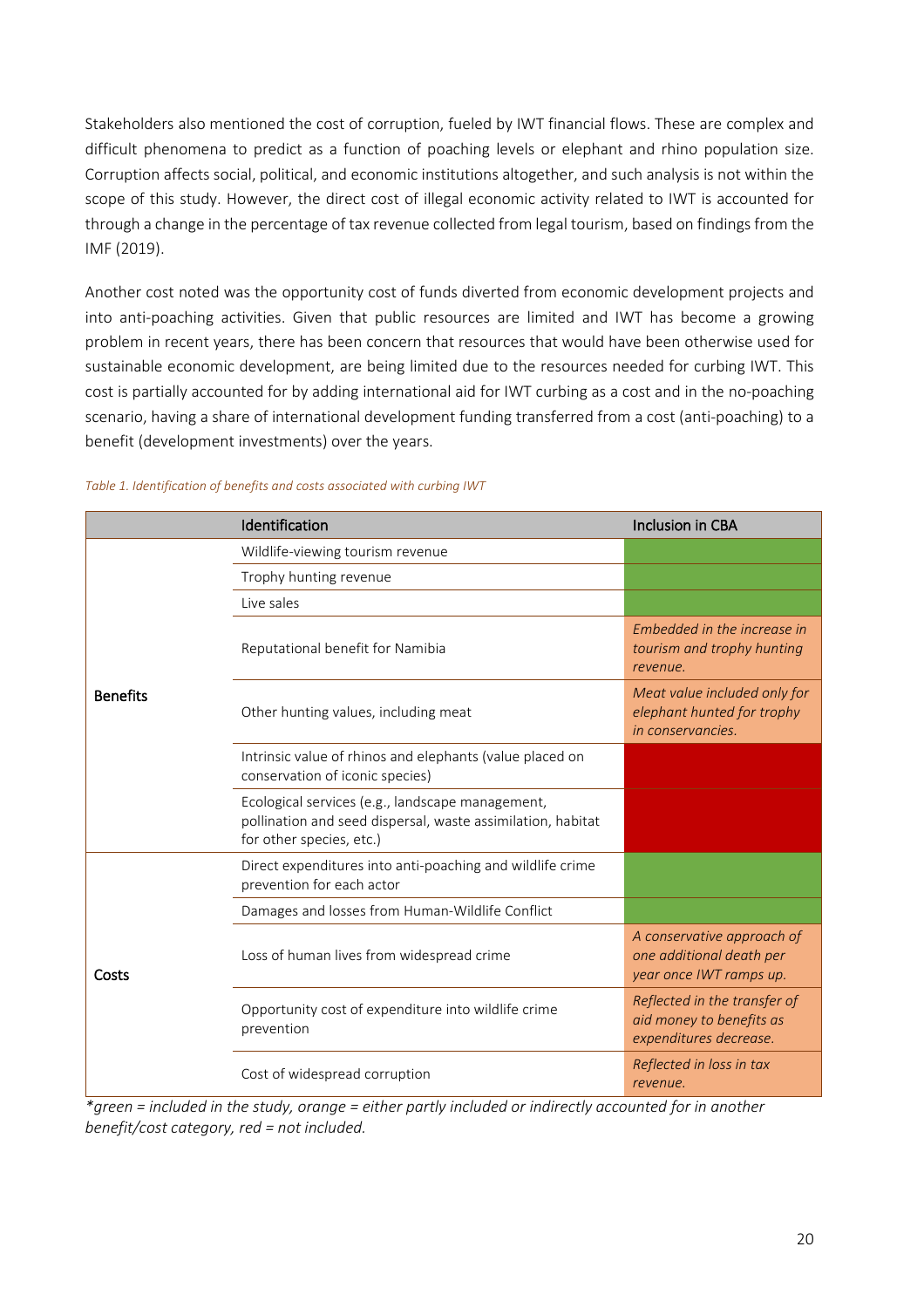### <span id="page-20-0"></span>Costs and benefits valuation

The benefits side of the equation of this CBA includes the financial revenues obtained from the conservation of at-risk species. These can be understood as the benefits that are protected when IWT is curbed, and which vary as poaching increases or decreases in each scenario. The cost side of the equation includes the financial costs of the programs and initiatives being implemented to curb IWT. The effectiveness of these programs is assumed based on the amount of expenditure on IWT curbing and it is translated into a variable of population size for each species. It is important to note that in this framework curbing IWT is the target investment to analyze, and hence the costs of curbing IWT are not attributed to IWT itself.

The costs and benefits included in this CBA are modeled as dependent on the annual population of white and black rhinos and elephants. These are modeled over a ten-year temporal horizon, where, as poaching rates change, populations for each species change and trigger changes on the various costs and benefits included. Year 0 is the base year and reflects available data from 2010 to 2019, collected from government reports and interviews (MEFT, 2020a; MEFT, 2021b; Proposals on Rhino to the CITES CoP18, 2019; Financial Intelligence Center, 2017).

#### Benefits included in the CBA

The main categories of benefits included in this CBA are: 1) trophy hunting and live sales of animals, and 2) wildlife-based tourism revenue.

These are directly dependent on the population size of rhinos and elephants and are significant sources of revenues for the government, conservancies, and private landholders (see [Figure 3\)](#page-20-1).



<span id="page-20-1"></span>*Figure 3. Benefits from wildlife populations included in the CBA*

#### Trophy hunting and live sales

A varying share of the population of each species is allocated as "quotas" for live sales and trophy hunting to each actor. The amount of trophy hunting and live sales that each actor could expect was determined based on existing rates and expected changes in populations.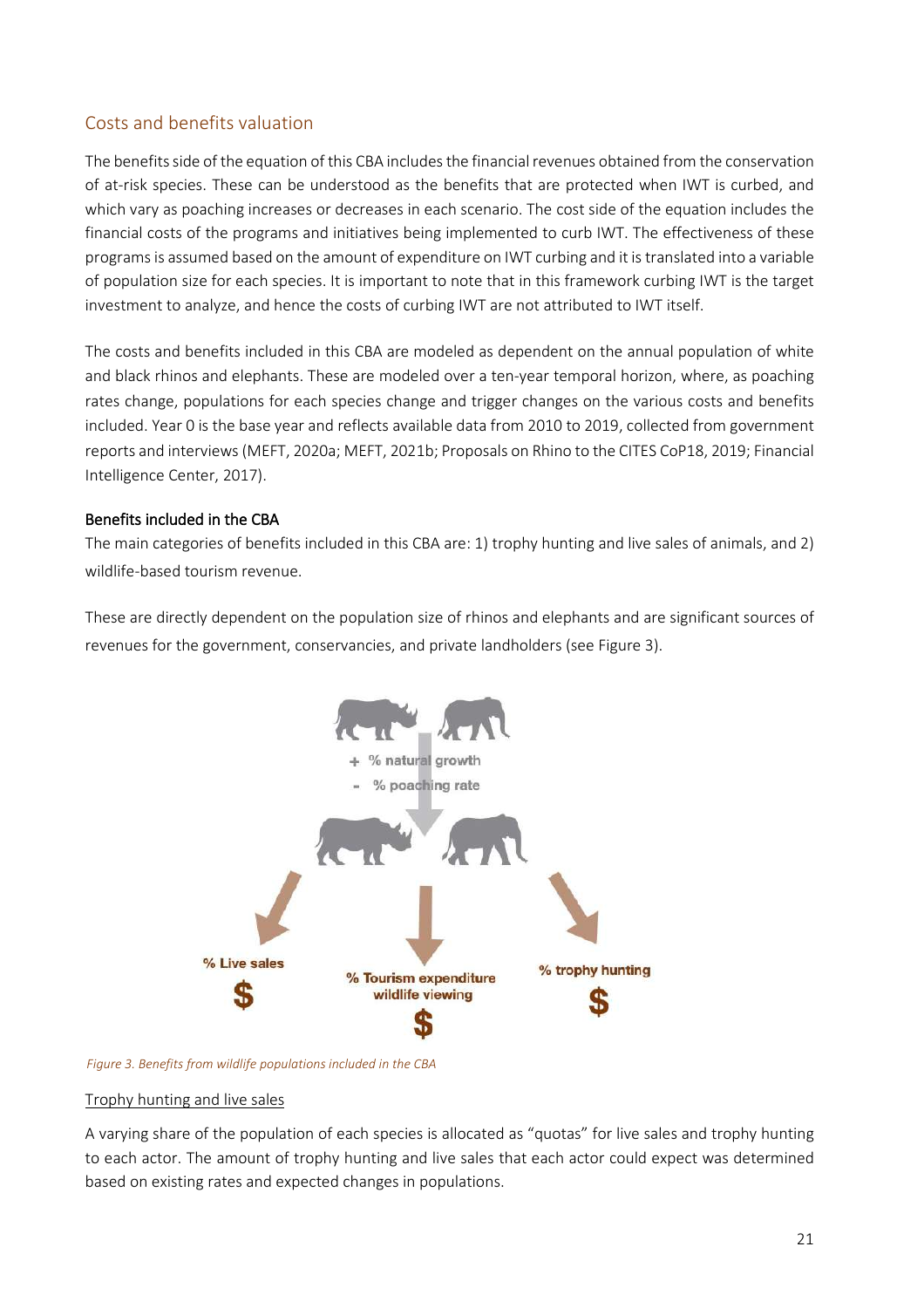Current prices per animal or hunt, and hunting and/or sales rates were used to estimate income generated from live sales and trophy hunting (see Tables A2 and A3 in Appendix for more details). To validate these estimates, baseline income estimates for Year 0 were compared to actual income data collected for the year 2019 or the earliest data year available. Income estimates then varies based on population, changing hunting and live sales rate, as well as prices overtime (See Appendix Tables A2 and A3.)

#### Wildlife-based tourism

Wildlife viewing fuels a tourism economy in the country which is large and diverse. Having one of the world's largest populations of black and white rhinos, Namibia is a popular tourist destination for these unique opportunities. Some studies suggest that as much as 80% of international tourism to Africa is lured by the opportunity to see rare species native to the continent (Porsch et al., 2015).

To estimate economy-wide benefits and government tax revenue from wildlife tourism, the total revenue generated by wildlife viewing tourism in Namibia was estimated, based on available tourism expenditures statistics (estimated at US\$350,000,000 by UN World Tourism Organization 2020) and assumptions about the proportion of tourism whose primary activity is wildlife watching (conservatively estimated to be about 31% of total tourism based on assumptions by Turpie et al. 2010 and Forsythe et al. 2018). Trophy hunting is also a large part of wildlife tourism in Namibia. We used MacLaren et al. (2019) estimates of revenue from trophy hunting in Namibia based on 2016 MEFT hunting permit data, as a baseline for overall trophy hunting contribution to the national economy (N\$431 million).

To estimate the benefits derived from wildlife-viewing (e.g., photographic) tourism for each group of actors, baseline tourism income was collected from existing data for each group for the year 2019. It was then assumed that this income varies proportional to rhino populations (i.e., 1% change in population equals 1% change in revenue), following the approach by Porsch and Smith (2015). Rhinos were used as a proxy for changes in population since elephant populations became too large in the low-poaching scenario and were stabilized in the model to maintain realistic scenarios.

In order to ensure that the variation in income could be attributed to a change in rhino and elephant populations, the baseline income data collected was restricted to areas where rhino and elephants occur. For the government, income from wildlife viewing comes from three sources: (i) park entrance fees, (ii) tourism concession fees, and (iii) tax revenue from wildlife-viewing tourists' expenditures in Namibia.<sup>[5](#page-21-0)</sup> In conservancies, the revenue from wildlife-viewing tourism was estimated from the NACSO database on income and expenditures of conservancies in Namibia for the year 2019. The income generated from tourism joint ventures and community-led campsites was collected for conservancies with elephants and/or rhinos in their area only (see conservancy list in Appendix Table A4.).

The revenue generated by wildlife viewing in private game reserves and farms was estimated based on an estimated number of tourist days per year (MEFT Tourist Statistical Report 2019), an estimation of the proportion of value of nature-based tourism generated in freehold land in Namibia (Forsythe et al., 2018), average expenditures of USD\$200/per day, and a subset of private land that manages rhinos (25%). Since

<span id="page-21-0"></span><sup>5</sup> Income from park entrance fees and tourism concessions were collected for parks and concessions with rhino and/or elephants only (Etosha NP, Mudumu NP, Bwabwata NP, Khaudum NP, Mangetti NP, and Palmwag concession). Tax revenues were assumed to be start at a baseline value of 10% of the wildlife-viewing tourism expenditures, based on Namibia's VAT rate.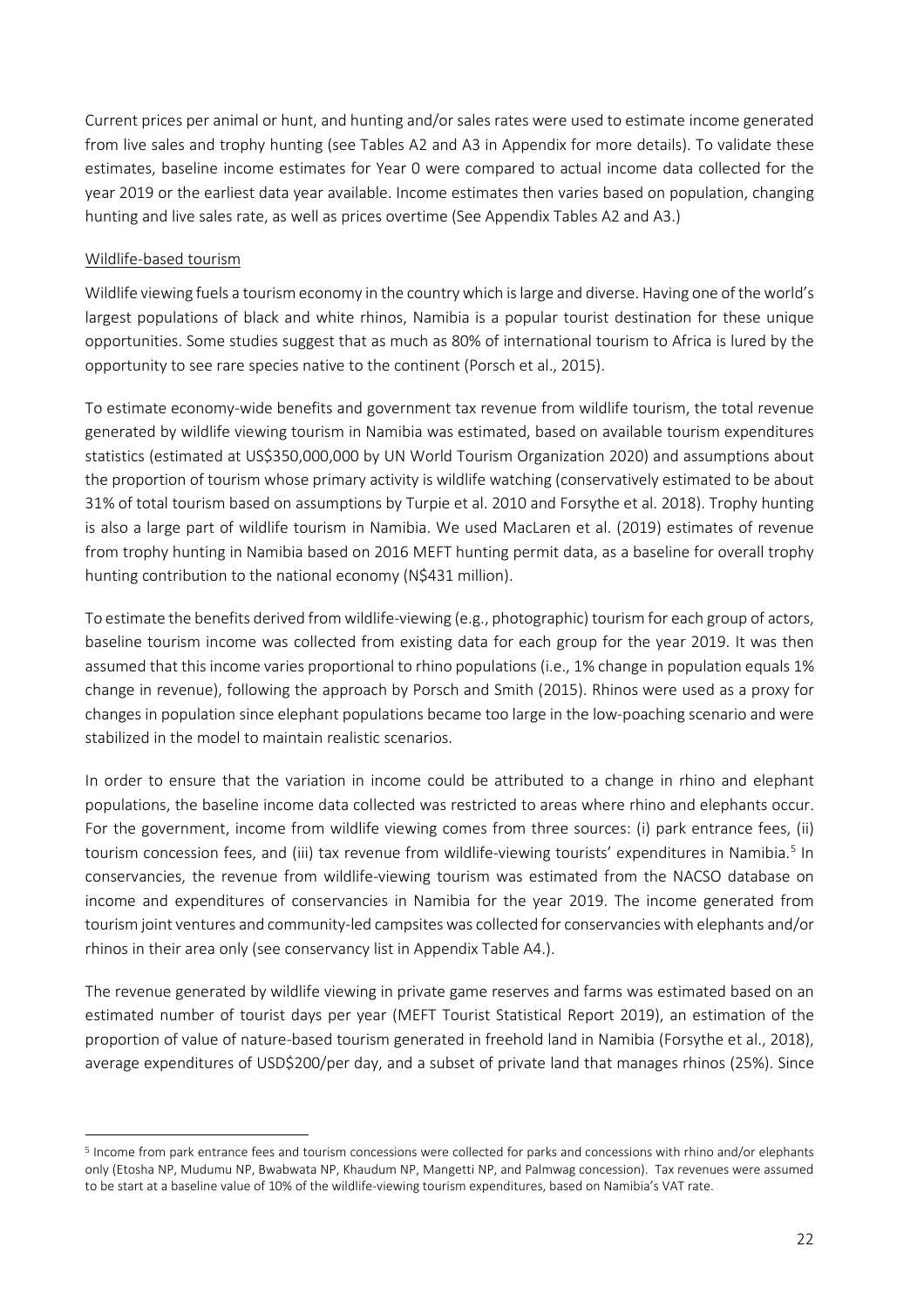this method relied on various secondary sources, results were validated against alternative calculation methods, which all yielded similar numbers.

A summary of the methods and assumptions can be found in Appendix.

### Costs included in the CBA

The main component of costs included in this study is the expenditures made by all actors to fight against the poaching of rhino and elephants in Namibia. However, some opportunity costs and some indirect costs were also considered. These relate to foregone opportunities to invest in development programs and some conservative proxies for the costs of widespread crime.

#### Government and NGOs

Public funding represents the lion's share of spending on curbing IWT. For the government, expenditures in anti-poaching and wildlife crime prevention include expenditures from the Ministry of Environment, Forestry and Tourism, Game-Products Trust Fund, Namibian Police, Namibian Defense Force, Customs, and Ministry of Justice (see Table 2).

International funding and NGO support for anti-poaching and wildlife crime prevention is added to government costs as it is visualized as an opportunity cost for investment in other development activities.

| Institution                       | <b>Attribution</b>                                | <b>Source</b>    |
|-----------------------------------|---------------------------------------------------|------------------|
| Ministry of Environment, Forestry | Salaries of all Wildlife Protection Services Unit | Interviews       |
| and Tourism                       | staff (DWNP)                                      |                  |
|                                   | Salaries of Rhino Unit staff (DSS)                |                  |
|                                   | Expenditure for NAMPOL rations in northern        |                  |
|                                   | parks                                             |                  |
|                                   | Average dehorning costs                           |                  |
|                                   | Average helicopter patrols costs                  |                  |
| <b>GPTF</b>                       | Investment in anti-poaching 2018                  | Report           |
| <b>NAMPOL</b>                     | Salaries of officers covering Northern Parks      | Interviews       |
|                                   | area                                              |                  |
| <b>NDF</b>                        | Salaries of officers covering Northern Parks      | Interviews       |
|                                   | area                                              |                  |
| Customs                           | Cost of Operation Thunder                         | Interviews       |
| Ministry of Justice               | 1% of total MoJ budget to deal with wildlife      | Interviews, MTEF |
|                                   | crime cases                                       |                  |
| International Aid/NGOs            | 2020 IWT project budgets for WWF, NNF, SRT        | WWF budget       |
|                                   | (USAID, INL funded), Rooikat Trust (Wildcat)      | database and     |
|                                   | Foundation), and ODA to MEFT (US Fish and         | interviews       |
|                                   | Wildlife Services)                                |                  |

#### <span id="page-22-0"></span>*Table 2: Government expenditures attribution list*

#### Conservancies

Although conservancies' resources are scarce, they have committed to investing in curbing efforts in order to address concerns with these illegal activities. The expenditures of conservancies in anti-poaching and wildlife crime prevention efforts were estimated based on NACSO conservancies expenditure data from 2011 to 2018. This estimation included only conservancies located in areas within rhino and elephant ranges (53 conservancies out of 85, see table A4 in Appendix).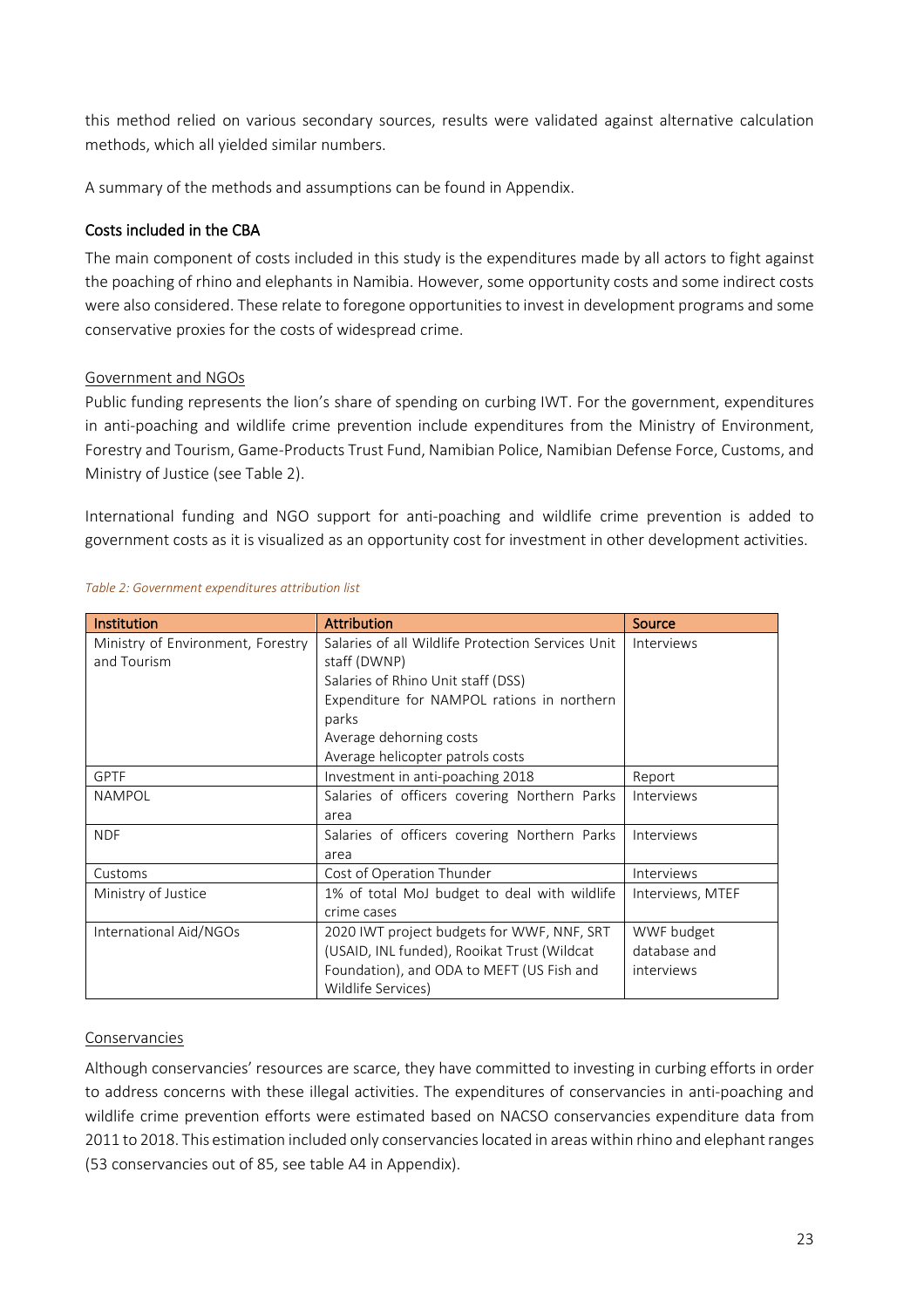Human-Wildlife Conflict (HWC) is also a concern to communities as high damages are reported every year. In 2019, these damages included seven deaths, 1,400 heads of livestock lost, and 1,600 acres of cropland damaged by various wildlife species (MEFT, 2020c). In this CBA, this cost was included based on government compensation expenditures reported at N\$4,357,800 for 2019 (*ibid*.). These were pegged to elephant populations as elephants account for most of the reported damages (Kahler and Gore, 2015).

#### Private landholders: game farms and game reserves

Private landholders are a key player in curbing IWT as they manage a large touristic sector that depends on these populations. Data availability on expenditures from private farm/game reserves owners is limited, and was thus estimated based on interviews<sup>[6](#page-23-1)</sup> and a set of assumptions. Only black and/or white rhinos on their land were included and their investments in anti-poaching were estimated. These private farms were categorized in high, medium, or low expenditure groups based on their size, number of rhinos, establishment of their anti-poaching unit, and use of aerial surveillance technology.<sup>[7](#page-23-2)</sup> Expenditures ranged from NAD \$48,000 to NAD \$2million per year in the BAU scenario. It was noted that private farms spend about 15% of what government spends on anti-poaching.<sup>[8](#page-23-3)</sup> This percentage was used in the No-Poaching Scenario to estimate proportional increases (see Appendix for further details).

## <span id="page-23-0"></span>Scenarios, assumptions, and forecasting

Since a CBA is most meaningful when compared to alternative scenarios, three scenarios were modeled. The optimal course of action can best be evaluated in comparison to alternative courses of action (or inaction) to see what the gains and the losses would be.

This study provides an analysis of costs and benefits under the following three different scenarios:

- The Baseline scenario (or Business as Usual BAU): reflects current spending levels, poaching rates, population levels, and current streams of benefits.
- The No Poaching scenario: reflects a realistic maximum effort and effectiveness scenario under which IWT is significantly curbed within five years.
- The High Poaching scenario: Is presented as a benchmark to evaluate benefits relative to a hypothetical counterfactual. In this scenario the fight against wildlife crime is massively defunded and poaching cases ramp up rapidly.

[Figure 4](#page-24-0) provides an overview of the scenarios included.

<span id="page-23-1"></span><sup>6</sup> For confidentiality purposes the institutions interviewed cannot be disclosed.

<span id="page-23-2"></span><sup>7</sup> Not all this information was available for all farms, full information was collected for 28 farms out of 90. The rest were allocated to a category based on farm size and number of rhinos.

<span id="page-23-3"></span><sup>8</sup> It is acknowledged however that private landholders directly benefit from government efforts on anti-poaching which covers the whole of Namibia, explaining their relatively low expenses compared to government.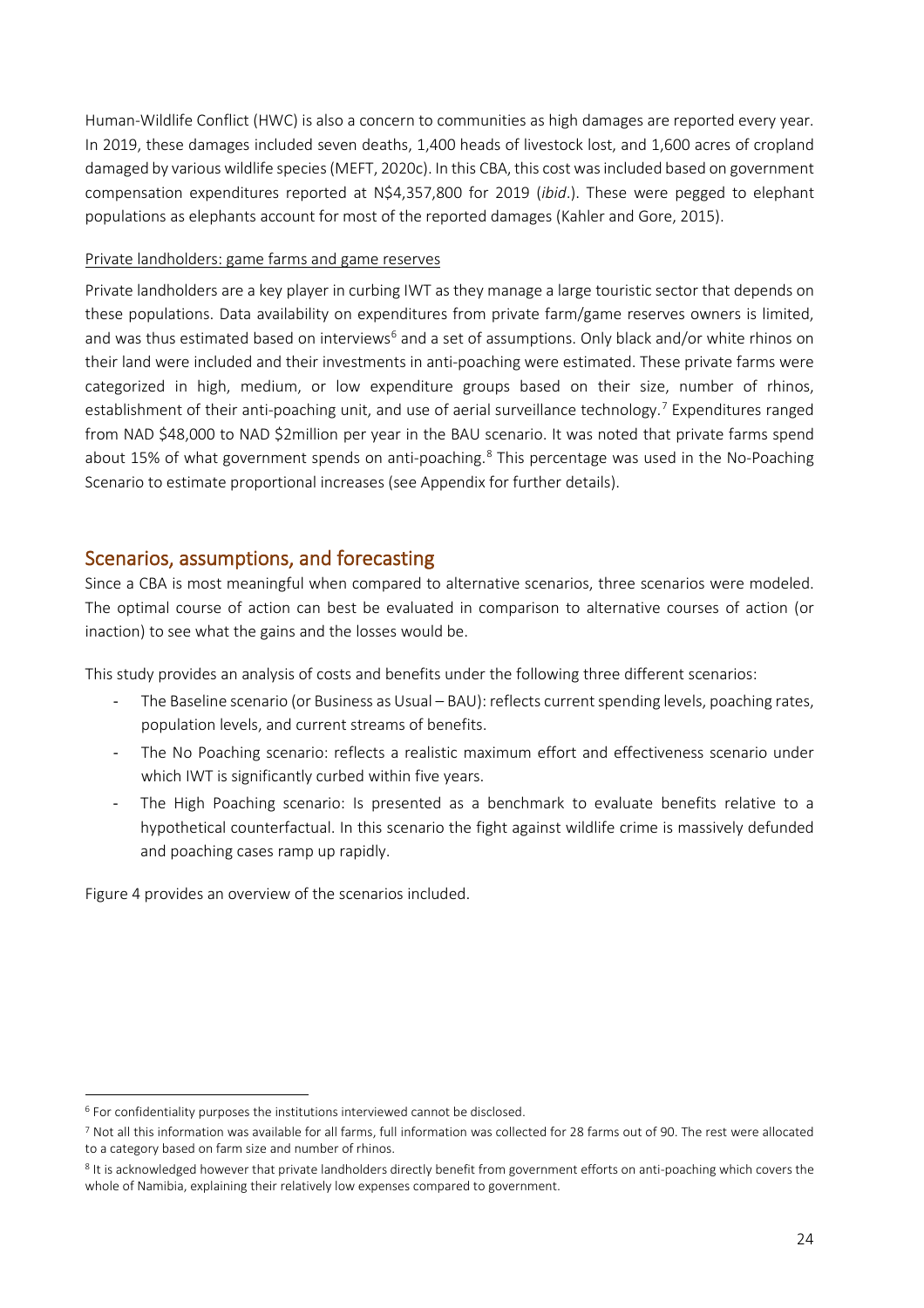|             | No poaching | BAU<br><b>WELFARE CONTROLLED FOR STREET</b> | <b>High Poaching</b><br>                                                                                                                                                                                                      |
|-------------|-------------|---------------------------------------------|-------------------------------------------------------------------------------------------------------------------------------------------------------------------------------------------------------------------------------|
| Poaching    |             |                                             |                                                                                                                                                                                                                               |
| Population  |             |                                             |                                                                                                                                                                                                                               |
| Expenditure |             |                                             | 1 1 8 1 2 3 4 5 6 7 8 9 9 9 9 9 9 9 9 9 9 9 9 9 9 9 0 1 2 3 4 5 6 7 8 9 0 1 2 3 4 5 6 7 8 9 0 1 2 3 4 5 6 7 8 9 0 1 2 3 4 5 6 7 8 9 0 1 2 3 4 5 6 7 8 9 0 1 2 3 4 5 6 7 8 9 0 1 2 3 4 5 6 7 8 9 0 1 2 3 4 5 6 7 8 9 0 1 2 3 4 |

#### <span id="page-24-0"></span>*Figure 4. Three scenarios included in this BCA*

All the scenarios were modeled over a 10-year time horizon. This was chosen due to data availability and the limited ability to accurately project costs and benefits further into the future. It should be noted that elephant and rhino population projections start with an already active population and are assumed to have a normal distribution. Also, since benefits are expected to be realized in the short term, promptly after investment and there is no delay in cause and effect in the variables modeled, this temporal horizon provides a good idea of the results that can be expected.

Discount rates are used to account for the potential cost of capital (opportunity cost from not investing in other profitable activities) and an assumed time preference for benefits now rather than in the future. By using discount rates, future costs and benefits are presented through the lens of these two factors in net present dollars. Given natural resources valuations often merit a lower discount rate, the discount rate applied in this analysis was 2%.

The BAU, or baseline scenario, describes current efforts to curb IWT. It begins with a snapshot of the present (2019), modelled as Year 0, and maintains the situation relatively stable across the 10 years. There are some increases in population sizes, assuming natural growth rates from an already active population, and hence benefits are expected to increase through time. The costs and benefits values for Year 0 are estimated based on current data and assumptions as described in the Appendix.

Poaching levels for rhinos in 2019 were about 2% of the total population (with 52 rhinos poached out of a population of about 2,200), the five-year average was about 3% of the population (based on statistics extracted from MEFT 2021b). The number of poached elephants was similar with a five-year average of 67 elephants poached every year, although in 2019 the number reported was much lower at 12 elephants (MEFT 2021b). However, since the population of elephants is much larger, the percent of the population that is poached every year is closer to 0.25%. Since the natural rate of population growth for these species is between 3% to 6% (IUCN, 2019), populations are still expected to increase in the BAU. The effectiveness of current curbing efforts is expected to maintain poaching at current rates.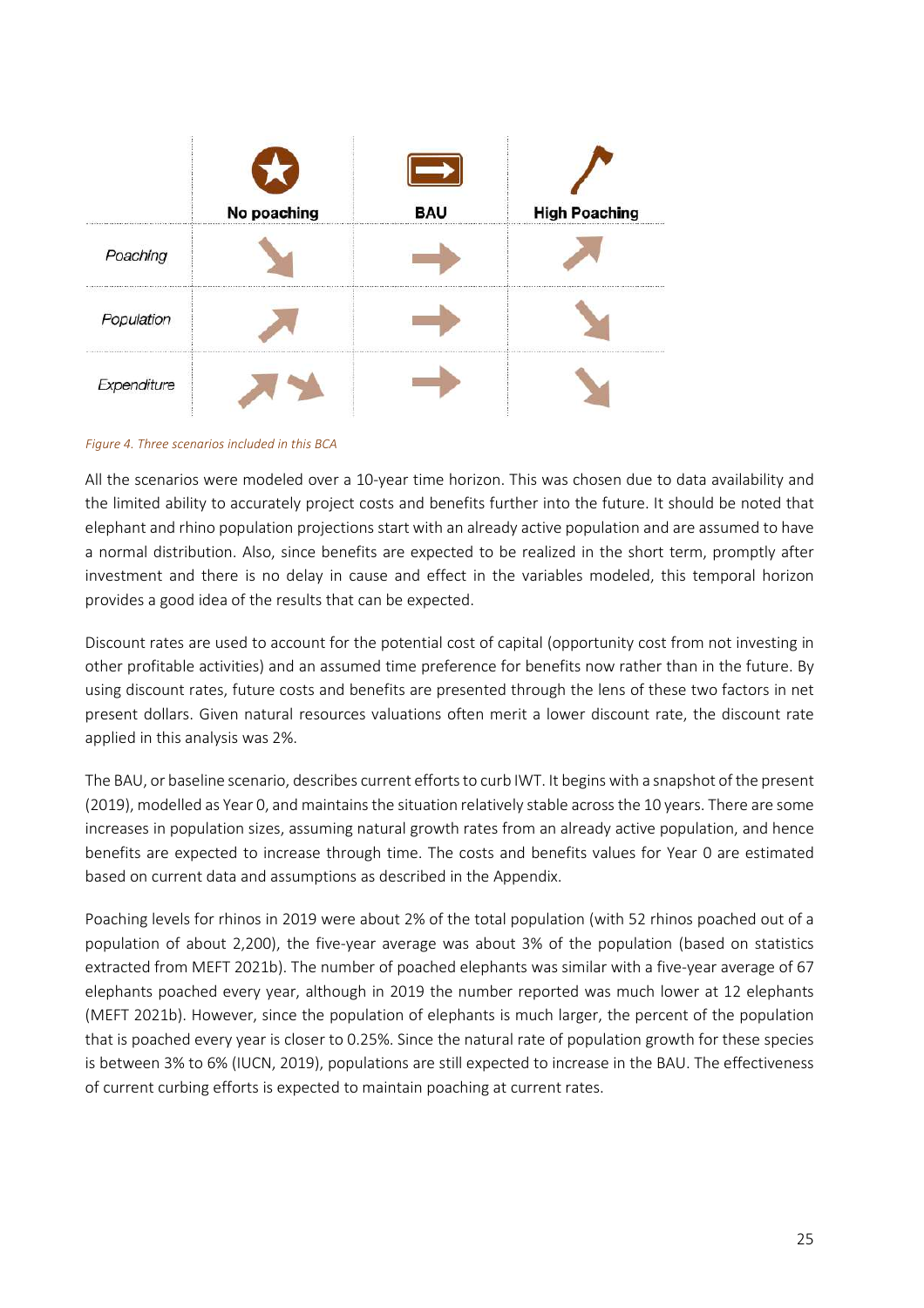### <span id="page-25-0"></span>No Poaching Scenario

The objective of the No Poaching scenario is to demonstrate the benefits that could be expected if poaching is eliminated or brought to minimal levels. The effectiveness of different specific actions was not evaluated in comparison to each other for several reasons. Firstly, there was not enough disaggregated and longitudinal data available to even attempt such an exercise. Secondly, most anti-poaching efforts are effective when implemented in an integrated manner, as they complement and reinforce each other.

For the No Poaching scenario, an external assumption was made that poaching could be curbed almost completely within 7 to 10 years. The cost of achieving this could range from existing proposals being considered by the Namibian government in the Revised National Strategy on Wildlife Protection and Law Enforcement (2021 – 2025), assuming they are effective, to what others have estimated for such a goal. For example, in Naidoo et al. (2016) it was noted that elephant poaching could be eliminated by investing about US\$565 per square kilometer of elephant habitat. Assuming an area of about 20,000 square kilometers of protected areas, this would translate to about US\$116,000,000 per year (in 2020 USD). For this analysis, current government proposals to significantly curb IWT, amounting to an additional N\$110,000,000 per year for the next five years were used as the cost part of the equation (MEFT 2021). In addition, conservancies and private landholders would invest proportional amounts in addition to what they are currently investing. The potential costs related to an increase in Human-Wildlife Conflict linked to a larger elephant population is also included in the costs of this scenario.

Details on poaching rate, hunting and live sales rate evolution over 10 years, as well as further value assumptions are available in Appendix Tables A2 and A3.

#### <span id="page-25-1"></span>High Poaching/ No Action Scenario

Normally, CBAs include a no-action scenario that serves as a benchmark for interpreting the impacts of the investment alternatives. In this analysis the no-action scenario reflects a future with no investment in curbing IWT and escalating poaching rates as a result. This was modeled as the most likely conditions in the absence of any effort to curb IWT.

It should be noted, however, that the High Poaching scenario still includes high levels of benefits from existing tourism revenues and trophy hunting that still takes place. These revenues are not being generated specifically by the fact that no action is being taken to curb IWT but rather they continue to exist to some level but decrease as wildlife populations decrease and reputation worsens. Although this framework creates somewhat of an artificial set of benefits associated with the High Poaching scenario, it allows for scenarios to be compared along the same metrics.

Details on poaching rate, hunting and live sales rate evolution over 10 years, as well as further value assumptions are available in Appendix Tables A2 and A3.

## <span id="page-25-2"></span>Results

#### <span id="page-25-3"></span>Population results under three scenarios

Population projections are based on current population sizes and the impacts of a natural growth rate, poaching rates, hunting rates and the sale of live animals through time. The white rhino population was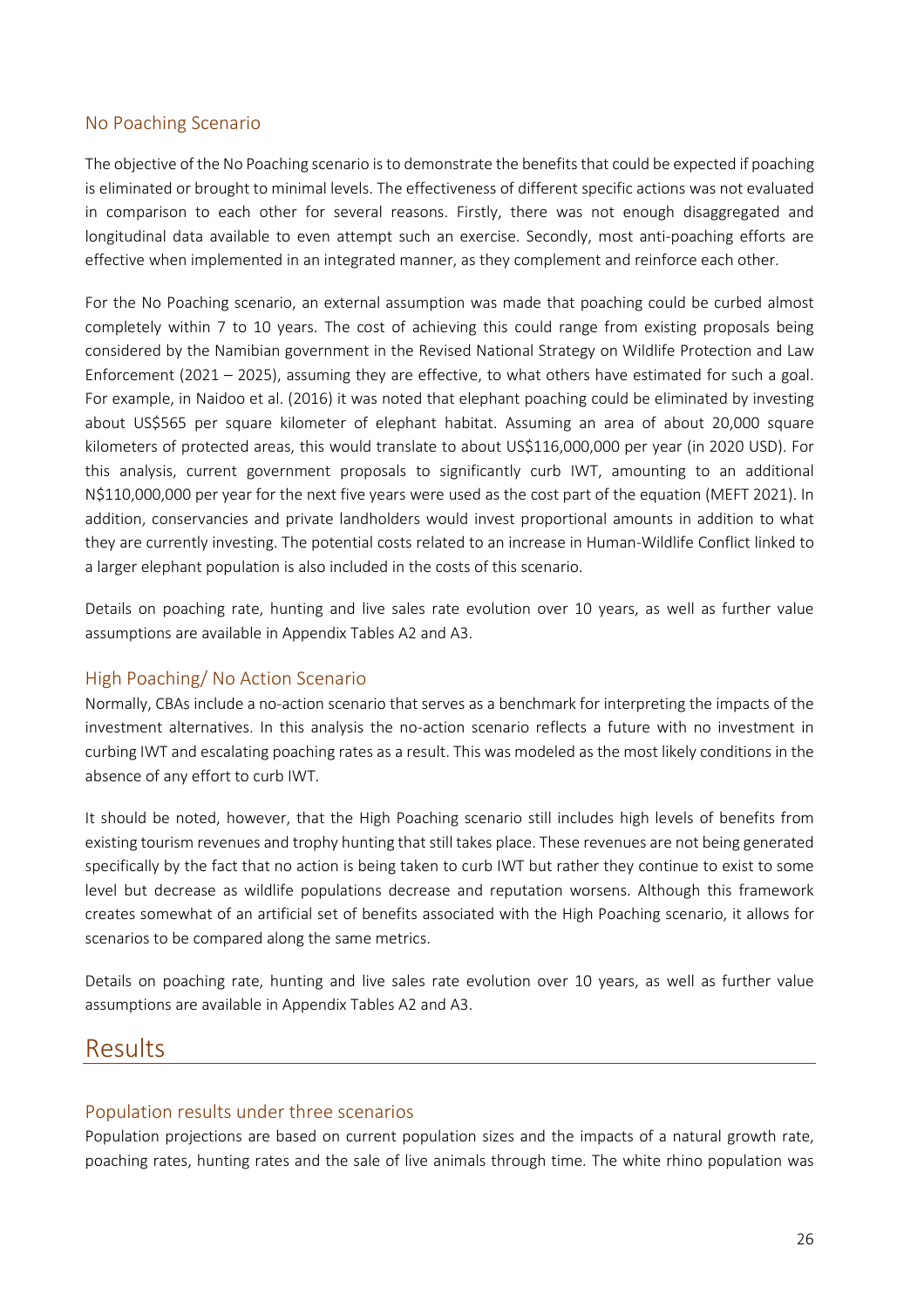estimated at about 1,000 animals at Year 0 (CITES, 2019), [9](#page-26-1) the black rhino population at 1,850 (Financial Intelligence Center 2017), and the elephant population at 22,754<sup>[10](#page-26-2)</sup> (IUCN 2016, MEFT 2020a).

Under BAU, white rhino populations continue to see a natural growth rate of 6%, poaching rates of 2.5%, hunting rates of 0.5%, and the sale of live animals at 1.5%. Under the No Poaching scenario, natural growth rates increase to healthier levels, assumed to be 7.5% according to IUCN (2020) studies, rhino poaching would gradually decrease to 0 by Year 10, hunting rates would remain stable at 0.5%, as would the sale of live animals. Under the High Poaching scenario, natural growth rates would decrease to poor levels, assumed at 2.5% (IUCN, 2020), poaching rates would gradually increase every year until they peak at 22% at Year 5, legal hunting would cease due to threatened populations and live sales would eventually cease. The impact of these dynamics can be observed i[n Figure 5.](#page-26-0)



*Figure 5. White rhino population projections under three scenarios*

<span id="page-26-0"></span>For black rhinos, BAU assumes the continuation of current growth rates of 3%, poaching rates of 2.5%, two hunts during a ten-year period,<sup>[11](#page-26-3)</sup> and no sale of live animals. The No Poaching scenario assumes an increase in natural growth rates to 7.5% per year (according to IUCN 2020 models), a gradual decrease in poaching rates that comes to 0 at Year 10, a gradual increase in hunting rates to 0.15% of the population by Year 2 (which equates to between three to five hunts per year once populations are healthy), and an increase from one sale to two sales of about four to six rhinos each within ten years. For the High Poaching scenario, population growth rates decrease to 2.5%, poaching increases to 22% by Year 5 and then declines to 14% by Year 10, and there are no legal hunts or sale of live animals. The impact of these dynamics can be observed in [Figure 6.](#page-27-0)

<span id="page-26-1"></span><sup>9</sup> <https://cites.org/sites/default/files/eng/cop/18/prop/010319/E-CoP18-Prop-09.pdf>

<span id="page-26-2"></span> $10$  The total elephant population estimates for Namibia varies between sources, the number of 22,754 was used as it is the reference for Namibian policy and planning and is nationally considered the best estimate based on available knowledge (MEFT, 2020a). However, this could further vary as new and more sophisticated data is collected and thus should be treated with care.

<span id="page-26-3"></span><sup>&</sup>lt;sup>11</sup> It was noted that there are more frequent black rhino hunts, however, many of those were deemed to generate lower revenue since they are often for the purpose or wildlife management and so were not included in the model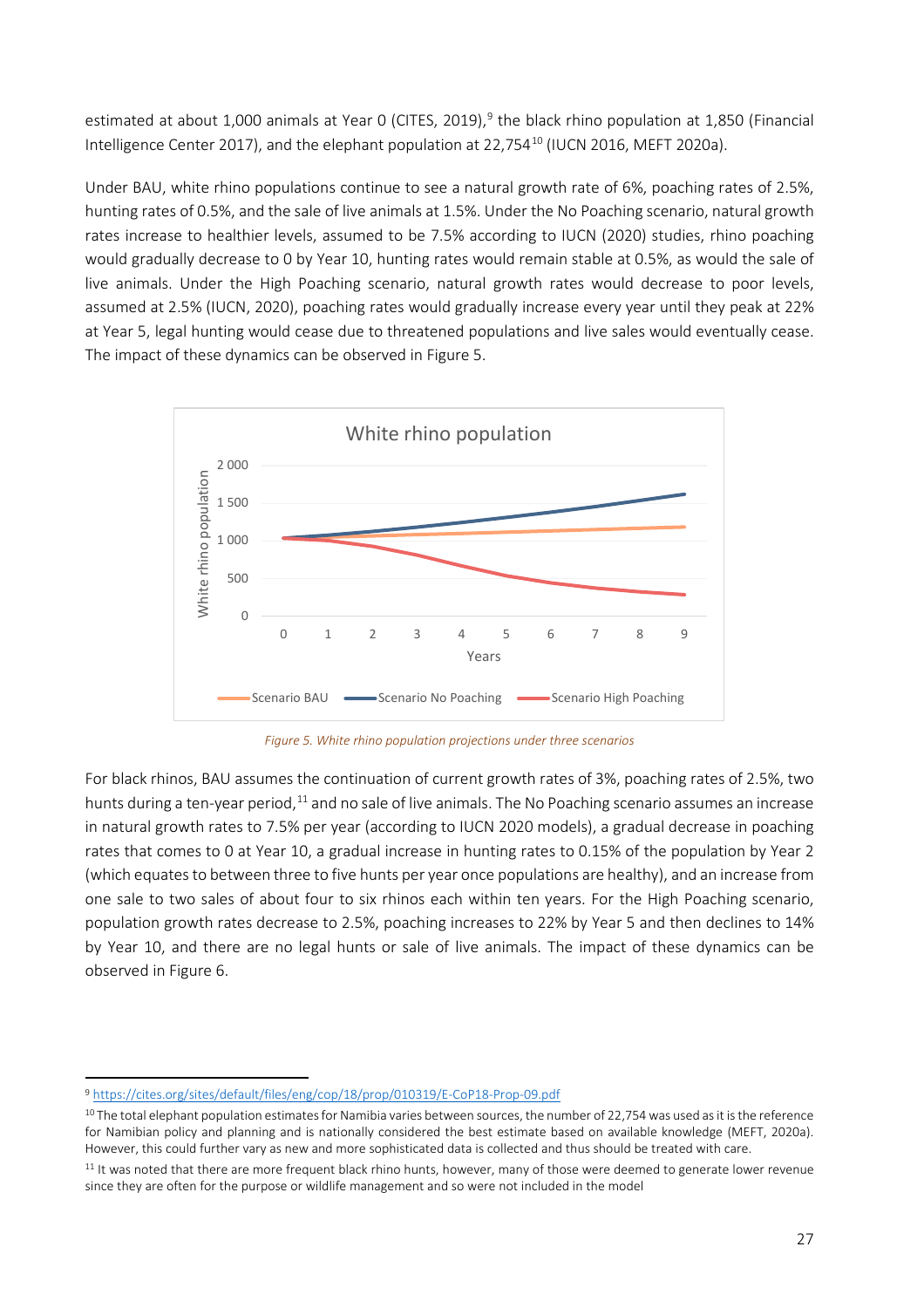

*Figure 6. Black rhino population projections under three scenarios*

<span id="page-27-0"></span>For elephants in BAU, natural growth rates are 5%, poaching rates stay at 0.3%, hunting rates at 0.5%, <sup>[12](#page-27-2)</sup> and the sale of live animals increase to 1% at Year 10. The sales rate relies on the assumption that a market for elephants will grow as repopulation needs and interests are increasing in parts of Africa where elephants are quickly disappearing. Under the No Poaching scenario conditions stay the same as in BAU except poaching rates decrease to 0.04% by Year 10 and sales rate increase to 1.5% by year 7. For the High Poaching scenario, natural growth rate decreases to 2.5%, poaching rates increase to 11% by Year 10, hunting rates decrease to 0.1% as do sales of live animals. The impact of these dynamics can be observed i[n Figure 7](#page-27-1) below.



*Figure 7. Elephant population projections under three scenarios*

<span id="page-27-1"></span>The population size through time is an important result in itself, as maintaining or increasing populations can be the final goal for many investors and stakeholders. Also, given that many benefits associated with

<span id="page-27-2"></span><sup>12</sup> This is based on recommendations for a healthy local population as indicated in the Draft National Elephant Strategy (MEFT, 2021a). If about 3% of the total elephant population issuitable for trophy hunting, this assumes that 16% of this suitable population is hunted every year. This could be an over-estimate, which would then be compensated by the omission of benefits from other kind of elephant hunts into the model.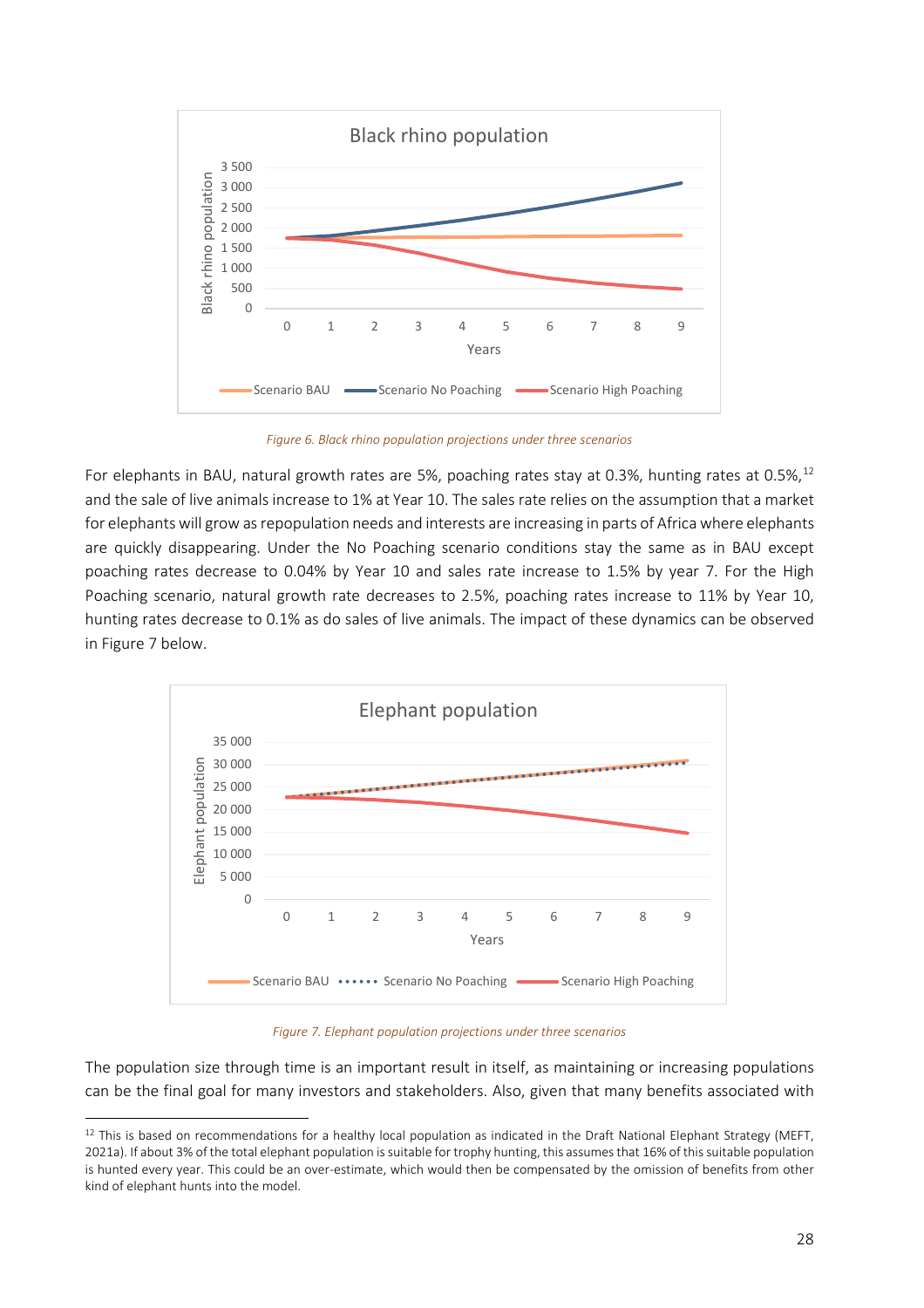these wildlife species could not be estimated (e.g., intrinsic conservation value or ecosystem services like seed dispersal), these values could be added using the obtained information on population projections.

### <span id="page-28-0"></span>Benefits, costs, and net present value

The total benefits generated in each scenario is one of the most important indicators from a public policy perspective. The benefits modeled in the CBA represent economic activity in the Namibian economy, which translates into jobs, income, and other multiplier effects that in turn benefit many other supporting industries and actors. The benefits generated under each scenario are illustrated in Figure 8. [NPV of Benefits](#page-28-1)  [generated under three scenarios, by actor.](#page-28-1) These benefits are the total net revenue generated over ten years, using a 2% real discount rate.



#### *Figure 8. NPV of Benefits generated under three scenarios, by actor*

<span id="page-28-1"></span>As illustrated, the No Poaching scenario created the highest levels of benefits for government and private landholders. Government revenue increases from N\$2.6 billion to almost N\$3.6 billion and private landholders increase their revenue from N\$2.5 billion to N\$3 billion in the No Poaching Scenario. Benefits for communities increases only a little, by N\$42 million, in the No Poaching scenario compared to BAU. This may be due to the loss of income for poachers in the No Poaching scenario – as this group includes both benefits to conservancies (tourism and hunting) and the revenue from poaching for local poachers. This suggests that although the increase in benefits for conservancies under the No Poaching scenario could cover the loss in income to local poachers, these additional benefits remain quite small. However, the increase in income to poachers in the High Poaching scenario is not sufficient to cover the loss in tourism and hunting income to conservancies. This aspect is further discussed in the following "Discussion" section.

Overall, the High Poaching scenario is not an economically attractive scenario for any of the actors. Government revenue are less than half of the No Poaching scenario (at N\$1.4 billion) and decrease by more than \$1 billion compared to BAU.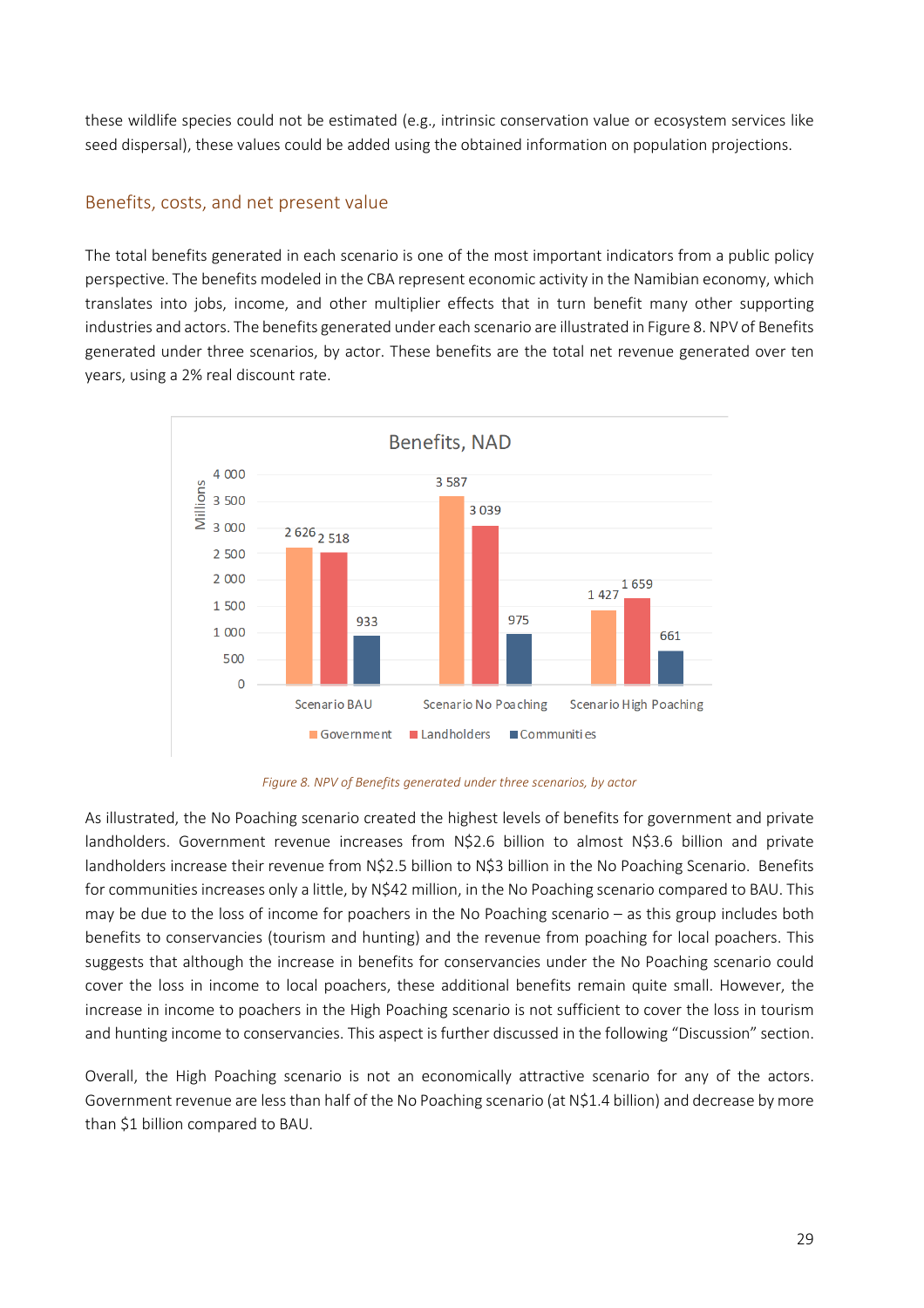The cost side of the equation represents the size of the investment needed to achieve these benefits as well as some indirect costs such as increased mortality risks and human wildlife conflict that goes unmanaged. These are illustrated in [Figure 9](#page-29-0) below.



*Figure 9. NPV of Costs of curbing IWT under three scenarios, by actor*

<span id="page-29-0"></span>As shown above, the costs of the No Poaching scenario are highest, since a reduction of IWT will require significant investments. Government funding alone increases from N\$1.5 billion over ten years to about N\$1.7 billion. In the High Poaching scenario, almost all spending in curbing IWT is eliminated, leaving only some bare bone spending to maintain some minimal staff as well as some amount of international aid for IWT curbing that is available in the initial years but that is phased out over time. In the High Poaching model, even though direct financial spending by conservancies on curbing IWT is minimal, new costs are created from the growing poaching sector, such as increased death risks from widespread poaching and increased crime and corruption.

However, the logic of the CBA analysis is that neither costs nor benefits alone provide enough information to make an informed and financially viable decision. The logic is to identify smart investments, where the highest net benefit is generated (that is benefits minus costs). Net benefits for the three scenarios are presented in [Figure 10.](#page-30-0) These benefits include costs and benefits across the three actors (government, conservancies, and private land holders) as well as economy-wide benefits, obtained primarily by private actors that are part of the tourism industry (e.g., hotels, restaurants, guides, etc.). These net benefits are discounted over time, at a 2% discount rate.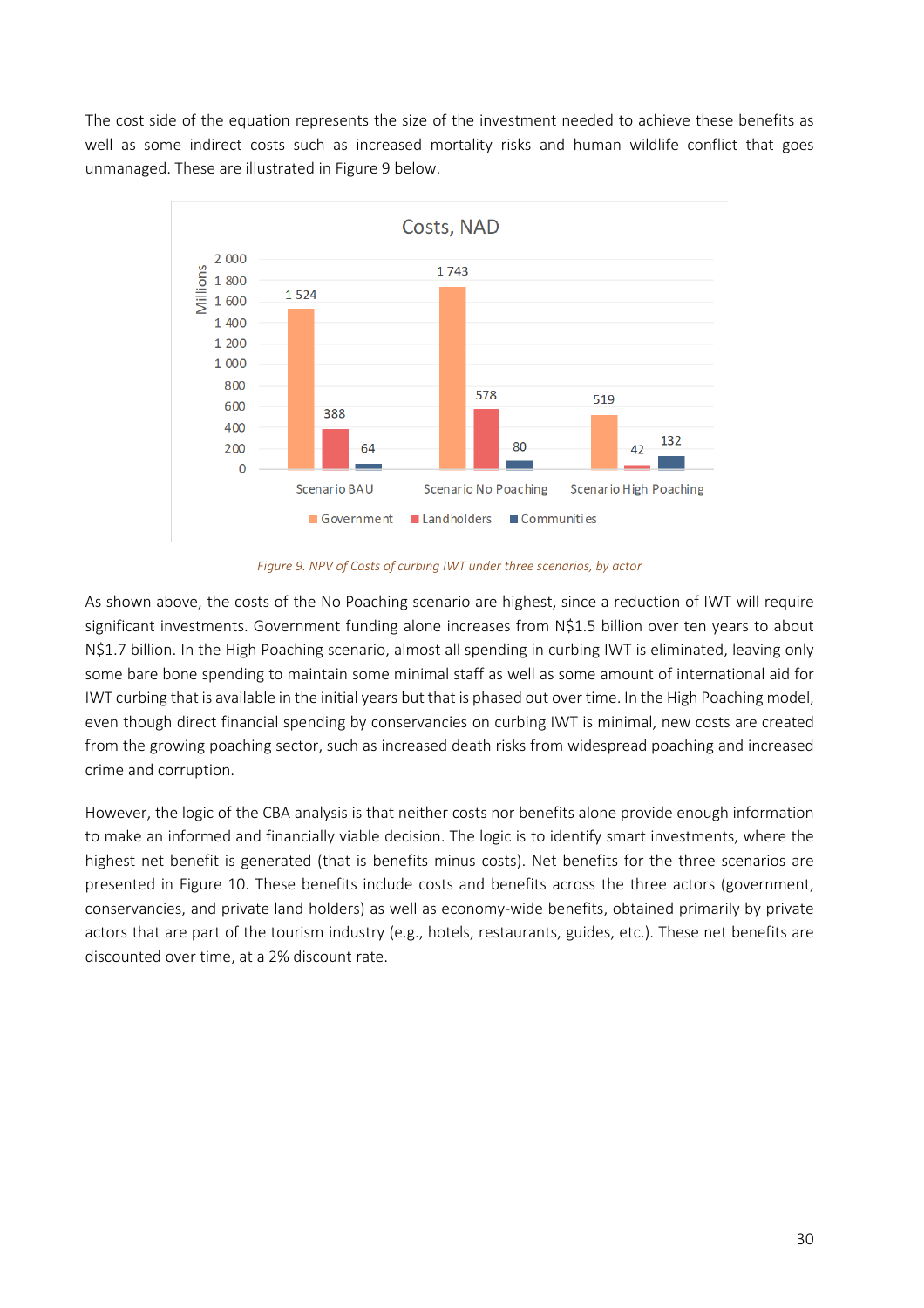

*Figure 10. NPV of net benefits obtained from investments in curbing IWT under three scenarios*

<span id="page-30-0"></span>As shown by the net benefit results, the No Poaching scenario has significantly higher net benefits than the other two scenarios, with almost N\$22 billion in benefits over the ten-year temporal horizon. The BAU scenario, follows with net benefits of N\$18 billion. Therefore, although currently almost N\$2 billion are expected to be spent across actors to curb IWT over the next ten years, the benefits are still greater than these costs, by N\$18 billion. These could increase to almost N\$22 billion of benefits distributed across society if an additional N\$550 million are invested over ten years (No Poaching scenario). In the High Poaching Scenario, although costs are minimal at about N\$690 million over ten years, benefits are also lowest than under all other scenarios. In fact, no action on curbing IWT would imply losses to the tourism and hunting economies, relative to what is being obtained right now. These would translate to job losses and larger economic impacts. And since there is no investment being made and populations collapse, the tourism industry becomes less attractive over time and leads to a growing reduction in visitors and visitor spending.

In order to understand the expected impacts of alternative scenarios, a comparison to the baseline scenario (BAU) highlights the direction of the expected impacts relative to the present. In this light, the No Poaching scenario generates significant net benefits (N\$3.6 billion over ten years), while the High Poaching scenario would generate net losses (N\$5.4 billion over ten years), as illustrated i[n Figure 11.](#page-31-0)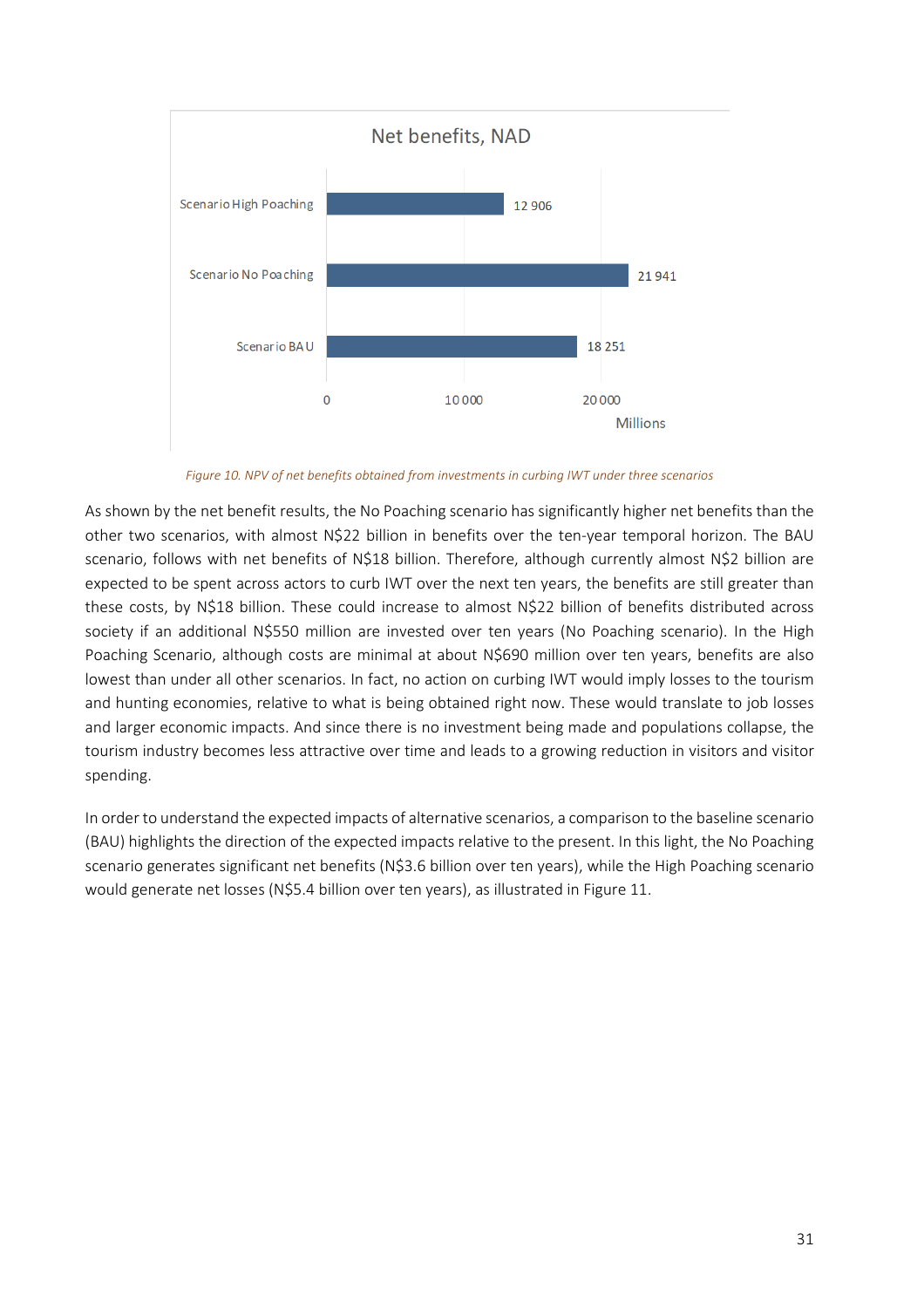

*Figure 11. Net benefits (NPV) compared to BAU (baseline) scenario*

<span id="page-31-0"></span>As shown in [Figure 12](#page-31-1) below, these effects are most pronounced for the government and private landholders. Local community benefits increase slightly under the No Poaching scenario when compared to BAU, but in a much lower proportion. This may be explained by the fact that poaching revenue was included as a revenue for the communities and the fact that the government and private landholders primarily manage rhinos. Therefore, although tourism and hunting revenues increase in the No Poaching scenario, compared to BAU, poachers' income reductions and increases HWC cost keep the net benefits low. However, increased government revenue is more than able to compensate for these losses, while still yielding a net benefit across actors. The High Poaching scenario results in significant losses for all actors. The consequences of these results are further discussed in the "Discussion" section below.



*Figure 12. NPV of net benefits compared to BAU, by actor*

<span id="page-31-1"></span>The stream of economy-wide benefits (from the tourism and trophy hunting industry as well as resources available for productive development projects) can also be compared across scenarios [\(Figure 13\)](#page-32-0). This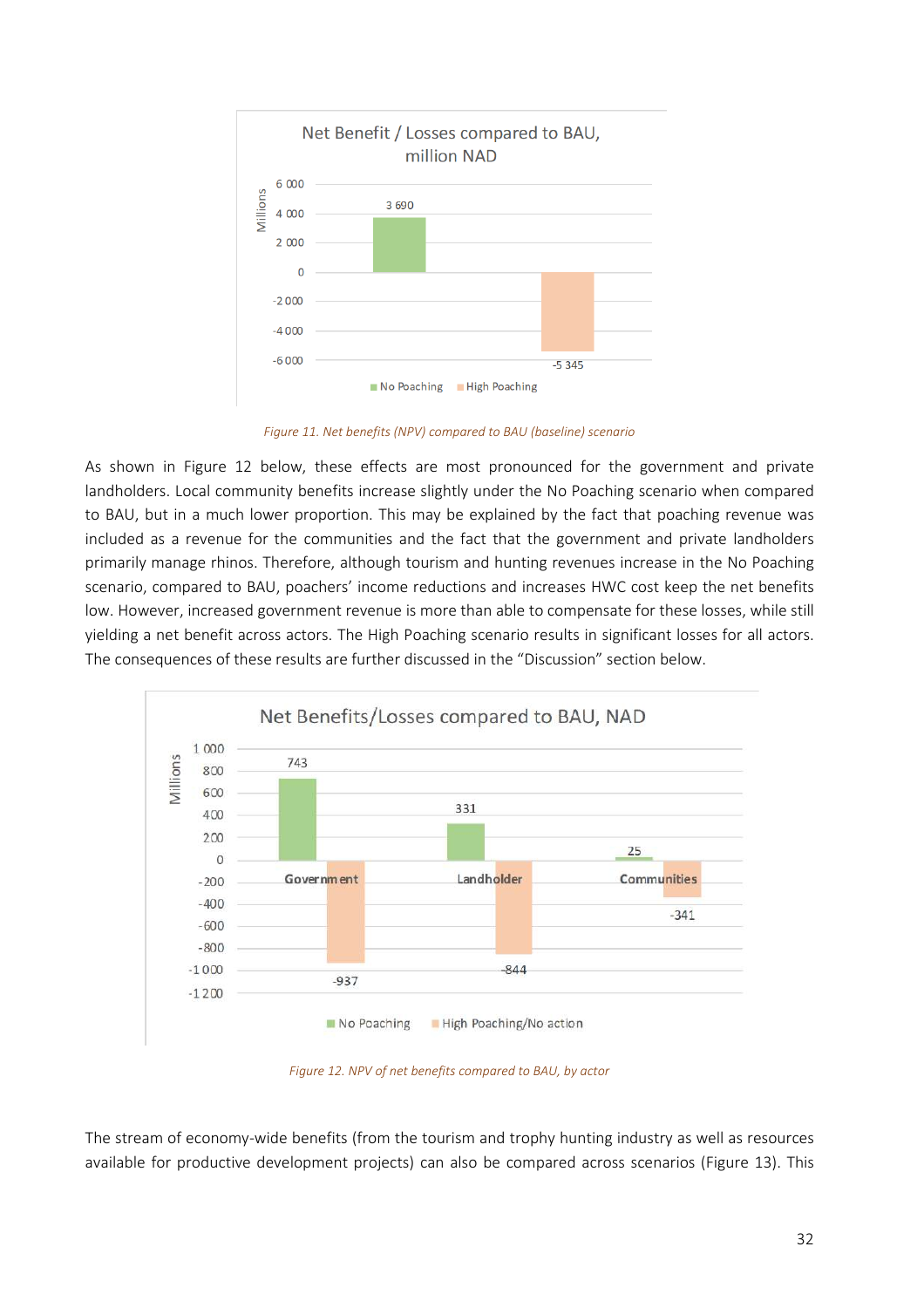represents yearly benefits rather than cumulative benefits over the ten-year horizon. In this graph, the No Poaching scenario yields larger benefits, which accentuate over time and the High Poaching scenario underperforms the baseline scenario (BAU). As wildlife population numbers decrease, so do the economic benefits they generate.



*Figure 13. Economy-wide benefits over time for three scenarios*

<span id="page-32-0"></span>An additional indicator that can be considered is the benefit-cost ratio (BCR), which highlights the return on investment for every dollar spent on protecting wildlife species. This indicator is not relevant for the High Poaching scenario since no investment is being made in protecting wildlife species. Instead, it provides information on individual returns generated by the IWT curbing initiatives and the cost and benefit distribution between the actors. As [Table 3](#page-32-1) shows, the No Poaching scenario has a slightly higher return on investment for the three actors combined, yielding about N\$3.17 per N\$1 invested. This does not account for economy-wide benefits generated beyond the three actors, which would make the return on investment be about N\$9.14 per \$1 invested. Government also stands to benefit the most from an increase in efforts to curb IWT, going from a BCR of 1.7 to a 2.06, which is a preferred investment BCR to ensure that the initiatives are financially viable. This finding is important since government is the largest investor in curbing IWT. Private landholders and communities and conservancies see a slight decline in their BCRs but still remain in a very beneficial situation from the investments.

<span id="page-32-1"></span>

|  |  |  | Table 3. Benefit cost ratio for investments in curbing IWT in the BAU and No Poaching scenario* |  |  |  |  |  |
|--|--|--|-------------------------------------------------------------------------------------------------|--|--|--|--|--|
|--|--|--|-------------------------------------------------------------------------------------------------|--|--|--|--|--|

|                               | <b>BCR for BAU</b> | <b>BCR for No Poaching</b> |
|-------------------------------|--------------------|----------------------------|
| Government                    | 1.7                | 2.06                       |
|                               |                    |                            |
| Private land holders          | 6.5                | 5.26                       |
| Communities and conservancies | 14.7               | 12.14                      |
| Combined for the three actors | 3.07               | 3.17                       |

*\*Since the High Poaching scenario makes no investments in protecting wildlife species, no BCR can be calculated.*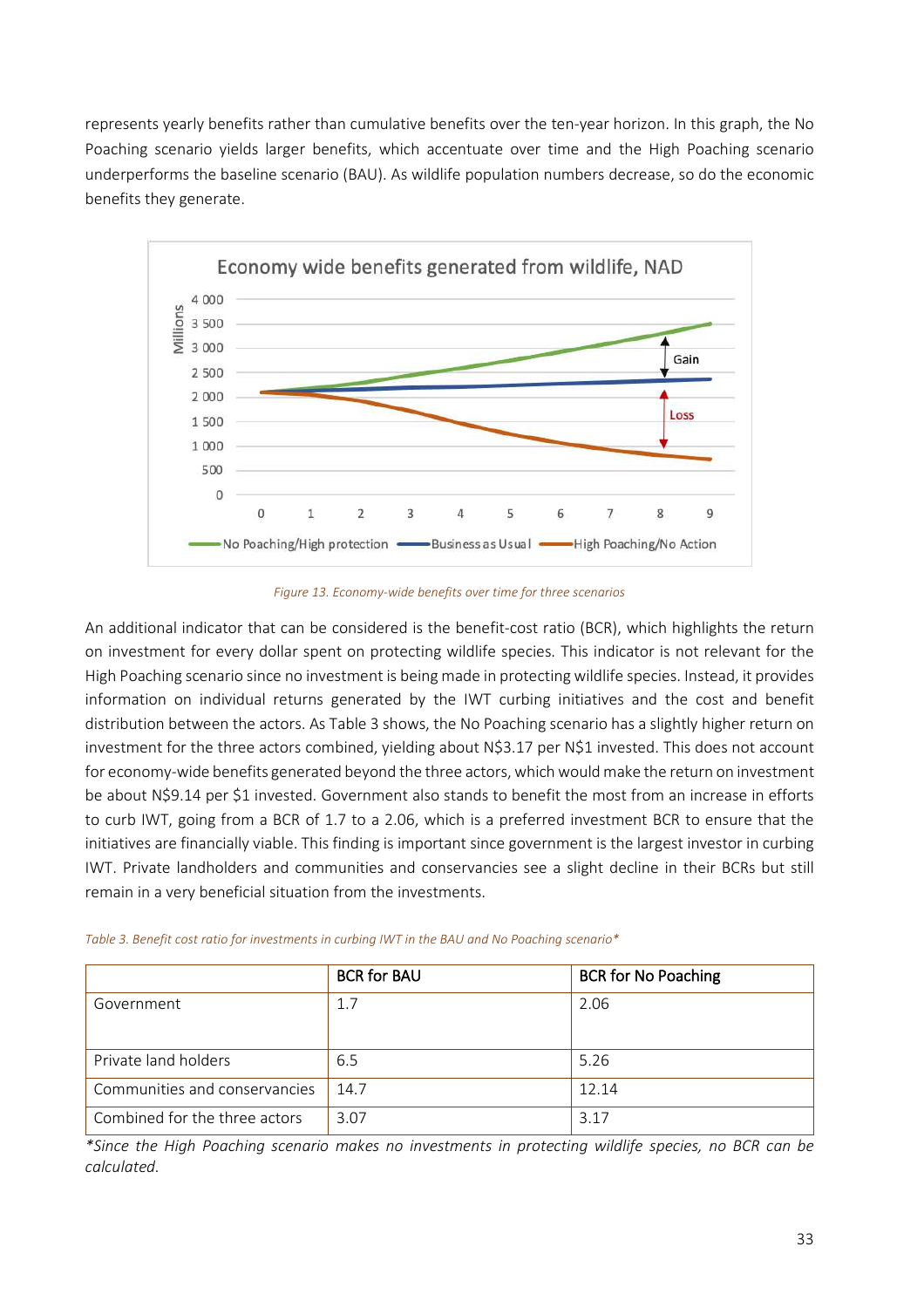### <span id="page-33-0"></span>Sensitivity analysis and alternative scenarios

Assumptions with the most impact and highest uncertainty should be examined under alternative assumptions to see the robustness of the results obtained. For this, several sets of assumptions were examined in more detail through a sensitivity analysis. Assumptions that were noted for review were the rate of poaching, correcting for the uncertainty around private landholder tourism revenue, the size of the tourism sector, and the effect of the discount rate.

#### Poaching rate

First, poaching rates were increased to an even higher rate under the High Poaching scenario, based on expert feedback, resulting in near extinction of rhinos by Year 10 and a poaching rate of almost 50% for elephants by Year 10. As expected, the higher poaching rate only accentuates the results previously obtained (see [Figure 14\)](#page-33-1), with the High Poaching scenario falling further behind in ranking, and implying losses relative to BAU of about N\$7 billion, over ten years. It is interesting to note that increasing the poaching rate results in even less benefits for the High Poaching scenario (N\$11.7 billion), when compared to the base High Poaching scenario (N\$12.9 billion) modelled in the core results, implying that increased poaching revenue from even higher poaching does not compensate for the higher losses that the tourism industry suffers.



<span id="page-33-1"></span>*Figure 14. NPV of net benefits three scenarios, with assumption of higher poaching rates*

#### Tourism revenue for private landholders

Given that data on tourism revenue for private landholders was scarce and that this benefit was estimated using several different secondary sources and assumptions, which may have overestimated the amount of revenue that private landholders get from tourism, this amount was reduced to a number comparable to what government and communities are getting for wildlife-viewing tourism, N\$85,000,000 per year.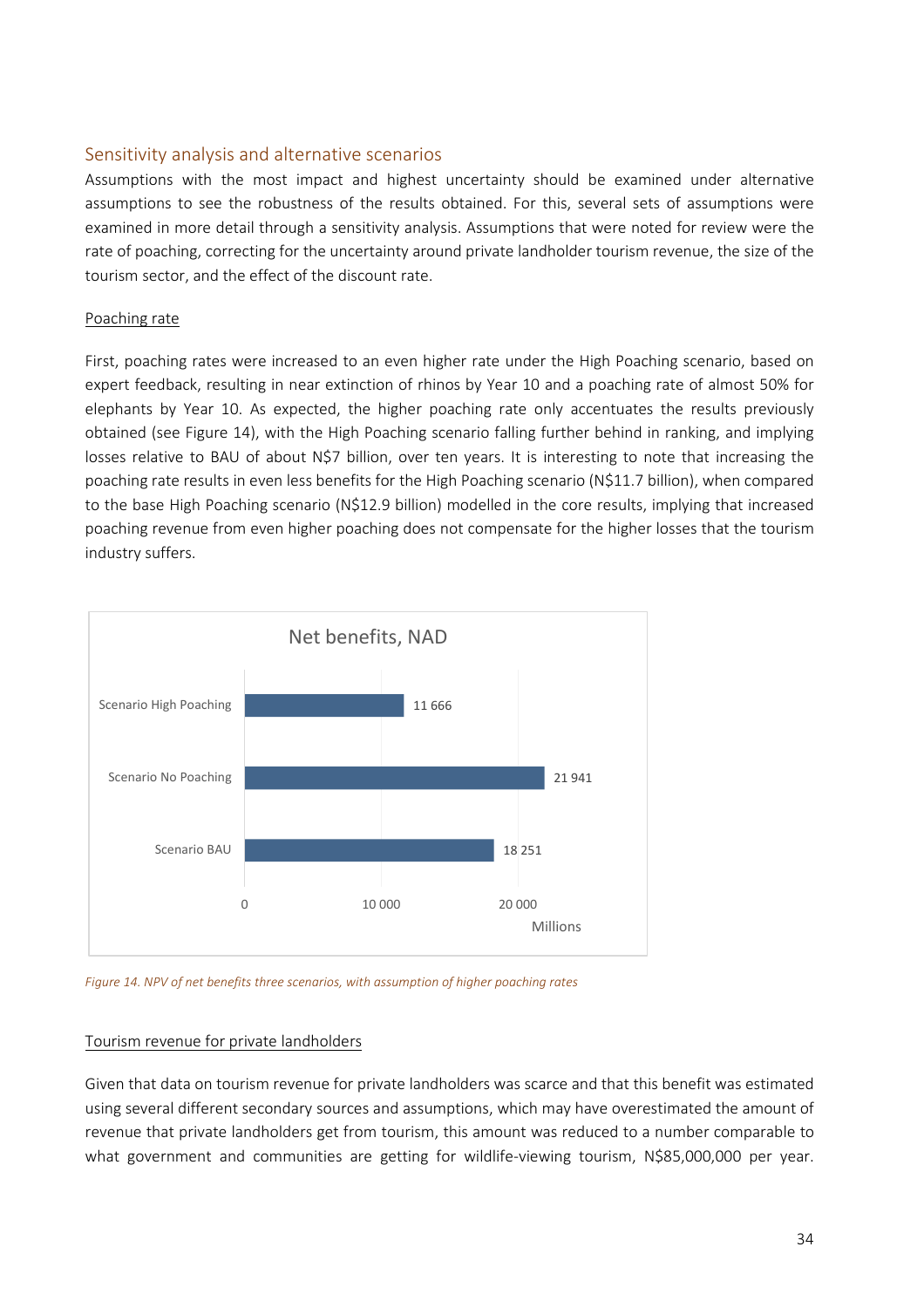Although this value is not informed by data, it is presented here to explore the possibility that revenue to private landholders could be smaller.

Although in this exercise, net benefits for society change very little, with a No Poaching scenario still performing best for the economy [\(Figure 15\)](#page-34-0), the distribution of benefits across actors changes more drastically, as shown i[n Figure 16.](#page-34-1) In this case, private landholders do not gain from a No-Poaching scenario, relative to BAU, and actually have higher net benefits under a High Poaching scenario due to the fact that they stop spending on curbing IWT.



<span id="page-34-0"></span>*Figure 15. NPV of net benefits obtained under the assumption that private landholders receive less tourism revenue*



<span id="page-34-1"></span>*Figure 16. NPV comparison of net benefits relative to BAU, by actor, under the assumption that private landholders receive less revenue from tourism*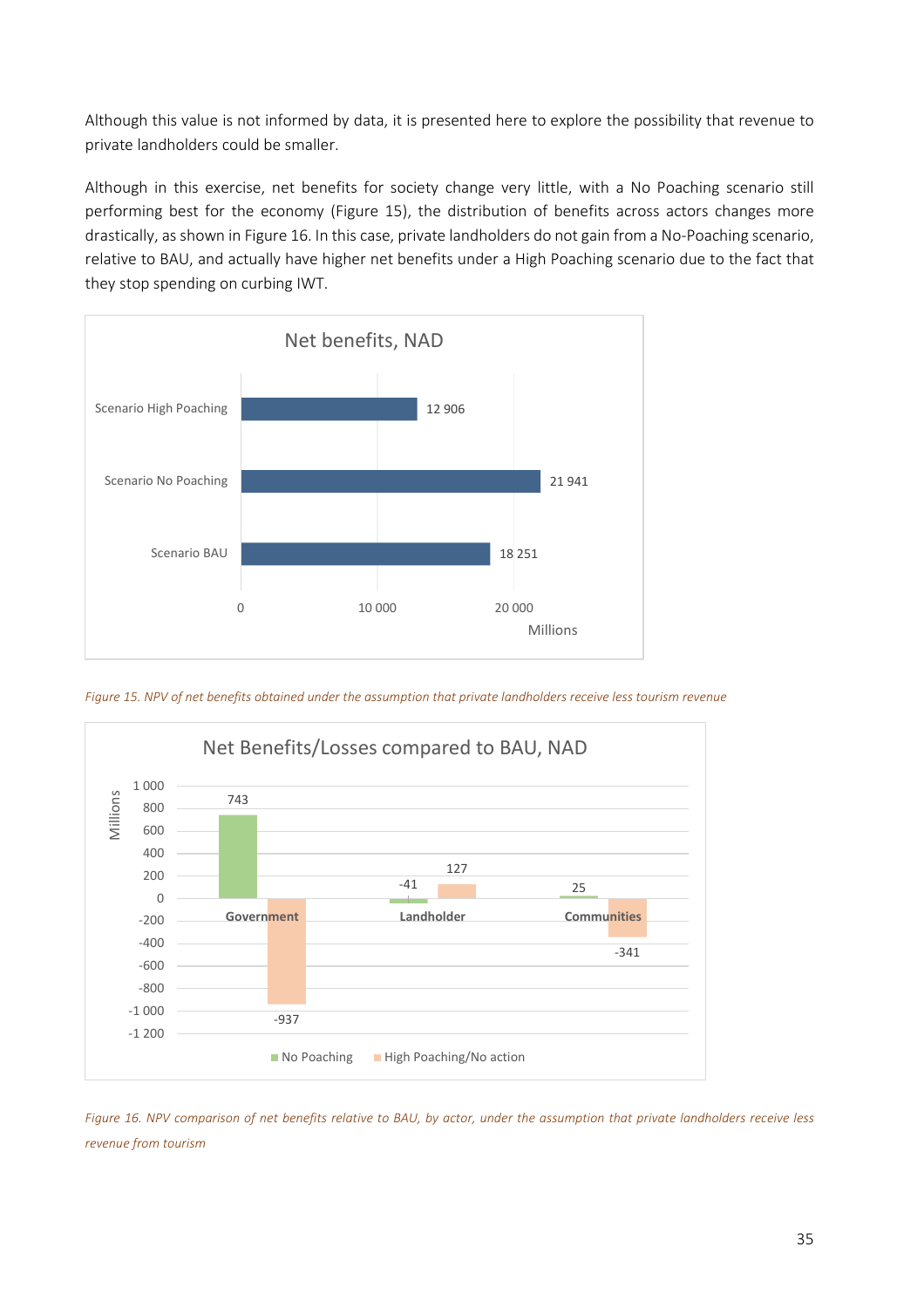This is an important finding worth exploring in more detail. In this study, three different methods for estimating private landholder revenue were explored: 1) based on total tourism expenditures and a distribution of these based on Forsythe et al. (2018), 2) based on an estimate of tourist visits (MEFT, 2019) and an average expenditure per day of US\$200/day, and 3) based on income reports from an interview with a high-end resort that reported revenue of about US\$250,000 per year. All three methods yielded a total tourism revenue of about N\$315 million to N\$390 million per year for all the private farms with rhinos in the country. Therefore, since the sensitivity analysis method is not based on any data, it was deemed too imprecise to override the other methods employed to calculate revenue for private landholders. Nevertheless, the findings of the sensitivity analysis are helpful for a better interpretation of the spectrum of possibilities for this actor.

#### A loss in overall tourism revenue

Since one of the largest categories of revenue across the CBA is tourism, and a change in these revenues could significantly impact the results of this CBA, a sensitivity analysis was conducted simulating a shock to the tourism industry in Namibia, as has been the case during the COVID-19 crisis. For this, it was assumed that all tourism and trophy hunting revenue would drop by 50% of its current levels in Year 1 and remain that low for the entire period of analysis. No change was made to expenditures on IWT curbing. This drop in tourism revenue across all actors and all scenarios allows to test the sensitivity of the results to the size of the tourism industry. Such a cut in revenue would impact the return that the various actors get for their investment in wildlife protection.

As expected, this change decreases net benefits in every scenario. However, even with this assumption, the ranking of the results according to their net benefits continues to be the same [\(Figure 17\)](#page-35-0), meaning that the No Poaching scenario still generates more net benefits than BAU, and the High Poaching still presents net losses as compared to BAU. The difference between them is just not as pronounced as our central CBA. Even bigger cuts in tourism revenue were explored, for example by reducing them to 10% of their current levels at Year 5 but results remained consistent in their ranking.



<span id="page-35-0"></span>*Figure 17. Net benefits for three scenarios, assuming tourism and trophy hunting revenues are reduced to 50% of current levels*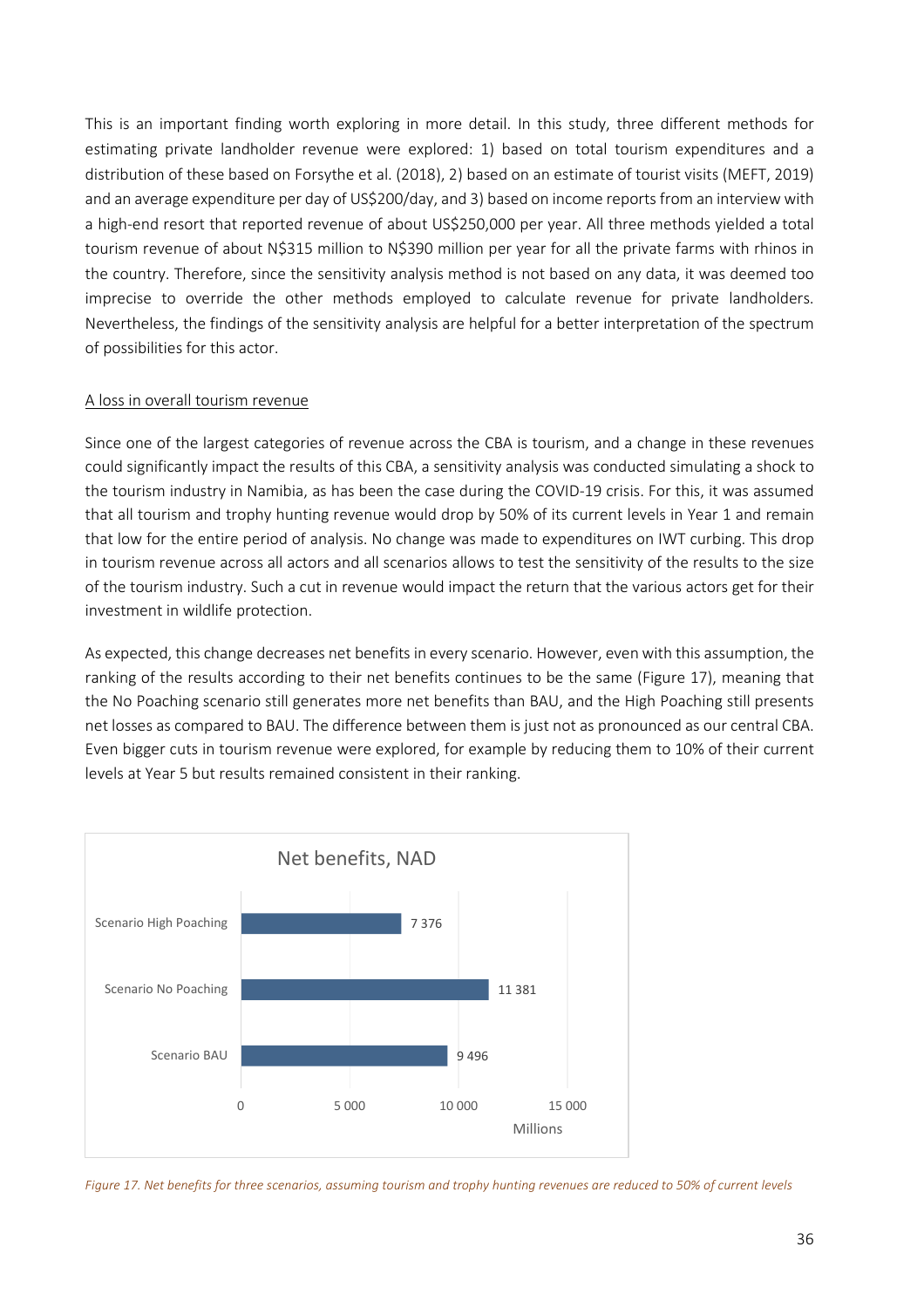#### Discount rate

A last round of sensitivity analysis was conducted, with different assumptions about the discount rate. First results were calculated with a zero-discount rate, so as to transparently show the actual flows of revenue that can be expected, without discounting the value of costs and benefits incurred in the future. In this scenario, the results obtained rank in the same order, but the net benefits increase for all scenarios [\(Figure](#page-36-0)  [18\)](#page-36-0). The difference in net benefits between High Poaching and No Poaching increases since the higher benefits that No Poaching generates are further in the future and these acquire more weight once discounting is removed.



<span id="page-36-0"></span>*Figure 18. Net benefits for three scenarios using a zero-discount rate over the ten-year time horizon*

Alternatively, if an 8% discount rate – reflecting current interest rates in Namibia- is applied, net benefits decrease as shown i[n Figure 19.](#page-36-1) In this case, the net benefits are closer to each other and the differences between the scenarios less pronounced. This result highlights the fact that the benefits from the investment in curbing IWT grow over time and the difference between the scenarios will be larger further into the future.



<span id="page-36-1"></span>*Figure 19. Net benefits for three scenarios using an 8% discount rate over the ten-year temporal horizon*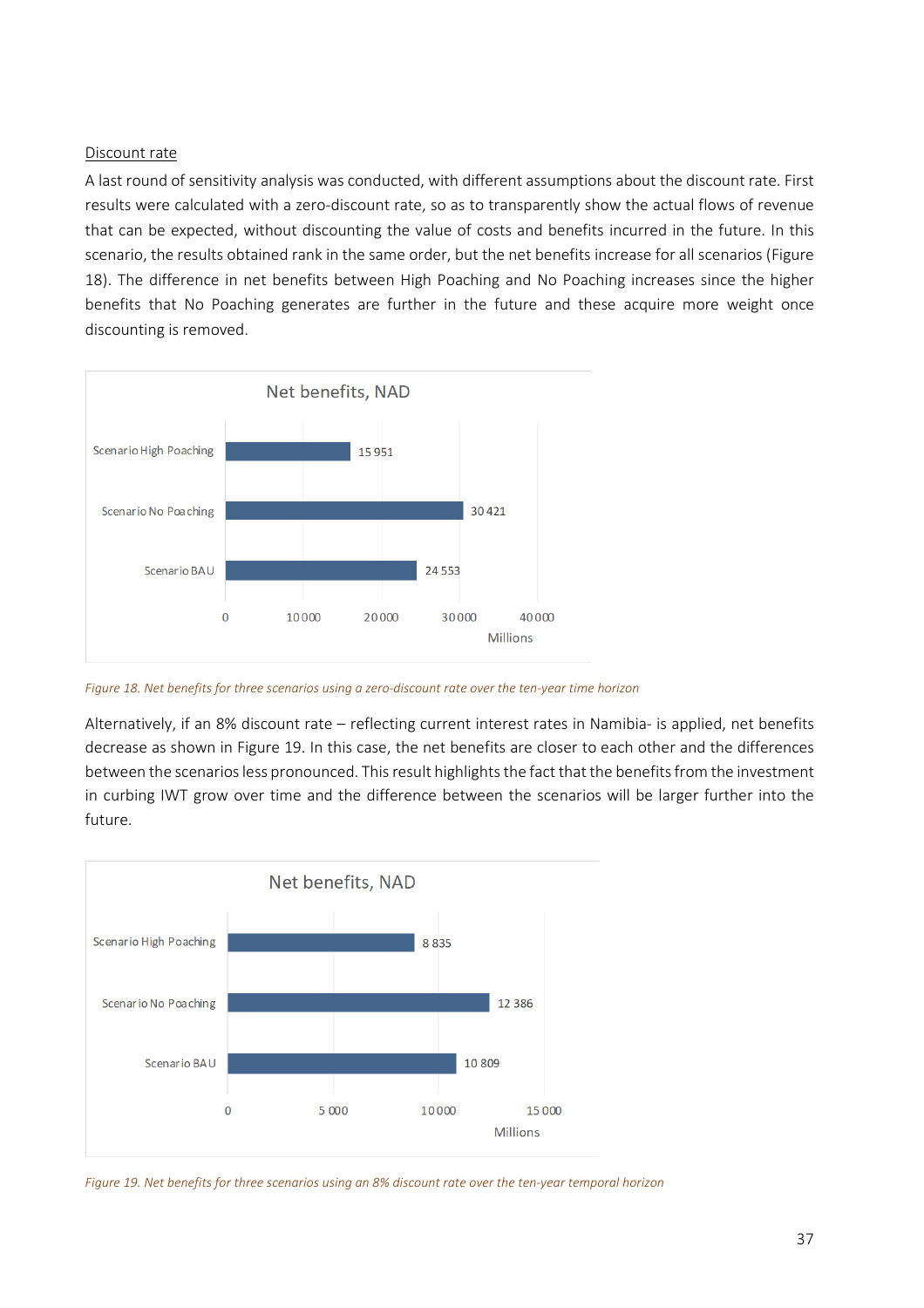However, overall, the sensitivity analyses conducted show that the results are relatively robust, with the No Poaching scenario yielding the most net benefits, followed by the current investments (BAU scenario) and with the High Poaching implying losses from the current situation.

### <span id="page-37-0"></span>Main observations on the results

Overall, the CBA shows that it makes economic sense to invest in curbing illegal wildlife trade. Even though this study included primarily local financial benefits associated with protecting rhino and elephant populations, the results were very clear – benefits greatly outweigh costs. The tourism economy is an economic engine in the country, and it sustains a large percent of the population directly and indirectly. However, it requires investments to sustain the attributes that make Namibia a unique destination and wildlife populations are one of these important attributes.

In this study the size of the tourism economy that directly benefits from the presence of rhinos and elephants (and other wildlife at risk of poaching) was estimated to be about N\$2.1 billion per year. Some of this tourism is non-consumptive (wildlife viewing) while other is consumptive and is directly dependent on population size (trophy hunting). Poaching not only decreases the attribute of wildlife abundance, but also decreases other attributes such as safety and friendly political environments, which also attract tourists.

As was shown in this study, it is estimated that government, private landholders, and conservancies are currently investing about N\$200 million per year, which amounts to about N\$2 billion over a ten-year period to curb IWT. This translates into benefits (accrued to the actors over the same time) of about N\$6 billion. If the benefits to other actors (mainly private actors in the tourism economy) are included, then benefits increase to about N\$18 billion over ten years. This is a very worthwhile investment. In terms of distribution of these costs and benefits, currently, conservancies have the highest BCR, getting about N\$14 in benefits for every N\$1 spent. This is followed by private landholders, who are getting about N\$6.5 per N\$1 spent. The government, who is bearing the bulk of the cost, has the lowest BCR, getting about N\$1.7 per N\$1 spent. This should be analyzed in light of the role of government as the steward of public goods and services. Most of the benefits generated by public investments into wildlife protection and law enforcement accrue to Namibian society, and in this case communities and landholders. This explains why the B/C ratio of government is lower than those of other actors.

If projected increases in spending are effective at further curbing IWT, net benefits could improve greatly. According to this study, the proposed N\$550 million additional public funds to curb IWT (MEFT, 2021), could translate into an increase in benefits of about N\$1.1 billion across the three actors compared to BAU, to a total of about N\$7.6 billion, and if the tourism economy is factored in, these benefits increase to about N\$22 billion. The distribution of costs and benefits change somewhat. First, government return on investment improves as the benefit/cost ratio increases to more than 2 (i.e., government gets N\$2 for every N\$1 invested). Contrarily, the benefit/cost ratio for local communities decreases slightly, and their net benefits, although increasing, are not much higher under the No Poaching scenario than under the current situation (BAU scenario). The fact that the additional benefits generated from tourism by conservancies under the No Poaching scenario only marginally outweigh the cost from foregone revenue to poachers within local communities could be explained by the more limited impact of wildlife population increase on tourism revenue in conservancies. Further study would be required to investigate communities' costs and benefits in greater detail and including more species of wildlife. Indeed, this result, added to the fact that the No Poaching scenario is costly to poachers, that there is wildlife conflict with elephant populations, and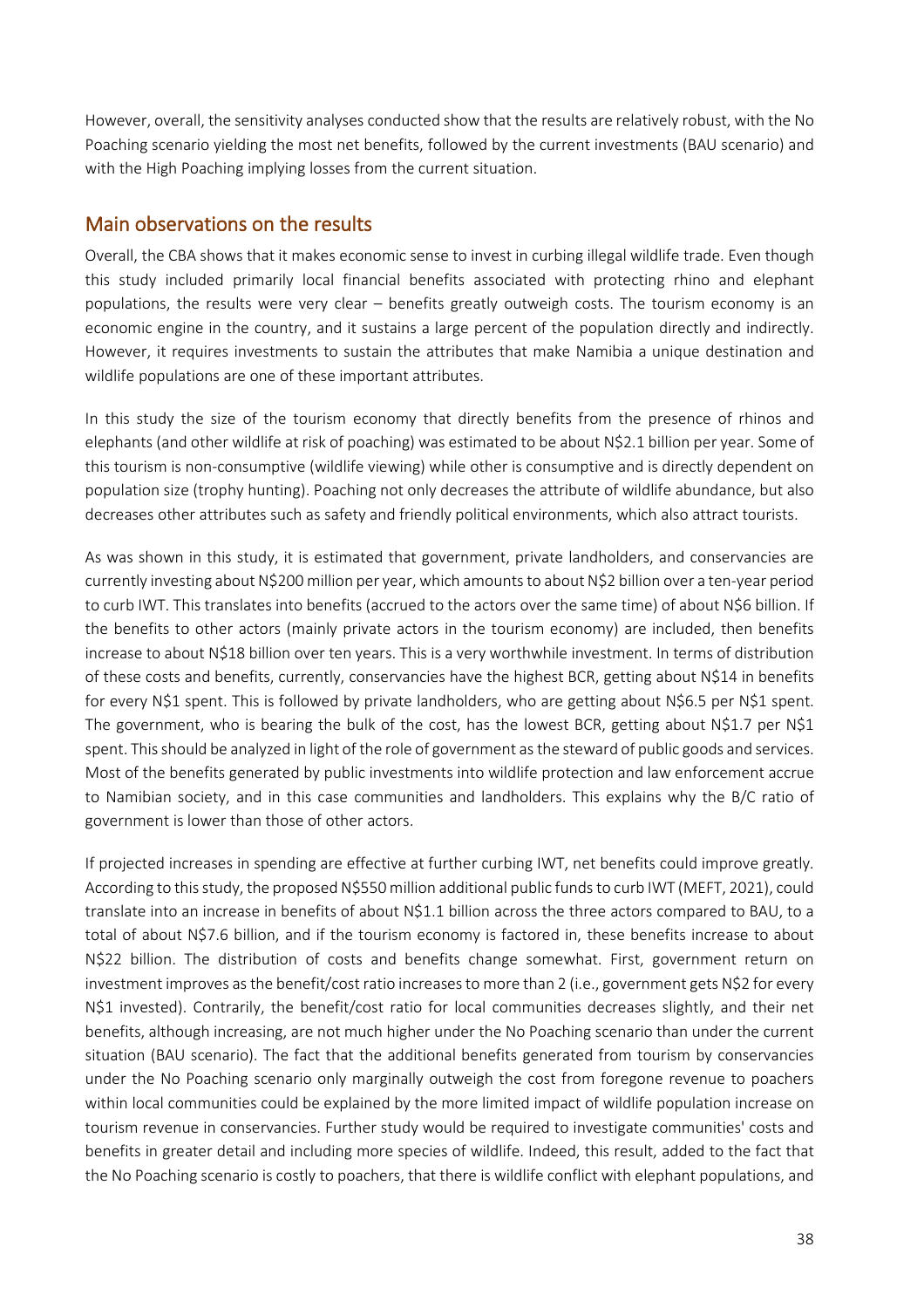that conservancies do not benefit as much from rhino tourism, in comparison to the other actors, has important implications that deserve close attention. For example, an effort to offer alternative sources of income to poachers is critical and communities as a whole might need extra incentives to ensure commitment to increasing their efforts and investments in IWT curbing. Moreover, as human-wildlife conflict costs increase for communities, the requirement for compensation from government or the private sector becomes more significant. It is imperative to ensure that those living with the costs of elephant conflict receive the greatest benefits and that these are optimized through good governance and management at the community/conservancy level.

It should also be noted that in the context of stringent government budget constraints and pressures, IWT curbing initiatives need to be sufficiently funded and done in cooperation among actors to reap the collective benefits of a healthy wildlife population. It may also be essential to find other sources of financing to build resilience into funding sources. Since government bears the highest burden of the cost and benefits that accrue to private actors and the economy at large, curbing efforts should be designed with this in mind. Also, it is important to note that IWT is a trans-national problem. It is fueled by international demand, with consumers willing to pay high prices in black markets. However, the price paid by final consumers can be several orders of magnitude higher than what foot soldiers in Namibia receive. This means that while local poachers bear most of the risk, the revenue they get is also the lowest. The largest profits are generated outside the country by foreign intermediaries. Meanwhile, the local Namibian government has to bear a large cost trying to stop a market that is lucrative to these international actors (IWT intermediaries), which is a hard economic force to fight against.

Finally, given that many people and organizations around the world also place a high value on the protection of the unique species found in Namibia, it should be acknowledged that the benefits generated in terms of conservation value are likely to be much higher than what is calculated in this CBA.

### <span id="page-38-0"></span>Gaps and Limitations

The results of this CBA should be interpreted in the context of limited data availability and biophysical/socioeconomic modeling. First, the data on these types of investments may either be confidential, not tracked consistently or at the species level, or hard to disaggregate into a cause-and-effect relationship. There was limited time series data on both costs and benefits components, constraining the study to modeling two species over a 10-year timeframe. However, it is expected that the gap between the No Poaching and High Poaching Scenarios further widens with a longer time horizon and with the inclusion of other high value species such as pangolins and lions.

Establishing cause and effect relationships from IWT curbing initiatives to poaching levels, to population size, to activity in tourism sectors, to the distribution of these benefits by actor, requires the availability of specific data and studies, complex modeling and in the absence of modeling, informed assumptions that link the biophysical world with the economic world. The data, studies, and assumptions used in this CBA are outlined in detail in Appendix, however there is room for error once the data and assumptions are brought together into the cause-and-effect framework of the CBA. Sensitivity analyses were conducted in several nodes of high uncertainty to test the robustness of the results. Even though the findings seem robust, results should still be interpreted as general (not exact) numbers and used with some caution.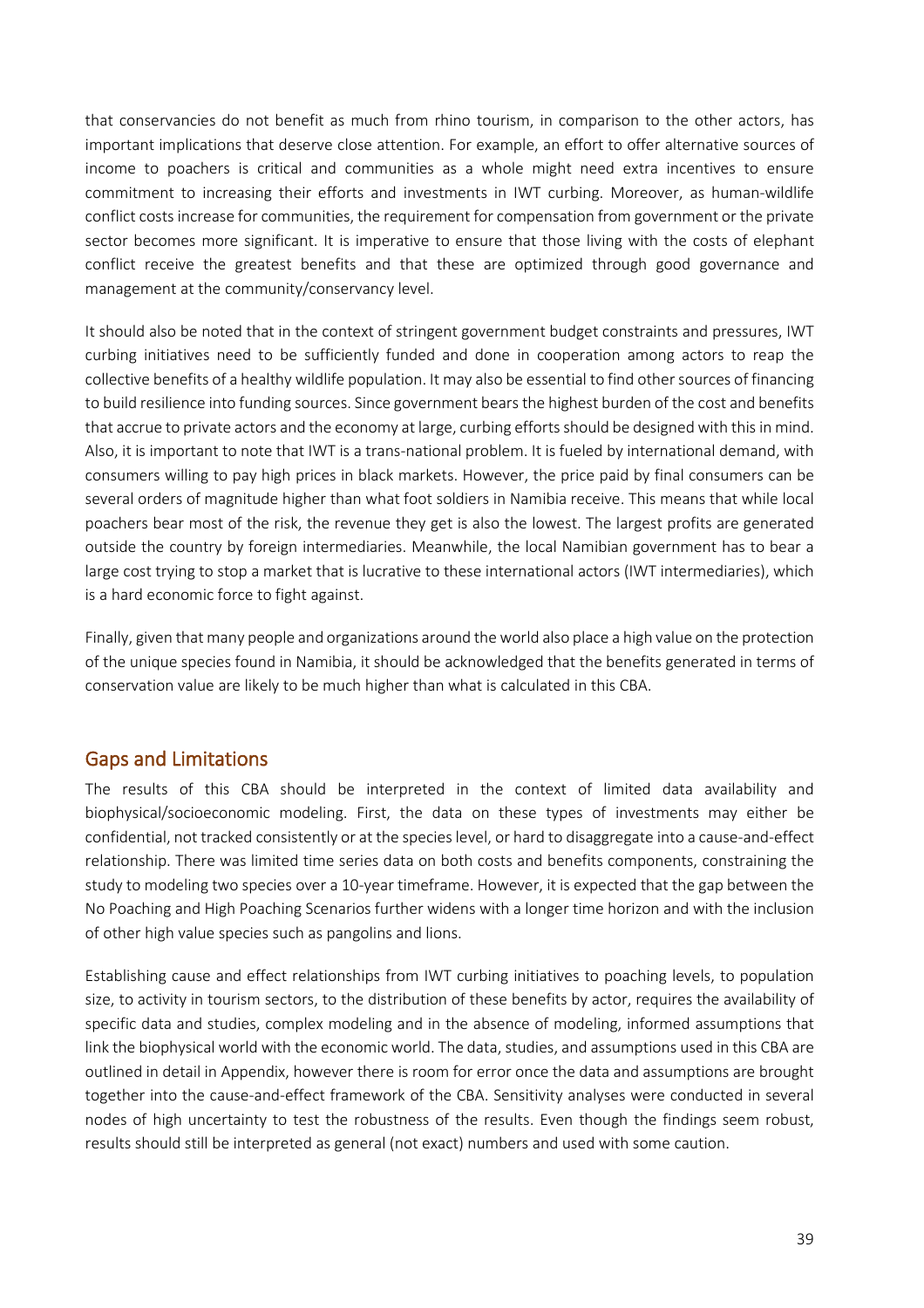For example, within the context of the COVID-19 crisis, high uncertainty remains on the future trends of the wildlife tourism economy, which constitutes the core stream of benefits related to curbing IWT in Namibia. In 2020, wildlife viewing tourism and trophy hunting has come to an almost complete halt, leaving the sectors in great difficulty. Although it is expected that tourism will recover, sensitive debate about trophy hunting (MacNamara et al., 2015), as well as more generally the carbon footprint of overseas tourism, suggest that these sectors could experience changes in the future.

Another dynamic that deserves greater attention is the price elasticity of the various economic activities modeled. Prices can change as demand and supply changes over time or the quality of experiences and products change. For example, if markets are flooded with poached goods, such as ivory, the price obtained can significantly decrease. Also, if hunting opportunities increase, as wildlife populations grow, and the quality of trophy hunting increases, the price of trophy hunting may change. These price dynamics were incorporated to a limited extent, however, and should be examined more closely.

Another important aspect to note is that the CBA focused mainly on direct costs of IWT program implementation and direct benefits to industries working with wildlife populations. However, there are some significant indirect effects that were not modeled, which are particularly important to fully understand the benefits of curbing IWT. For example, a bigger IWT sector can translate into many costs to communities and societies, including widespread corruption and crime, decreases in foreign investment, development opportunities, and overall community health. Some of these impacts were partially included but are likely big underestimates of these types of costs. Further research would be required to investigate other benefits such as the intrinsic value of species, larger cost of corruption, and other sectors indirectly impacted by the wildlife economy.

Although invaluable information and data was shared by the MEFT and private game reserves, the data collected for private landholders only covers one third of the targeted rhino farms. The assessment of costs and benefits for private game reserves owners thus relies on numerous assumptions. These estimates could be refined with a detailed study, including extensive surveying, to collect and analyze financial data of these farms in Namibia, which is out of the scope of this study.

Based on the data collected and interviews conducted, it was also assumed that another stream of benefits which could grow with population is the sale of live animals, especially elephants for repopulation in other African countries. However, the development of this market is uncertain, and currently the demand for live elephants is particularly low – due to the high management costs and costs of human-wildlife conflicts (HWC). As the elephant population increases in Namibia (under our No Poaching scenario), strategies to manage the population – and avoid an outbreak in HWC – will either involve more hunting and live sales or an increase in shooting of problem animals. This must be considered in more detail as the costs and benefits streams of these different activities can vary significantly. Moreover, the issue of increasing cost of HWC for communities deserves attention. In our model, it is assumed that all costs of human-elephant conflicts are covered by compensation transferred from the government to communities – compensation that reaches N\$5 million per year as elephant population increases in our No Poaching scenario. It should be noted that in reality some damages might not be fully covered by compensations.

Some southern African countries have been advocating for the establishment of legal markets for ivory and rhino horn, and some stakeholders suggested to include the foregone or additional revenue from potential legal sales of ivory and rhino horn into this cost-benefit analysis. However, it was decided to omit this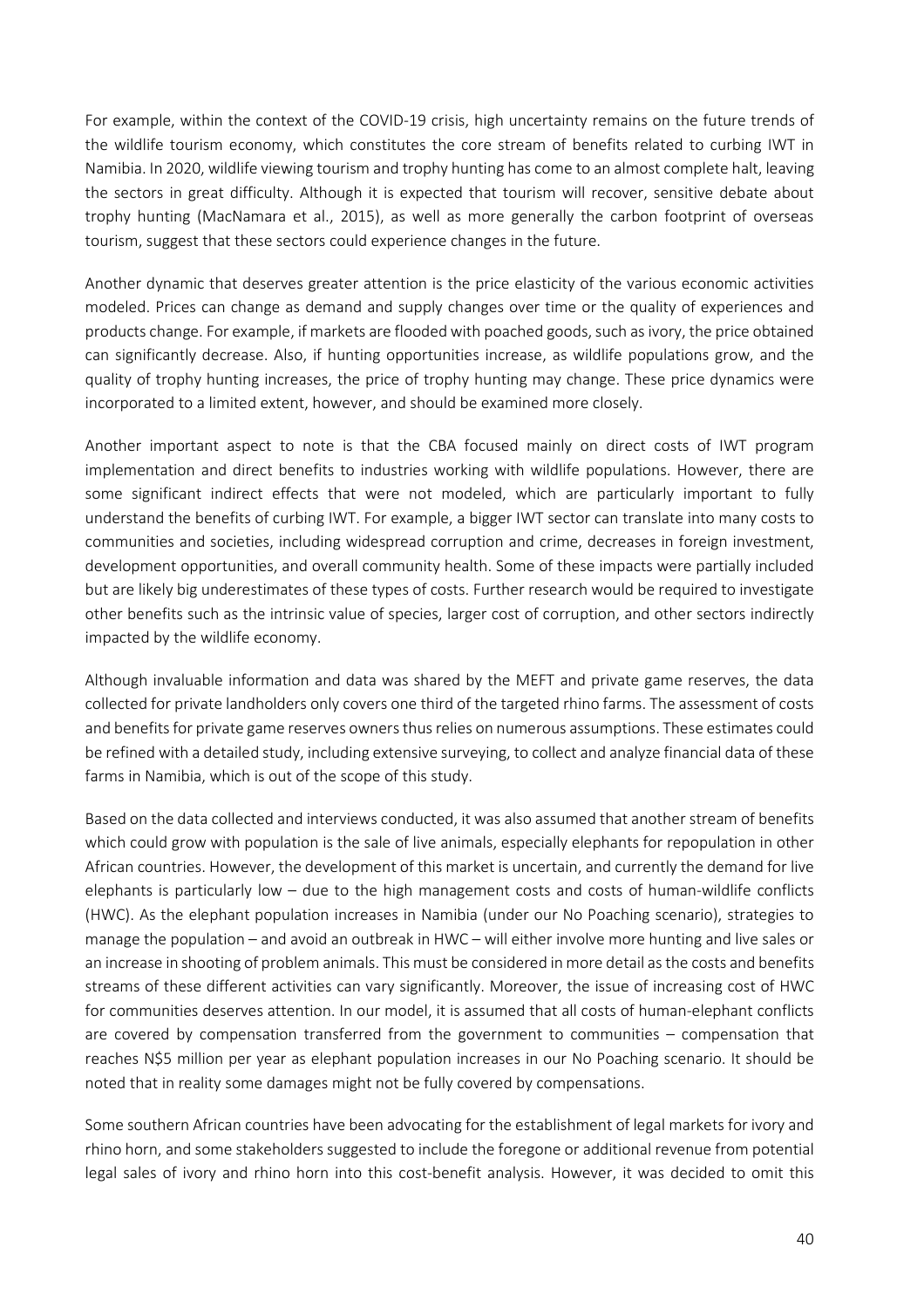potential market for two main reasons. On one hand, the likelihood of such a legal market being established remains low and uncertain. On the other hand, and most importantly, the introduction of such a market would surely have strong impacts on poaching dynamics and prices, which in turn would make our poaching rate assumptions and price references for different scenarios doubtful. Such an intervention would require an analysis in and of itself, modelling different responses in poaching rates and prices, based on different type of market structure and quantities put into the legal market.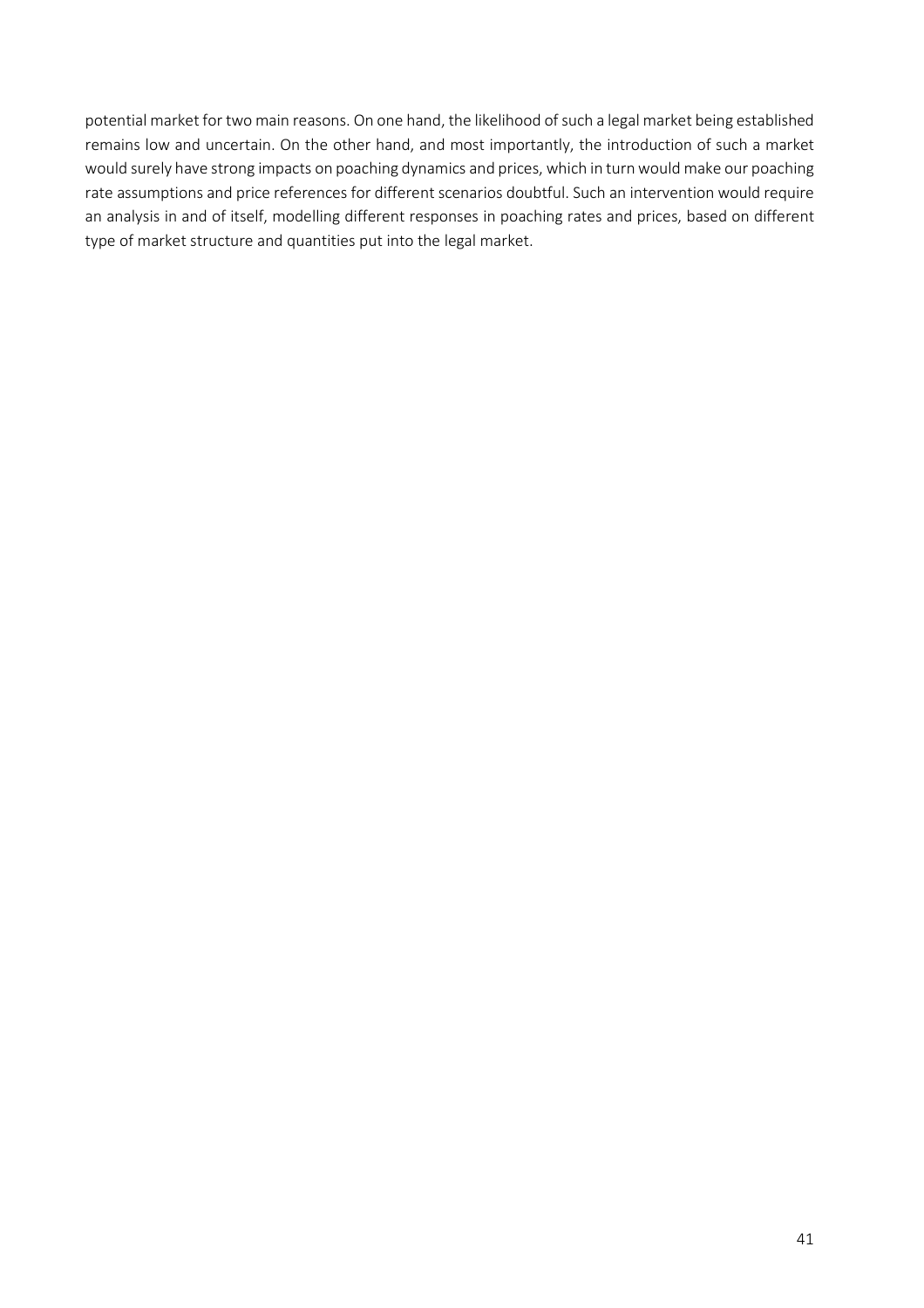## <span id="page-41-0"></span>Conclusion and next steps

In light of recent surges in IWT and the investments that have been made by government, private game reserves, and community conservancies to curb it, this report provides economic evidence on the real costs of IWT and the benefits of curbing it. In order to understand the costs associated with IWT, the economic viability of investing in curbing it, and the trade-offs that can be expected as IWT is tackled; this study carries out a CBA of curbing IWT in Namibia. The CBA monetizes costs and benefits from IWT curbing initiatives and sets them up to be consistently compared across time and with each other, in order to inform and guide investment decisions. The CBA was conducted for the context of Namibia and focused on three key actors leading current investments in curbing IWT: 1) the national government (including international funding), 2) communities living on communal land, and 3) private landholders. In addition, impacts to the tourism industry at a national level were also considered. The study also focused on two key species, rhinos and elephants, as proxies for the larger values associated with IWT. The three scenarios modeled were: (1) the Business as Usual (BAU) scenario, representing current investments, (2) a scenario of increased investment and lower poaching (No Poaching scenario), and (3) a scenario for reference where poaching goes practically uncurbed (High Poaching scenario).

Overall, the CBA shows that it makes economic sense to invest in curbing illegal wildlife trade. With a focus on mostly financial benefits, the results obtained show that benefits greatly outweigh costs. The No Poaching scenario created the most net benefits, about N\$22 billion over ten years, to the Namibian economy. The cost of achieving these benefits was estimated to be about N\$2.4 billion, spread across the three groups of actors. In contrast, in the absence of these IWT curbing investments, economic losses of about N\$5.3 billion, could be expected (these are the results of the High poaching scenario relative to BAU scenario).

The government, including international funding, bears the largest share of the investments being made on curbing IWT (about 77% of the overall cost), subsidizing some of the benefits obtained by other actors. An analysis of the distribution of the costs and benefits estimated in this analysis provides some important information to consider in the design of initiatives aimed at IWT, especially on the unequal redistribution of net benefits to communities who bear the cost of living with wildlife and that sometime rely on poaching as a source of income in a country with high levels of rural poverty and unemployment. The trade-offs between community benefits and poachers' foregone revenue in a case of decreasing poaching rates thus need to be better understood and communities' economic participation in the wildlife economy should be further promoted.

#### <span id="page-41-1"></span>Next steps

For a more comprehensive analysis of the Namibian context, further research should include a more detailed study on IWT at the community-level. The results obtained in this exercise indicate that the tradeoffs between poaching revenue and tourism revenue for communities should be investigated in further detail, using a wider lens on wildlife tourism revenue (beyond elephants and rhinos) and behavioral research to understand incentives and disincentives. Returns on investments in curbing IWT for private game reserves and projections for tourism and hunting revenue recovery after the COVID-19 crisis are also needed. Given that there was a lot of concern noted by the actors on the impacts they experienced from COVID-19 and the full extent of these impacts are not yet known.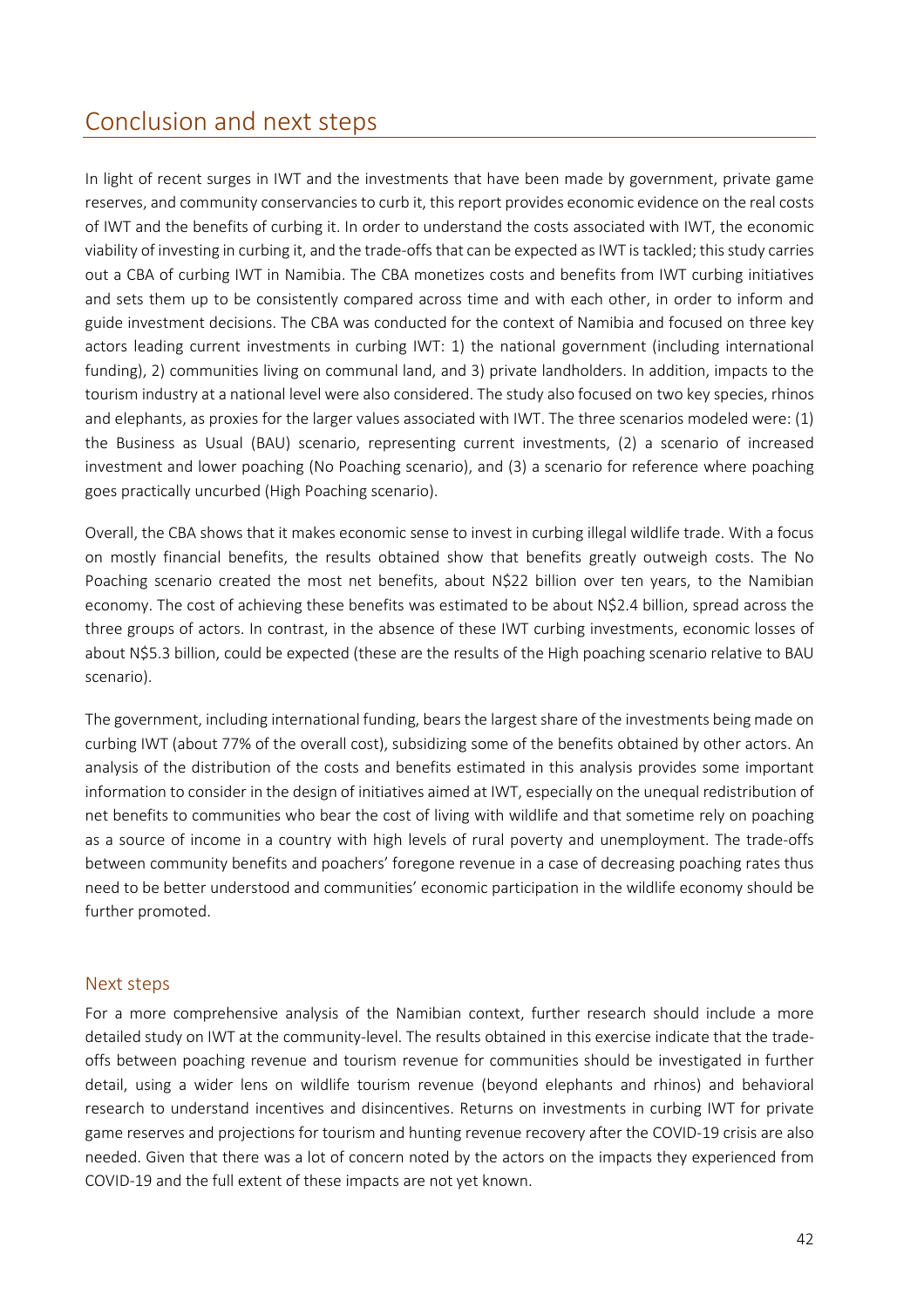Also, better knowledge on the ecosystem services rendered by high value species (rhino and elephants but also pangolins and lions) is needed to improve current understanding of the relationship between population size and different streams of benefits, including services like seed dispersal, nutrient cycling or biological control. Establishing reliable ecosystem service values for threatened species will fill critical data gaps on the economic losses resulting from decreases in wildlife populations.

This CBA study provides a framework and a template method and approach for replication in other southern African countries and at regional level for SADC, as streams of benefits and costs tend to be similar. Some assumptions are easily transferred to other places, such as the relationships between poaching, natural growth rates, and population size. Other places will require more data collection, such as the size of the tourism economy and relative participation of different actors. In order to expand on the results obtained in this CBA, it is essential to have transparent records of expenditures of all actors involved in the fight against IWT overtime. To replicate these types of CBA in other SADC countries, greater collection and integration of expenditure data will have to be realized at SADC level, as well as national levels. A full accounting of expenditures from national governments, donors, non-governmental organizations, foundations, and private actors is essential to assess and compare costs of different measures and exchange on best practices.

This report will be followed by a dissemination effort focusing both on the results and the methodology used to facilitate replication of this approach in other countries in the region. Such analysis at national and regional level could shed light on the real costs of combating wildlife crime and the potential benefits from reducing wildlife crime. This information can support law enforcement and policymaking at SADC level by providing economic evidence on the costs and benefits of curbing IWT.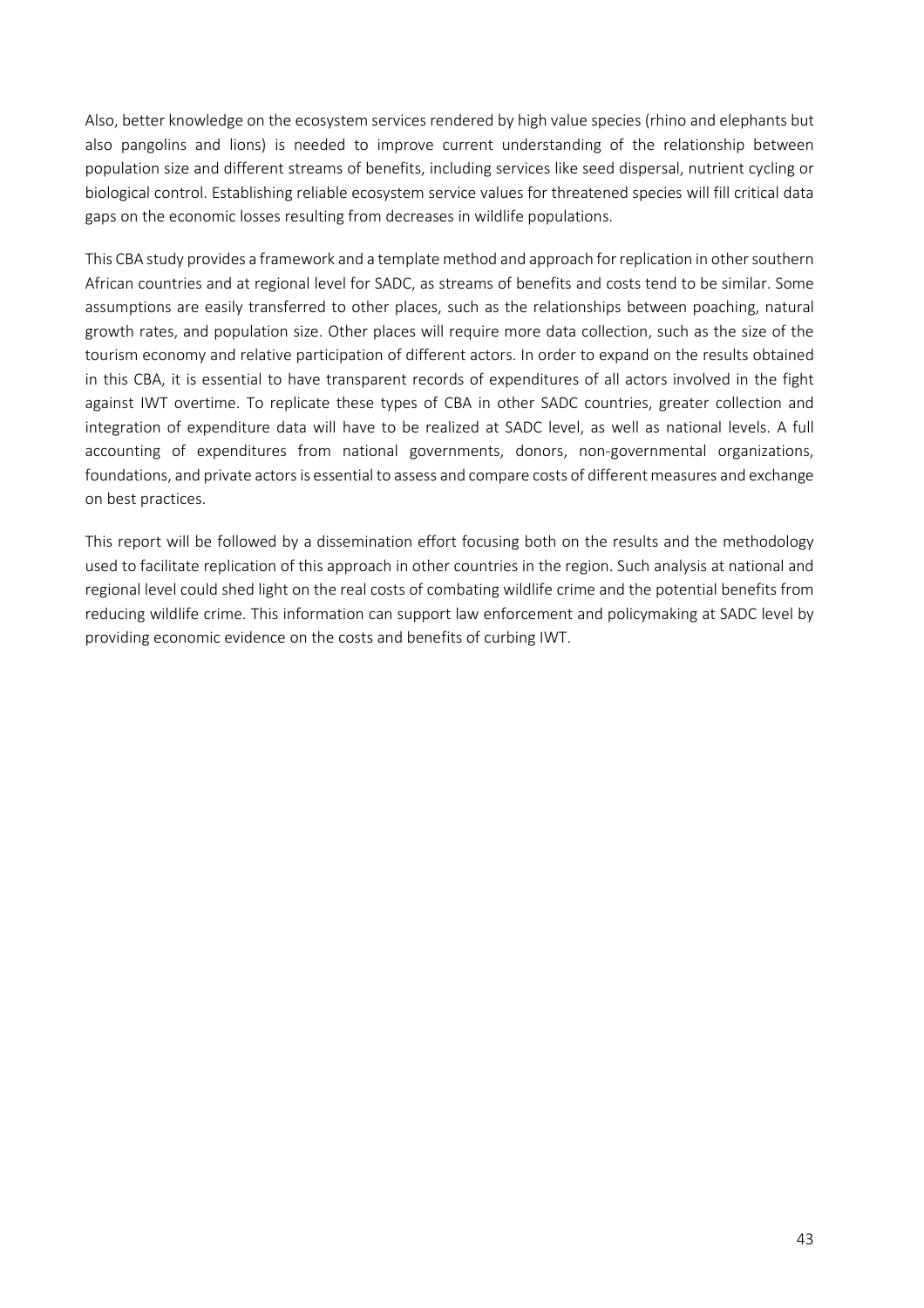## <span id="page-43-0"></span>References

- 't Sas-Tolfes, M. (2015) The Economics and Politics of Wildlife Trade Regulation, Paper submitted to PERC Workshop on "Wildlife Conservation, Trade and Property Rights", Bozeman, MT, July 26-29, 2015. https://www.z2systems.com/neon/resource/perc/files/tsasPERC%20Wildlife%20Workshop%20M tR ( 1).pdf
- Barron, D. (2015). How the Illegal Wildlife Trade is Fueling Armed Conflict. *Georgetown Journal of International Affairs, 16*(2), 217-227. Retrieved November 22, 2020, from<http://www.jstor.org/stable/43773711>
- Bennett, E.L. (2014) 'Legal Ivory Trade in a Corrupt World and its Impact on African Elephant Populations', Conservation Biology, 29(1): 54-60. doi:10.1111/cobi.12377
- Calvo, N. (2015). *Session 2b, Communities and wildlife crime: what are the linkages? Case studies* [Conference Session]. International Symposium: Beyond enforcement: Communities, governance, incentives and sustainable use in combating wildlife crime. 26-28 February 2015. Glenburn Lodge, Muldersdrift, South Africa
- Clarke, A. J., & Babic, A. (2016). Wildlife trafficking trends in sub-Saharan Africa.
- Department of Environmental Affairs (DEA), Republic of South Africa (2019). Non-detriment finding for Ceratotherium simum simum (Southern white rhinoceros) in Government Gazette No. 42660 of 22 August 2019. Republic of South Africa.
- Financial Action Task Force (FAFT). (2020). Money Laundering and the Illegal Wildlife Trade. FAFT Report, accessed at: <http://www.fatf-gafi.org/media/fatf/documents/Money-laundering-and-illegal-wildlife-trade.pdf>
- Financial Intelligence Center, Republic of Namibia (2017). *Trends and typology report no 1 of 2017 rhino and elephant poaching, illegal trade in related wildlife products and associated money laundering in Namibia.*
- Forsythe, K., Letley, G. & Turpie, J. (2017). *A national assessment of Namibia's Ecosystem Services. Vol I in Turpie, J. (ed). The development of strategies to maintain and enhance the protection of ecosystem services in Namibia's state, communal and freehold lands.* Report prepared by Anchor Environmental Consultants and Namibia Nature Foundation on behalf of the GiZ. 87pp.
- Hanley, N., & Barbier, E. (2009).Pricing Nature: Cost--benefit Analysis and Environmental Policy.
- Hauenstein, Severin, Kshatriya, M., Blanc, J. *et al.* (2019) *African elephant poaching rates correlate with local poverty, national corruption and global ivory price*. Nature Communications. [https://doi.org/10.1038/s41467-](https://doi.org/10.1038/s41467-019-09993-2) [019-09993-2](https://doi.org/10.1038/s41467-019-09993-2)
- *Hübschle, A. (2017) The social economy of rhino poaching: Of economic freedom fighters, professional hunters and marginalized local people. Current Sociology., Vol. 65(3) 427–447. [https://gawsmith.ucdavis.edu/uploads/2/0/1/6/20161677/hubschle\\_2017\\_rhino\\_poaching.pdf](https://gawsmith.ucdavis.edu/uploads/2/0/1/6/20161677/hubschle_2017_rhino_poaching.pdf)*
- International Monetary Fund (IMF). (2019). Based on Baum, A., C. Hackney, P. Medas, and M. Sy. Forthcoming., ''Governance and SOEs: How Costly Is Corruption?" IMF Working Paper, International Monetary Fund, Washington, DC.
- International Union for Conservation of Nature (IUCN). (2016) African elephant status report 2016: an update from the African Elephant Database. [https://www.iucn.org/content/african-elephant-status-report-2016](https://www.iucn.org/content/african-elephant-status-report-2016-update-african-elephant-database) [update-african-elephant-database.](https://www.iucn.org/content/african-elephant-status-report-2016-update-african-elephant-database)
- IUCN, (2020). African Rhinos (Ceratotherium simum and Diceros bicornis, including the subspecies) Details of modelling used to predict future numbers when moving a three-generation window into the future under criterion A4.
- IUCN, C.R. Thouless, H.T. Dublin, J.J. Blanc, D.P. Skinner, T.E. Daniel, R.D. Taylor, F. Maisels, H. L. Frederick and P. Bouché (2016). *African Elephant Status Report 2016: an update from the African Elephant Database*. Occasional Paper Series of the IUCN Species Survival Commission, No. 60 IUCN / SSC Africa Elephant Specialist Group. IUCN, Gland, Switzerland. vi + 309pp.
- Kahler, J.S., and Gore, M. 2015. Local perceptions of risk associated with poaching of wildlife implicated in humanwildlife conflicts in Namibia. *Biological Conservation. Vol 189, September 2015.*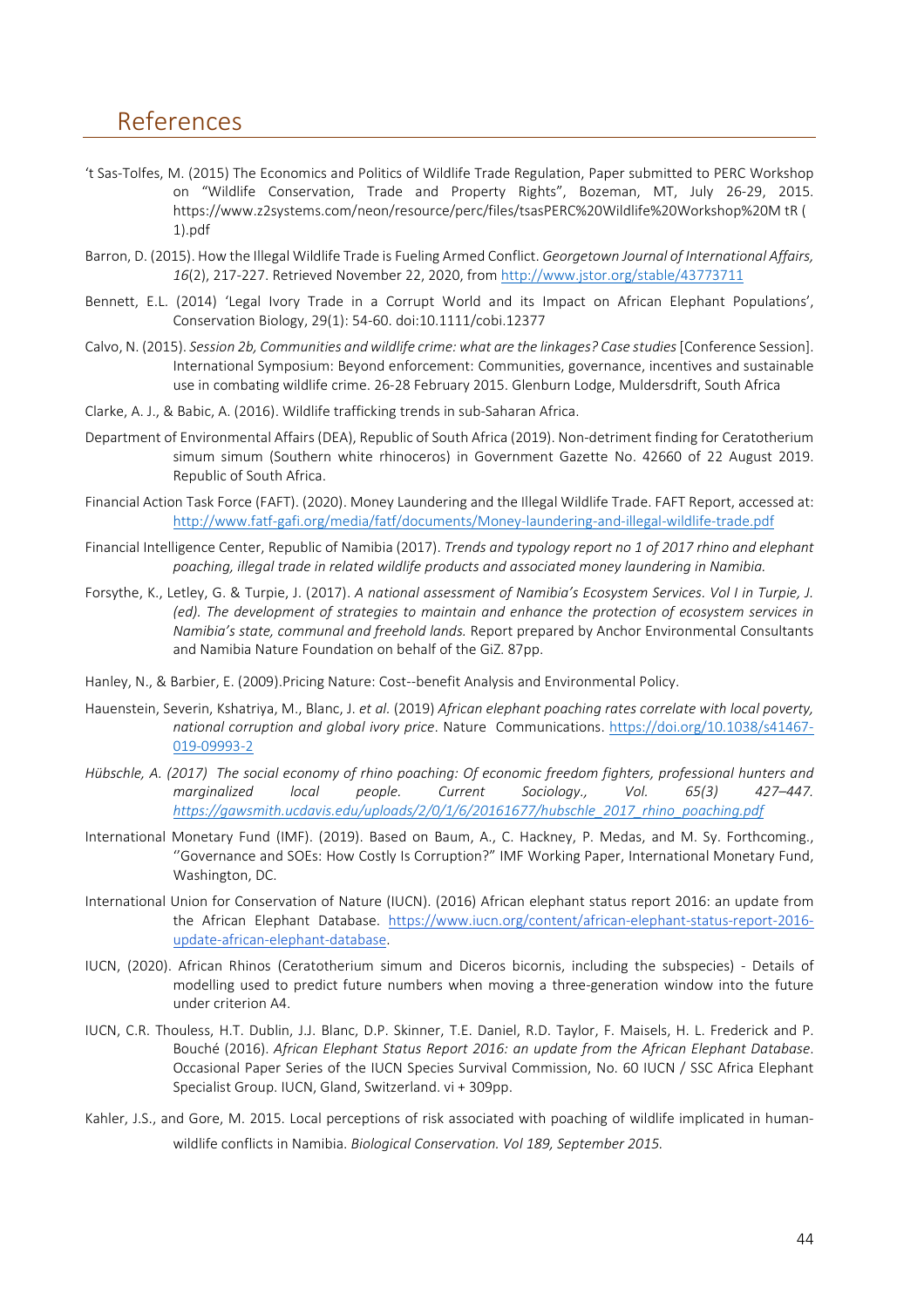- Knapp EJ (2012) Why poaching pays? a summary of risks and benefits illegal hunters face in Western Serengeti, Tanzania. Trop Conservation Science 5(4):434–445
- Lawson, K., & Vines, A. (2014). *Global impacts of the illegal wildlife trade: the costs of crime, insecurity, and institutional erosion*. Chatham house.

Leader-Williams N. (1993). The Cost of Conserving Elephants. *Pachyderm 17*. 30-34.

- Leader-William N, and Albon. SD. (1988). Allocation of resources for conservation. Nature 336(6199):533-535.
- Leader-Williams N, Albon SD, Berry PSM (1990) Illegal exploitation of black rhinoceros and elephant populations: patterns of decline, law enforcement and patrol effort in Luangwa Valley, Zambia. J Appl Ecol 27(3):1055–1087
- Legal Assistance Center (LAC), (2017). Penalties for Poaching. Windhoek, Namibia. Accessed at: [http://www.lac.org.na/news/probono/ProBono\\_10-PENALTIES\\_FOR\\_POACHING.pdf](http://www.lac.org.na/news/probono/ProBono_10-PENALTIES_FOR_POACHING.pdf)
- Lindsey, P. A., Romanach, S. S., Tambling, C. J., Chartier, K., & Groom, R. (2011). Ecological and financial impacts of illegal bushmeat trade in Zimbabwe. *Oryx*, *45*(1), 96-111.
- Lindsey, P., G. Balme, M. Becker, C. Begg, C. Bento, C. Bocchino, A. Dickman, R. Diggle, H. Eves, P. Henschel, D. Lewis, K. Marnewick, J. Mattheus, J.W. McNutt, R. McRobb, N. Midlane, J. Milanzi, R. Morley, M. Murphree, P. Nyoni, V. Opyene, J. Phadima, N. Purchase, D. Rentsch, C. Roche, J. Shaw, H. van der Westhuizen, N. Van Vliet and P. Zisadza (2015) Illegal hunting and the bush-meat trade in savanna Africa: drivers, impacts and solutions to address the problem. Panthera/Zoological Society of London/Wildlife Conservation Society report: New York, 79 pp. <http://www.fao.org/3/a-bc609e.pdf>
- Lubbe B.A., du Preez E. A. , Douglas A. & Fairer-Wessels F. (2017): The impact of rhino poaching on tourist experiences and future visitation to National Parks in South Africa, Current Issues in Tourism, DOI: 10.1080/13683500.2017.1343807
- MacLaren, C., Perche, J., Middleton, A ., 2019. *The value of hunting for conservation in the context of the biodiversity economy. Vol V in Turpie, J. (ed). The development of strategies to maintain and enhance the protection of ecosystem services in Namibia's state, communal and freehold lands.* Report prepared by Namibia Nature Foundation for the GiZ, on behalf of Namibia's Department of Environmental Affairs.
- Mcnamara, T. & Claasen, C. & Descubes, I. (2015). *Trophy Hunting in Namibia: Controversial but Sustainable? A Case Study of "Hunters Namibia Safaris"*. 10.13140/RG.2.1.1195.9769.
- Martin, E.B. 1994. Rhino poaching in Namibia from 1980 to 1990 and the illegal trade in the horn. Pachyderm 18: 39–51
- Martin, R. and Stiles, D. (2017), 'Assessing the Extent and Impact of Illicit Financial Flows in the Wildlife and Tourism Economic Sectors in Southern Africa', Resource Africa[, http://dx.doi.org/10.2139/ssrn.2996874](http://dx.doi.org/10.2139/ssrn.2996874)
- Ministry of Environment, Forestry, and Tourism (MEFT) (2019). Tourist Statistical Report 2019. Windhoek. Namibia. [https://www.met.gov.na/files/downloads/a30\\_TOURIST%20STATISTICAL%20REPORT%202019.pdf](https://www.met.gov.na/files/downloads/a30_TOURIST%20STATISTICAL%20REPORT%202019.pdf)
- Ministry of Environment, Forestry, and Tourism (MEFT) (2020a). *Draft National Elephant Conservation and Management Plan. 2020/21 -2029/30.* MEFT. Windhoek.
- Ministry of Environment, Forestry, and Tourism (MEFT) (2020b). *Combatting Wildlife Crime in Namibia. Annual Report 2019.* MEFT. Windhoek.
- Ministry of Environment, Forestry, and Tourism (MEFT) (2020c). *Ministry of Environment, Forestry, and Tourism Annual Progress Report 2019/20*, Government of Namibia. Windhoek.
- Ministry of Environment, Forestry, and Tourism (MEFT) (2021a). *Revised National Strategy on Wildlife Protection and Law Enforcement (2021- 2025)*. MEFT. Windhoek.
- Ministry of Environment, Forestry, and Tourism (MEFT) (2021b). *Combatting Wildlife Crime in Namibia. Annual Report 2020.* MEFT. Windhoek.
- Minnaar A. and Herbig F. (2018). The impact of conservation crime on the South African rural economy: a case study of rhino poaching. *Acta Criminologica: Southern African Journal of Criminology* 31(4)/2018 Special Edition: Rural crime
- Milliken, T. (2014). *Illegal trade in ivory and rhino horn: an assessment to improve law enforcement under the wildlife TRAPS project*. USAID.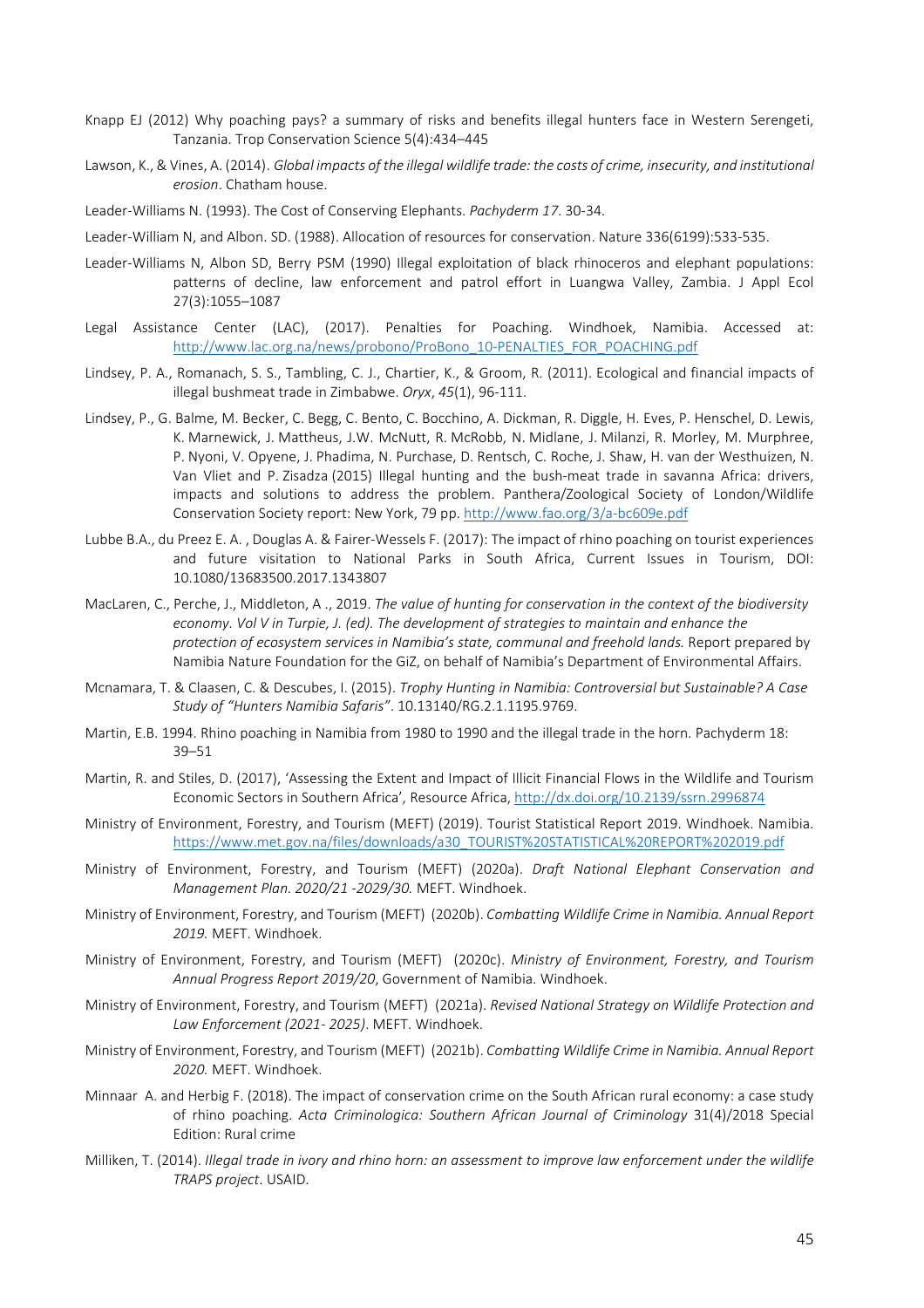- Moneron, Sade, Armstrong, Adam & Newton, David. (2020). *Beyond the Poaching. Interviews with Convicted Offenders.* TRAFFIC: Johannesburg, South Africa.
- Muntifering, J. R., Linklater, W. L., Clark, S. G., Kasaona, J. K., Du Preez, P., Kasaona, K., & Thouless, C. (2017). Harnessing values to save the rhinoceros: insights from Namibia. *Oryx*, *51*(1), 98-105.
- Namibian Association for CBNRM Organisations (NACSO), (2019). State of community conservation report 2018. Accessed at: the contract of the contract of the contract of the contract of the contract of the contract of the contract of the contract of the contract of the contract of the contract of the contract of the contract of t [http://www.nacso.org.na/sites/default/files/State%20of%20Community%20Conservation%20book%2](http://www.nacso.org.na/sites/default/files/State%20of%20Community%20Conservation%20book%202018%20web.pdf) [02018%20web.pdf](http://www.nacso.org.na/sites/default/files/State%20of%20Community%20Conservation%20book%202018%20web.pdf)
- Naidoo, R., Fisher, B., Manica, A. and Balmford, A. (2016), 'Estimating economic losses to tourism in Africa from the illegal killing of elephants', Nature Communications, 7, Article Number: 13379, https://doi.org/10.1038/ncomms13379
- Nellemann, C., Henriksen, R., Raxter, P., Ash, N., Mrema, E., 2014. The Environmental Crime Crisis: Threats to Sustainable Development from Illegal Exploitation and Trade in Wildlife and Forest Resources. United Nations Environment Programme (UNEP).
- Nellemann, Christian *(Editor in Chief);* Formo, Rannveig Knutsdatter; Blanc, Julian; Skinner, Diane ; Milliken, Tom & De Meulenaer, Tom. (2013). *Elephants in the Dust. The African Elephant Crisis. A Rapid Response Assessment*[https://www.researchgate.net/publication/304215823\\_Elephants\\_in\\_the\\_dust\\_A\\_UNEP\\_rapid\\_respo](https://www.researchgate.net/publication/304215823_Elephants_in_the_dust_A_UNEP_rapid_response_assessment) [nse\\_assessment](https://www.researchgate.net/publication/304215823_Elephants_in_the_dust_A_UNEP_rapid_response_assessment)
- Pearce, D., Atkinson, G., & Mourato, S. (2006). Cost--Benefit Analysis and the Environment: Recent developments. OECD.
- Smith, L. O. and Porsch, L. (2015), The Costs of Illegal Wildlife Trade: Elephant and Rhino, EFFACE Quantitative Analysis, Berlin: Ecologic Institute[, https://efface.eu/sites/default/files/EFFACE%20D3.2c%20-](https://efface.eu/sites/default/files/EFFACE%20D3.2c%20-)

Southern African Development Community SADC (2015), Law Enforcement and Anti-Poaching Strategy, SADC Report

- Taylor, A., Brebner, K., Coetzee, R., Davies-Mostert, H. T., Lindsey, P. A., & t'Sas-Rolfes, M. (2014). The viability of legalising trade in rhino horn in South Africa. *Pretoria, South Africa: Department of Environmental Affairs. [Google Scholar]*, 1-108.
- Turpie, J., Barnes, J., Lange, G-M & Martin, R. 2010. *The economic value of Namibia's protected area system: A case for increased investment*. Ministry of Environment and Tourism, Windhoek, Namibia. 58pp
- United Nations Office on Drugs and Crime (UNODC). (2020) *World Wildlife Crime Report. Trafficking in protected species.* [https://www.unodc.org/documents/data-and](https://www.unodc.org/documents/data-and-analysis/wildlife/2020/World_Wildlife_Report_2020_9July.pdf)[analysis/wildlife/2020/World\\_Wildlife\\_Report\\_2020\\_9July.pdf](https://www.unodc.org/documents/data-and-analysis/wildlife/2020/World_Wildlife_Report_2020_9July.pdf)
- World Tourism Organization International Tourism (2021). *Highlights, 2020 Edition. <https://doi.org/10.18111/9789284422456>*
- Vandome, C., & Vines, A. (2018). Tackling Illegal Wildlife Trade in Africa: Economic Incentives and Approaches. *The Royal Institute of International Affairs. URL: https://www.chathamhouse. org/sites/default/files/publications/2018-10-11-VandomeVines-Illegal-wildlife-WEB.pdf (accessed: 09.01. 2020)*.
- Wall, D. H. & Nielsen, U. N. (2012) Biodiversity and Ecosystem Services: Is It the Same Below Ground? Nature Education Knowledge3(12):8
- Wangai, P.W. Burkhard, B., Müller,F. (2016).A review of studies on ecosystem services in Africa, International Journal of Sustainable Built Environment, Volume 5, Issue 2,Pages 225-245, ISSN 2212-6090, https://doi.org/10.1016/j.ijsbe.2016.08.005.
- Wegner, G., & Pascual, U. (2011). Cost--Benefit Analysis in the Context of Ecosystem Services for Human Well--Being: A Multidisciplinary Critique
- World Bank. (2019). *[Illegal Logging, Fishing and Wildlife Trade: The Costs and How to Combat It.](http://pubdocs.worldbank.org/en/482771571323560234/WBGReport1017Digital.pdf) World* Bank, Washington, DC.
- World Bank (2019b). Analysis of international funding to tackle illegal wildlife trade. accessed at: <http://www.appsolutelydigital.com/WildLife/chapter5.html>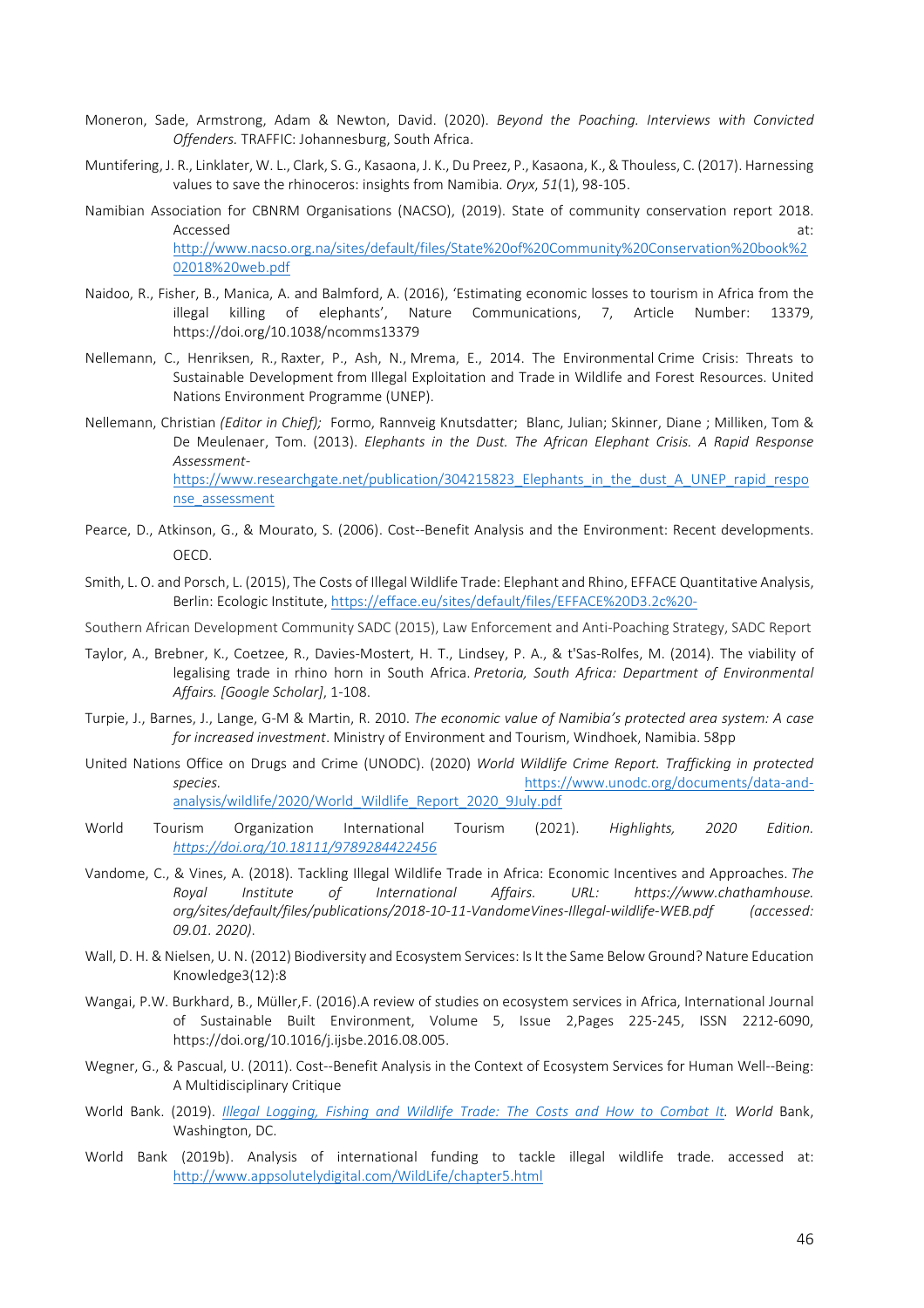#### Databases:

- NACSO State of Community Conservation Database 2019 (income and expenditures of conservancies)<br>- WWF CWCP project budget database
- WWF CWCP project budget database

#### **Articles**

Negative Impact of Poaching on Tourism', Namibian, 2017 accessed at: <https://www.namibian.com.na/172011/archive-read/Negative-Impact-of-Poaching-on-Tourism> 'Anti-poaching units active amid Covid-19', Namibian 10 September 2020, accessed at: <https://www.namibian.com.na/204313/archive-read/Anti-poaching-units-active-amid-Covid-19> ' Poachers Kill More Rhinos as Coronavirus Halts Tourism to Africa', New York Times 8 April 2020 <https://www.nytimes.com/2020/04/08/science/coronavirus-poaching-rhinos.html>

'Here's What Might Happen to Local Ecosystems If All the Rhinos Disappear', by Rachel Nuwer. 27 February 2014, Smithsonian Magazine accessed at: [https://www.smithsonianmag.com/articles/heres-what-might-happen-local](https://www.smithsonianmag.com/articles/heres-what-might-happen-local-ecosystems-if-all-rhinos-disappear-180949896/)[ecosystems-if-all-rhinos-disappear-180949896/](https://www.smithsonianmag.com/articles/heres-what-might-happen-local-ecosystems-if-all-rhinos-disappear-180949896/)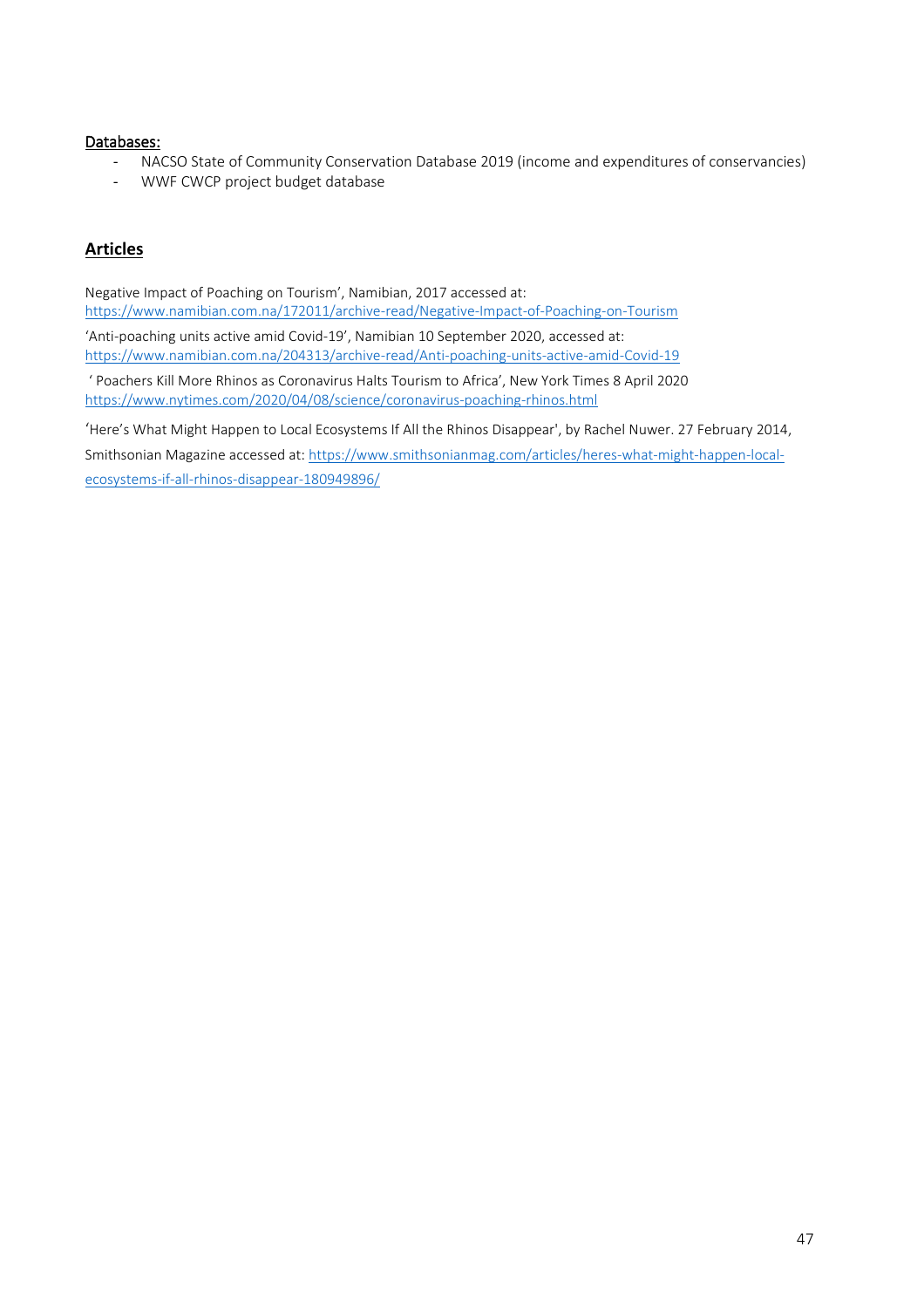# <span id="page-47-0"></span>Appendix

|                          | <b>Species</b>     | <b>Baseline quantity</b>           | Values per animal                                     | <b>Actors</b>                             |
|--------------------------|--------------------|------------------------------------|-------------------------------------------------------|-------------------------------------------|
| Live<br>sales            | Elephants          | 0.3% of total<br>population        | N\$100,000                                            | Government                                |
|                          | <b>White Rhino</b> | 1.5% of total<br>population        | US\$7,000                                             | Private owners                            |
|                          | <b>Black Rhino</b> | 0.2% but only<br>once in 10 years  | N\$300,000                                            | Government                                |
| <b>Trophy</b><br>hunting | Elephants          | 0.5% of total<br>population        | N\$221,895                                            | 30%<br>government<br>70%<br>conservancies |
|                          | White Rhino        | 0.5% of total<br>population        | N\$710,000<br>(trophy fee + daily<br>$fees - 10 days$ | Private owners                            |
|                          | <b>Black Rhino</b> | 0.2% but only<br>twice in 10 years | US\$350,000                                           | Government                                |

<span id="page-47-1"></span>*Table A 1: Baseline (BAU) Data and assumptions for estimating benefits from live sales and trophy hunting*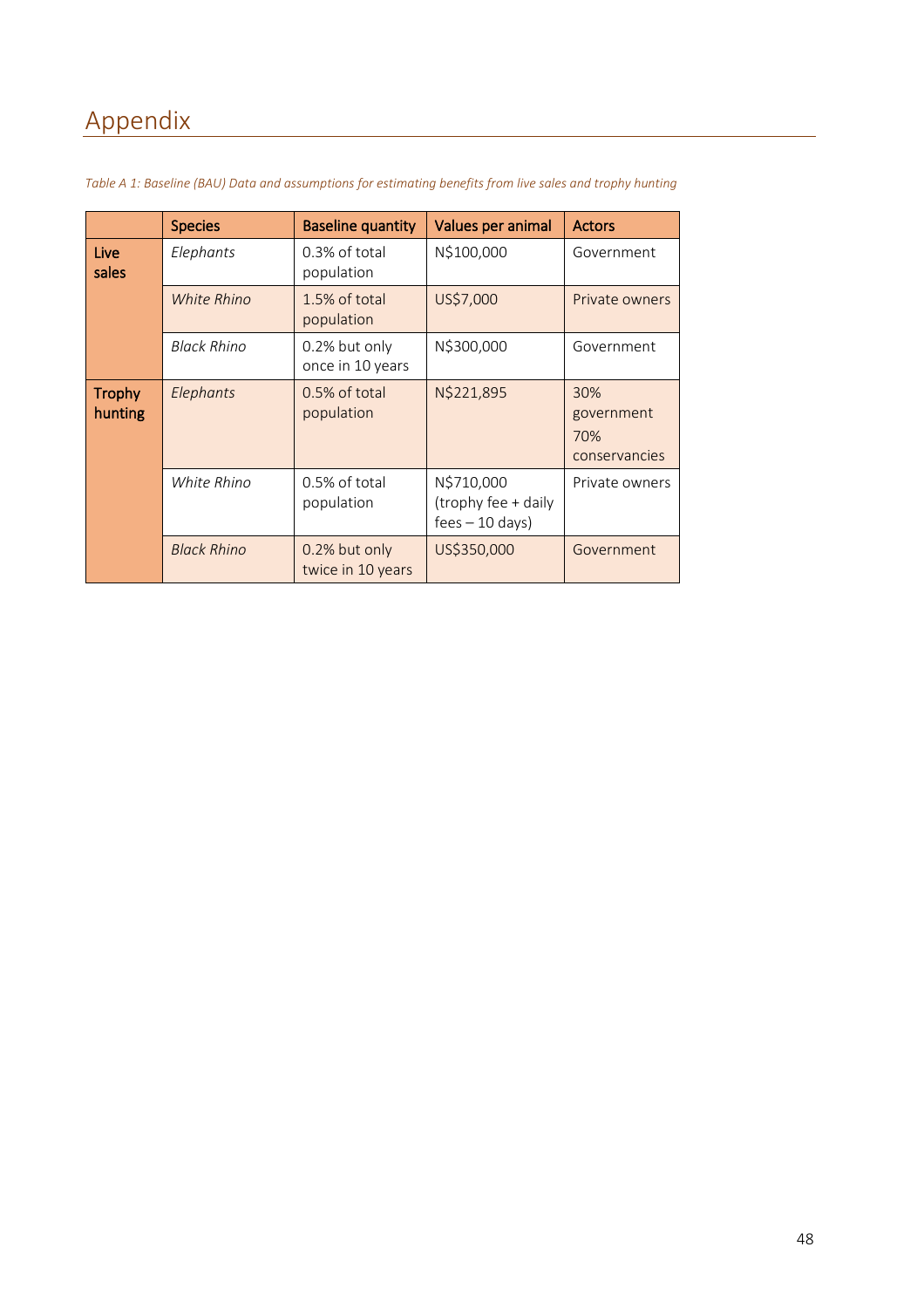#### *Table A 2: Population modelling assumptions across scenarios*

<span id="page-48-0"></span>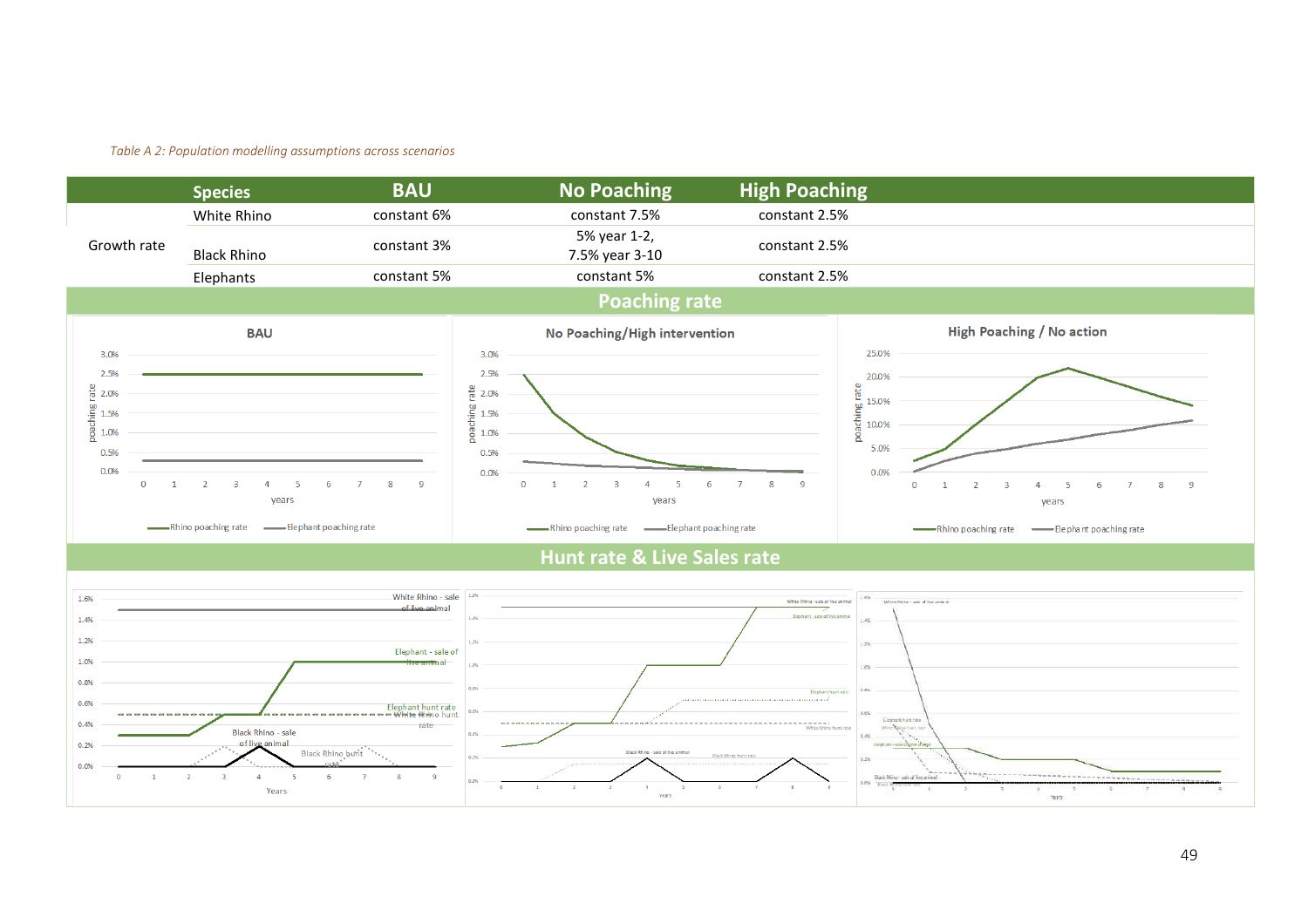#### *Table A 3: Key valuation assumptions across scenarios*

<span id="page-49-0"></span>

|                                                                                 | <b>Attribution assumptions</b>                                                                                                                          | <b>Value Assumptions BAU</b>                                                                                                                                                              |                                                                                                                                                                                                    | Value Assumptions No Poaching   Value Assumptions High Poaching                                                                               |  |  |  |
|---------------------------------------------------------------------------------|---------------------------------------------------------------------------------------------------------------------------------------------------------|-------------------------------------------------------------------------------------------------------------------------------------------------------------------------------------------|----------------------------------------------------------------------------------------------------------------------------------------------------------------------------------------------------|-----------------------------------------------------------------------------------------------------------------------------------------------|--|--|--|
| Government                                                                      |                                                                                                                                                         |                                                                                                                                                                                           |                                                                                                                                                                                                    |                                                                                                                                               |  |  |  |
| <b>Benefits</b>                                                                 |                                                                                                                                                         |                                                                                                                                                                                           |                                                                                                                                                                                                    |                                                                                                                                               |  |  |  |
| <b>Revenue from trophy hunting</b><br>permits and licenses                      | 30% of elephant hunts, and black<br>rhino hunts only                                                                                                    | Elephants: constant hunt rate at<br>0.5% of population, @ N\$219,895<br>per animal<br>Black Rhino: only two years hunts<br>(year 4 and 7), 0.2% of population<br>@ US\$350,000 per animal | Elephants: increasing hunt rate,<br>0.5% from year 1-4, 0.7% year 5-10,<br>@N\$219,895 per animal<br>Black Rhino: hunts every year from<br>year 2, 0.15% of population @<br>US\$350,000 per animal | Elephants: decreasing hunt rate,<br>from 0.5% to reach 0% at year 3,<br>then 0%, @N\$219,895 per animal<br>Black Rhino: no hunt               |  |  |  |
| Tourism revenue to<br>government (Park entry fees<br>+ Tourism concession fees) | Parks and concessions with rhino<br>and/or elephants only (Etosha NP,<br>Mudumu NP, Bwabwata NP,<br>Khaudum NP, Mangetti NP, and<br>Palmwag concession) | Baseline: total income entrance fees   fees and concession fees 2019<br>and concession fees 2019 (MEFT)<br>Increases 1%:1% with total<br>population of rhino and elephants                | Baseline: total income entrance<br>(MEFT)<br>Increases 1%:1% with total<br>population of rhino and elephants                                                                                       | Baseline: total income entrance<br>fees and concession fees 2019<br>(MEFT)<br>Decreases 1%:1% with total<br>population of rhino and elephants |  |  |  |
| <b>Sales of live elephant</b><br>(auction)                                      | Only government sells elephants                                                                                                                         | Increasing selling rate as population<br>grows from 0.3% to 1% in year 5,<br>then stable at 1% year 5-10<br>@N\$100,000 per animal                                                        | Increasing selling rate from 0.3% to<br>reach 1.5% in year 7 then stable<br>@100,000 per animal                                                                                                    | Decreasing selling rate to 0.1% by<br>year 6, then stable.<br>@100,000 per animal                                                             |  |  |  |
| <b>Sales of live rhinos (black)</b>                                             | Only government sells black rhino                                                                                                                       | No sales except year 5 at 0.2% of<br>population, @ N\$300,000 per<br>animal                                                                                                               | Sales in year 4 and 8 at 0.2% of<br>population, @N\$500,000                                                                                                                                        | No sales                                                                                                                                      |  |  |  |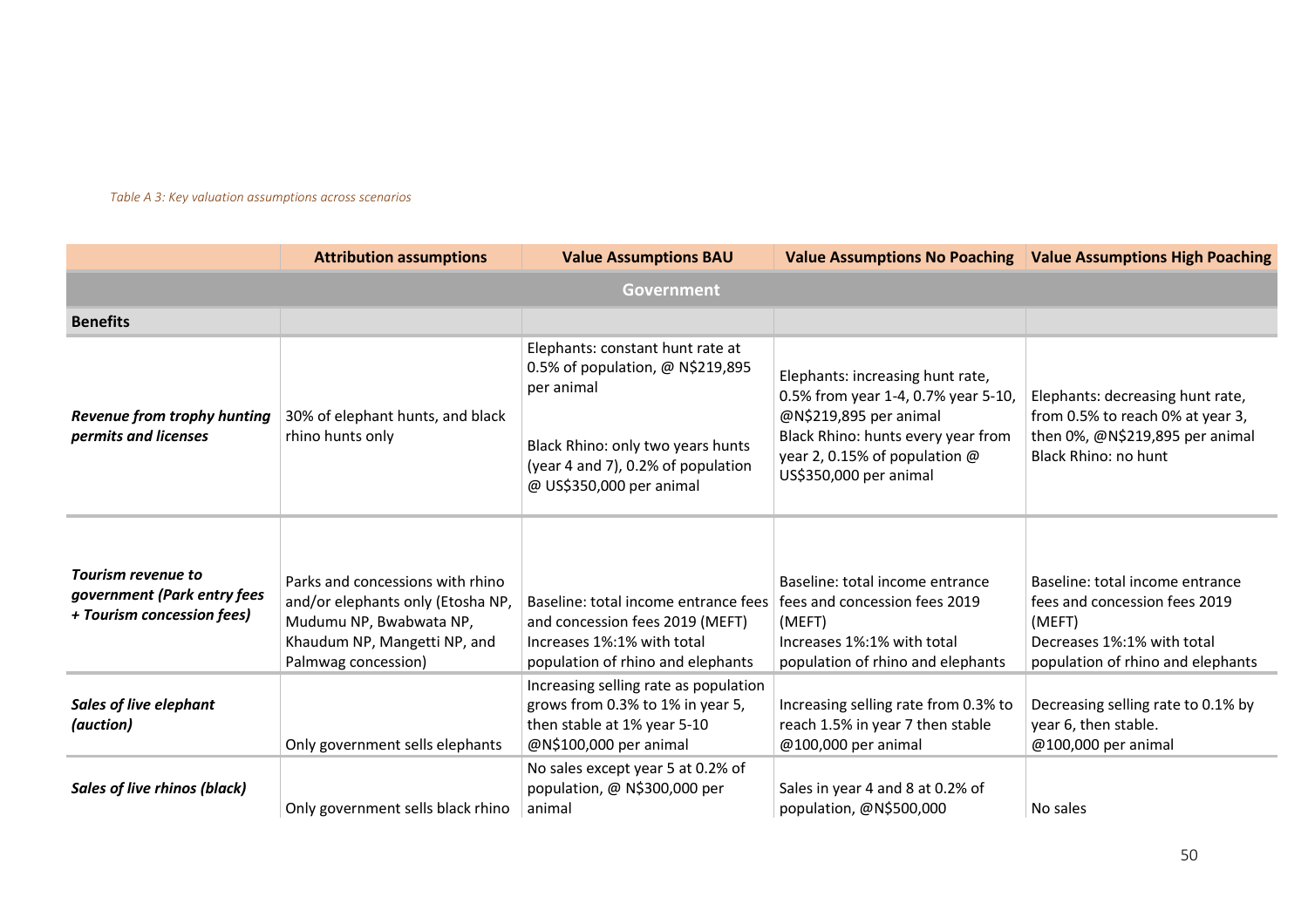|                                                                          | <b>Attribution assumptions</b>                        | <b>Value Assumptions BAU</b>                                                                                                                                 | <b>Value Assumptions No Poaching</b>                                                                                                                                                                                                                 | <b>Value Assumptions High Poaching</b>                                                    |
|--------------------------------------------------------------------------|-------------------------------------------------------|--------------------------------------------------------------------------------------------------------------------------------------------------------------|------------------------------------------------------------------------------------------------------------------------------------------------------------------------------------------------------------------------------------------------------|-------------------------------------------------------------------------------------------|
| Tax revenue from<br>expenditures in wildlife<br>viewing                  | VAT for tourism expenditure                           | VAT = 10% of tourism expenditure                                                                                                                             | VAT= Start with 10% and move to<br>14% gradually in the first 5 years,<br>then stable                                                                                                                                                                | Less is collected due to increased<br>illicit financial flows, VAT= 5%<br>collected only. |
| <b>Costs</b>                                                             |                                                       |                                                                                                                                                              |                                                                                                                                                                                                                                                      |                                                                                           |
| <b>MEFT</b> budget on anti-<br>poaching and wildlife crime<br>prevention |                                                       | 15% of MEFT budget (2019) goes<br>into wildlife crime prevention and<br>anti-poaching (about half of the PA<br>management and wildlife<br>protection budget) | Baseline spending (BAU<br>assumption) with an additional<br>N\$110 million every year until year<br>5 (based on Wildlife crime and law<br>enforcement strategy and action<br>plan budget), then budget<br>decreases 20% every year until year<br>10. | Minimum service = only salaries<br>from WPSU and Rhino unit                               |
| <b>NAMPOL budget on anti-</b><br>poaching and wildlife crime             | Salaries of officers covering<br>Northern Parks area  | 440 officers @N\$60,000 per year                                                                                                                             | Same as BAU                                                                                                                                                                                                                                          | Expenditures halved in year 1, then<br>0 (complete withdrawal of<br>NAMPOL)               |
| MoJ expenditure on wildlife<br>crime                                     | 1-3% of cases are wildlife crime<br>related           | 1% of total MoJ budget to deal with<br>wildlife crime cases                                                                                                  | Same as BAU                                                                                                                                                                                                                                          | Expenditures halved in year 1, then<br>0                                                  |
| GPTF expenditure on anti-<br>poaching                                    | Expenditure in anti-poaching                          | Constant from 2018 baseline                                                                                                                                  | Same as BAU                                                                                                                                                                                                                                          | Expenditures halved in year 1, then<br>$\Omega$                                           |
| Customs expenditure in<br>control of IWT                                 | Only cost of Operation Thunder                        | Cost of Operation Thunder,<br>constant every year                                                                                                            | Same as BAU                                                                                                                                                                                                                                          | Expenditures halved in year 1, then<br>0 (complete withdrawal of<br>Customs)              |
| <b>NDF</b> expenditure                                                   | Salaries of officers covering<br>Northern Parks area  | 250 officers, with 200 cadet, 27 2nd<br>lieutenant, 2 lieutenant, 1 captain                                                                                  | Same as BAU                                                                                                                                                                                                                                          | Expenditures halved in year 1, then<br>0 (complete withdrawal of NDF)                     |
| <b>Compensation for wildlife</b><br>conflict                             |                                                       | 2019 government compensation<br>expenditures @ N\$4,357,800 =<br>average N\$198 per elephant.                                                                | Varies with elephant population @<br>N\$198 per elephant                                                                                                                                                                                             | Varies with elephant population @<br>N\$198 per elephant                                  |
| <b>International aid/NGO</b>                                             | Budget for main wildlife crime<br>prevention projects | Baseline: 2020 IWT project budget<br>for WWF, NNF, SRT (USAID, INL<br>funded), Rooikat Trust (Wildcat<br>Foundation), and ODA to MEFT (US                    | BAU baseline constant until year 3,<br>then decrease by 20% every year<br>until year 10. The 20% are<br>transferred to benefits from other<br>development aid projects.                                                                              | Defunding: decrease by 20% every<br>year from BAU baseline in year 0.                     |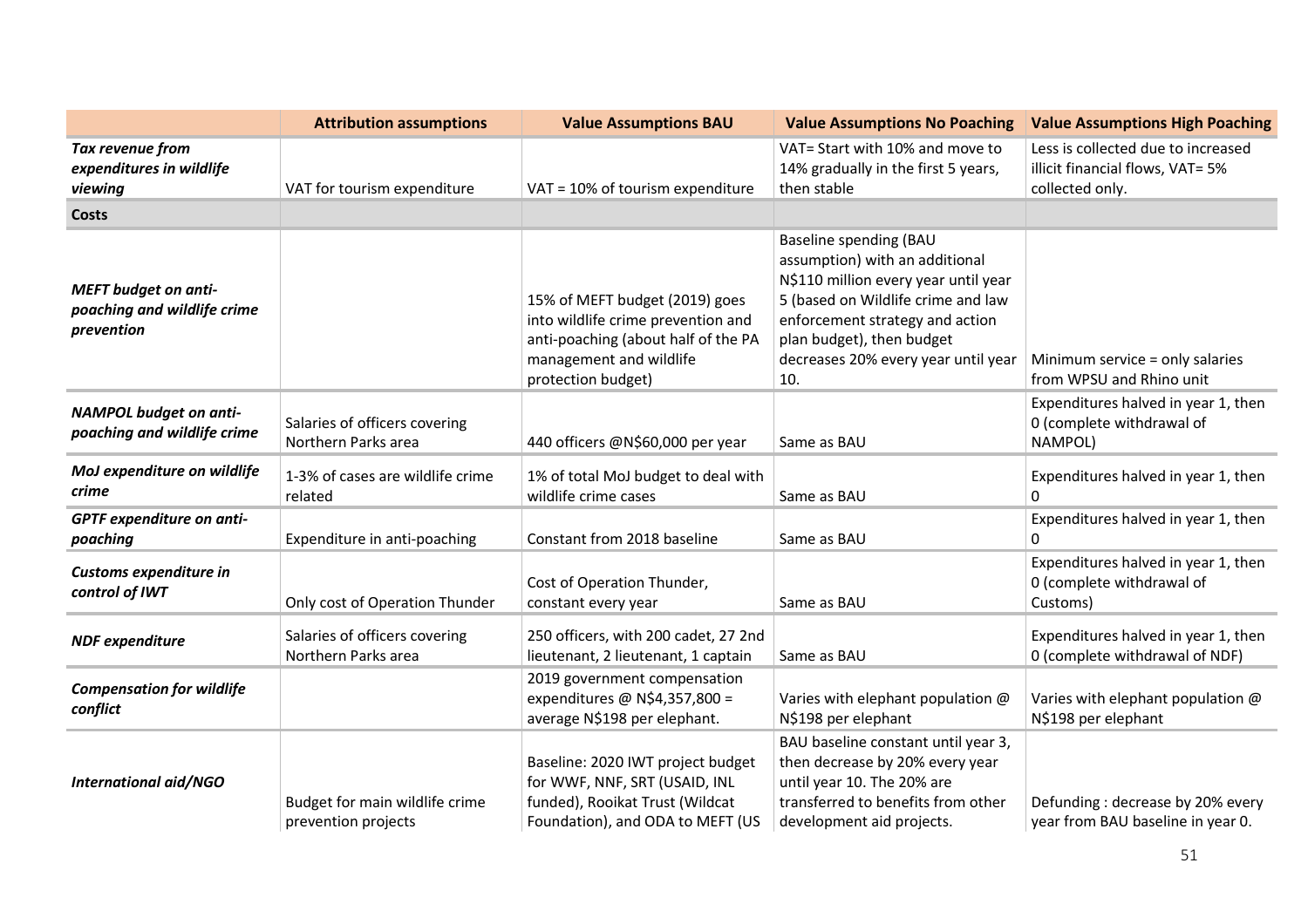|                             | <b>Attribution assumptions</b>                                                                                                                                | <b>Value Assumptions BAU</b>                                                                                                                                                                                                                                                                                                                                                                                                                                | <b>Value Assumptions No Poaching</b>                                                                                                           | <b>Value Assumptions High Poaching</b>                                              |
|-----------------------------|---------------------------------------------------------------------------------------------------------------------------------------------------------------|-------------------------------------------------------------------------------------------------------------------------------------------------------------------------------------------------------------------------------------------------------------------------------------------------------------------------------------------------------------------------------------------------------------------------------------------------------------|------------------------------------------------------------------------------------------------------------------------------------------------|-------------------------------------------------------------------------------------|
|                             |                                                                                                                                                               | Fish and Wildlife Services),<br>remaining constant                                                                                                                                                                                                                                                                                                                                                                                                          |                                                                                                                                                |                                                                                     |
|                             |                                                                                                                                                               | <b>Private farmers and landholders</b>                                                                                                                                                                                                                                                                                                                                                                                                                      |                                                                                                                                                |                                                                                     |
| <b>Benefits</b>             |                                                                                                                                                               |                                                                                                                                                                                                                                                                                                                                                                                                                                                             |                                                                                                                                                |                                                                                     |
| <b>Trophy hunting</b>       | White rhinos only                                                                                                                                             | Hunt rate at 0.5% constant<br>@N\$710,000 per animal hunted<br>(includes 10 days of daily fees at<br>N\$21,000 per day, trophy fee at<br>N\$500,000 per animal)                                                                                                                                                                                                                                                                                             | Same as BAU                                                                                                                                    | Hunt rate down to 0.1% year 1-5,<br>then no more hunting, N\$ values<br>same as BAU |
| <b>Photographic tourism</b> | 31% of tourism spending<br>attributable to wildlife viewing<br>23% of tourism values are<br>generated on private land<br>25% of game ranches manage<br>rhinos | Baseline: Based on 1.5 million visitors<br>to Namibia as stated in the MEFT<br>Tourist Statistical Report 2019 and an<br>assumption that 31% of this value<br>was attributable to wildlife-viewing<br>(based on Turpie et al. 2010). Also<br>based on an average stay at a private<br>ranch of 4 days and daily<br>expenditures of \$200/day and only<br>counting about 25% of ranches that<br>manage rhinos.<br>Then varies 1%:1% with rhino<br>population | Same as BAU, varies 1%:1% with<br>rhino population                                                                                             | Same as BAU, varies 1%:1% with<br>rhino population                                  |
| Live sales                  | White rhinos only, 80% are owned<br>privately                                                                                                                 | Selling rate: 1.5% constant<br>Value: US\$7,000 per animal                                                                                                                                                                                                                                                                                                                                                                                                  | Selling rate: 1.5% constant<br>Value: US\$7,000 per animal from year<br>1-5, then increases by 20% every year<br>to reach US\$17,000 in year 9 | Selling rate: 0.5% in year 0, then no<br>more sales.                                |
| Costs                       |                                                                                                                                                               |                                                                                                                                                                                                                                                                                                                                                                                                                                                             |                                                                                                                                                |                                                                                     |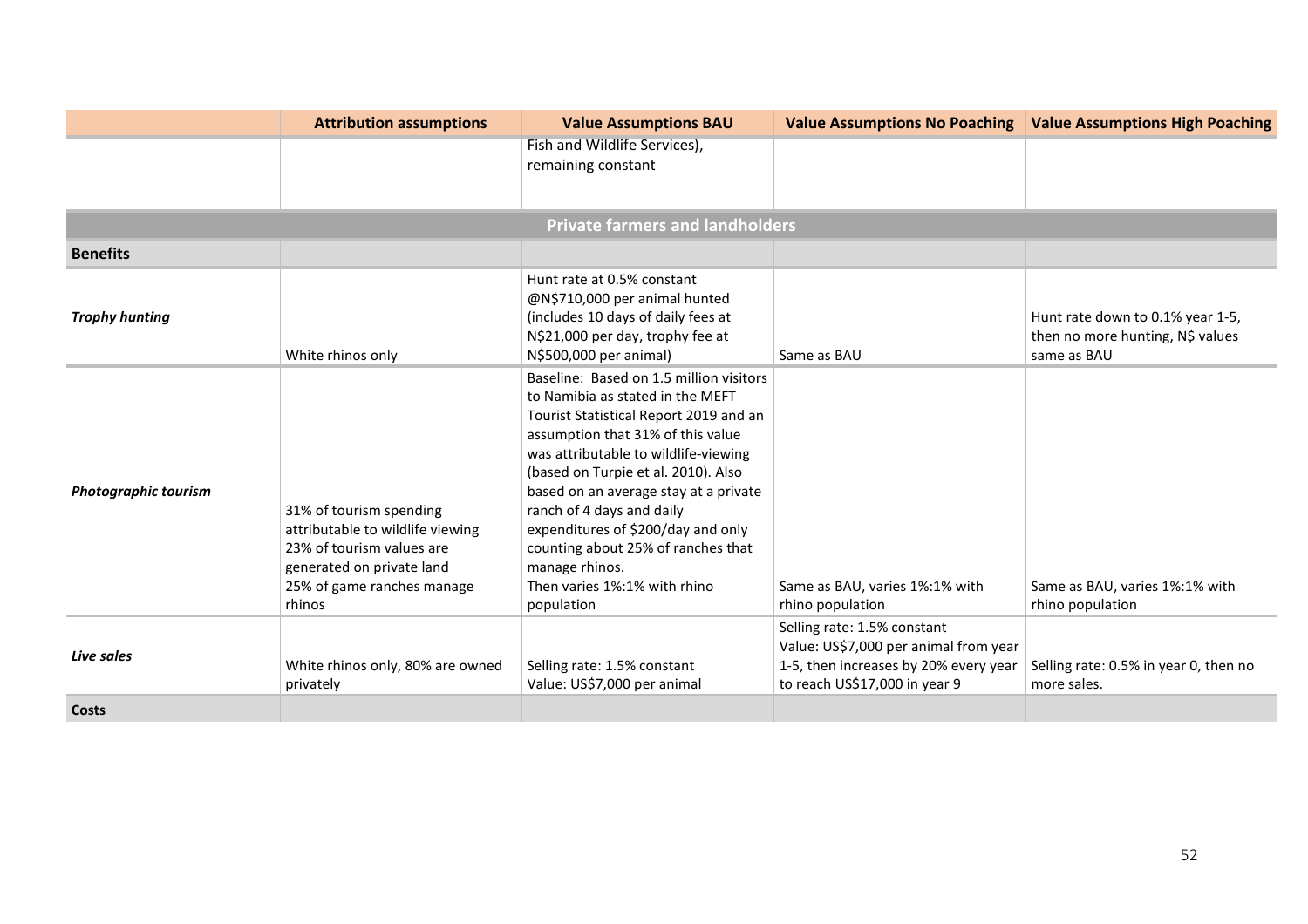|                                                         | <b>Attribution assumptions</b>                                                                                                                                                                     | <b>Value Assumptions BAU</b>                                                                                                                                                                                                                                                                                                                                                                 | <b>Value Assumptions No Poaching</b>                                                                                                                                                                                                           | <b>Value Assumptions High Poaching</b>                                                                                                                  |
|---------------------------------------------------------|----------------------------------------------------------------------------------------------------------------------------------------------------------------------------------------------------|----------------------------------------------------------------------------------------------------------------------------------------------------------------------------------------------------------------------------------------------------------------------------------------------------------------------------------------------------------------------------------------------|------------------------------------------------------------------------------------------------------------------------------------------------------------------------------------------------------------------------------------------------|---------------------------------------------------------------------------------------------------------------------------------------------------------|
| Expenditures on anti-poaching                           | Only game reserves with rhinos (90<br>farms)                                                                                                                                                       | Private farms categorized in high,<br>medium, or low expenditure groups<br>based on their size, number of rhinos,<br>antipoaching unit, and aerial<br>surveillance technology.<br>high expenditure = 10 farms @N\$2<br>million per year or more,<br>medium expenditure = $18$ @<br>N\$700,000-N\$850,000 per year,<br>low expenditure = $62 \text{ } \textcircled{a}$ N\$48,000 per<br>year. | Increase in expenditure for each<br>$category =$<br>high expenditure = 10 farms @N\$4.8<br>million per year,<br>medium expenditure = 18 @ N\$1<br>million per year,<br>low expenditure = $62 \text{ } \textcircled{ }$ N\$240,000<br>per year. | no spending after year 0                                                                                                                                |
| <b>Conservancies and their communities</b>              |                                                                                                                                                                                                    |                                                                                                                                                                                                                                                                                                                                                                                              |                                                                                                                                                                                                                                                |                                                                                                                                                         |
| <b>Benefits</b>                                         |                                                                                                                                                                                                    |                                                                                                                                                                                                                                                                                                                                                                                              |                                                                                                                                                                                                                                                |                                                                                                                                                         |
| <b>Revenue from tourism (JV</b><br>+SMEs)               | Conservancies with rhino and/or<br>elephants in their area                                                                                                                                         | From NACSO conservancy income<br>database, income from tourism joint<br>venture and community led<br>campsites 2019 (in targeted<br>conservancies only).<br>Varies 1%:1% with rhino and elephant<br>population overtime.                                                                                                                                                                     | Same as BAU, varies 1%:1% with<br>rhino and elephant population                                                                                                                                                                                | Same as BAU, varies 1%:1% with<br>rhino and elephant population                                                                                         |
| Revenue from trophy hunting<br>(fees + wages)           | Conservancies with rhino and/or<br>elephants in their area, hunting of<br>elephants only, assuming 70% of<br>population on conservancies + meat<br>from the remaining 30% hunted in<br>state land. | Elephant hunt rate: 0.5% constant<br>Value: N\$221,895 per animal hunted<br>(includes N\$9,000 for meat per<br>elephant)                                                                                                                                                                                                                                                                     | Elephant hunt rate: 0.5% year 0-5,<br>then 0.7%<br>Value: N\$221,895 per animal hunted<br>(includes N\$9,000 for meat per<br>elephant)                                                                                                         | Gradually decreases to reach 0 by<br>year 3, no hunt after this.<br>Value: N\$221,895 per animal hunted<br>(includes N\$9,000 for meat per<br>elephant) |
| <b>Poachers Income</b>                                  |                                                                                                                                                                                                    |                                                                                                                                                                                                                                                                                                                                                                                              |                                                                                                                                                                                                                                                |                                                                                                                                                         |
| <b>Rhino poaching total income</b><br>for foot soldiers |                                                                                                                                                                                                    | Stable poaching rate 2.5%<br>Value: N\$20,000 per rhino (Financial<br>Intelligence Center 2017)                                                                                                                                                                                                                                                                                              | Poaching rate decreases to reach 0 by<br>year 8, after this no income for foot<br>soldiers<br>Value: N\$20,000 per rhino                                                                                                                       | Poaching rate increases up to 22% in<br>year 5 and stabilizes at 14%<br>afterwards.<br>Value: N\$20,000 per rhino                                       |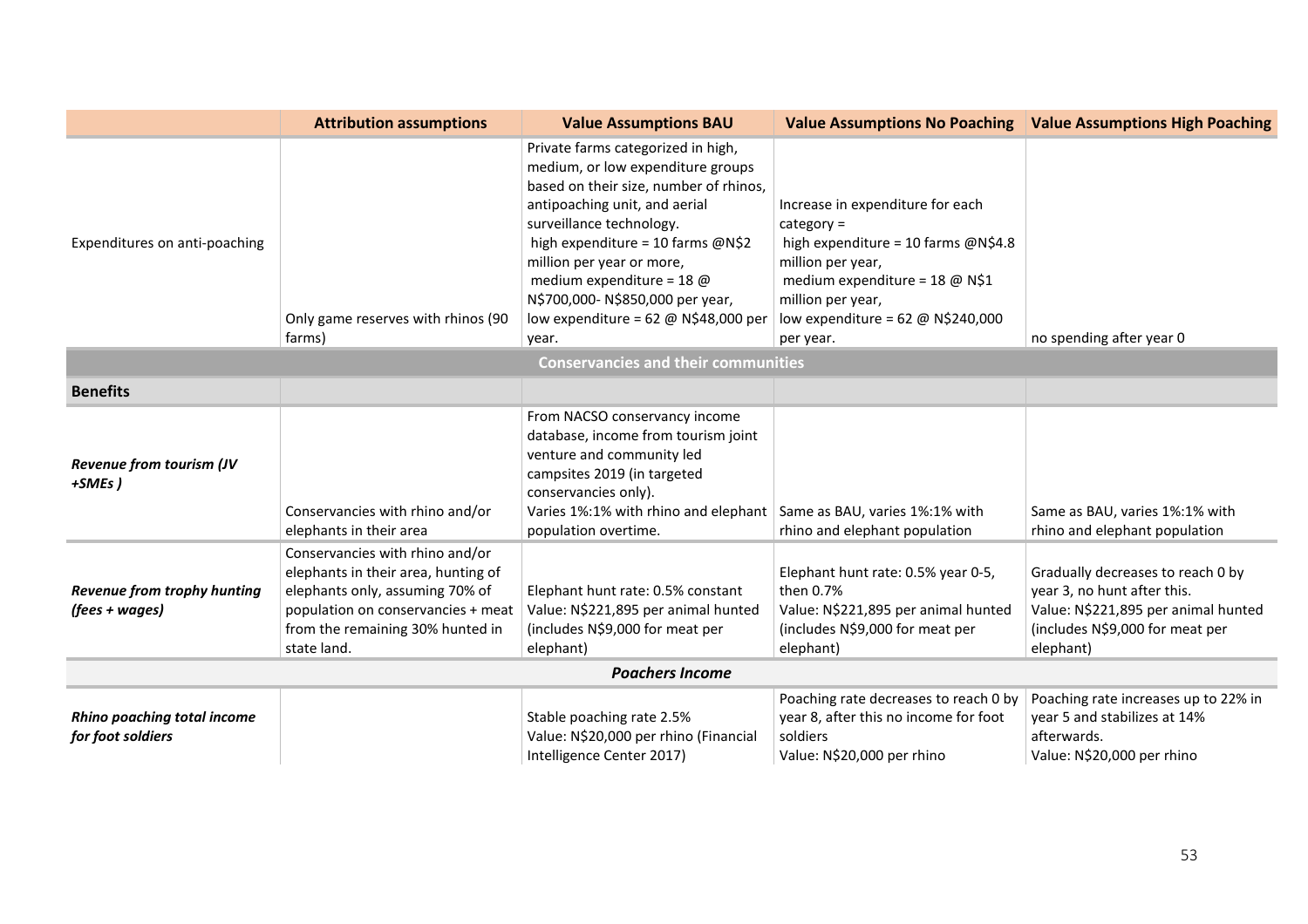|                                                           | <b>Attribution assumptions</b>                                                                                     | <b>Value Assumptions BAU</b>                                                                                                                                                                                                    | <b>Value Assumptions No Poaching</b>                                                             | <b>Value Assumptions High Poaching</b>                                                              |
|-----------------------------------------------------------|--------------------------------------------------------------------------------------------------------------------|---------------------------------------------------------------------------------------------------------------------------------------------------------------------------------------------------------------------------------|--------------------------------------------------------------------------------------------------|-----------------------------------------------------------------------------------------------------|
| <b>Elephant poaching total</b><br>income for foot soldier |                                                                                                                    | Stable poaching rate at 0.3%<br>Value: N\$21,000 per elephant, based<br>on a price of US\$33 per kg of ivory<br>and 10 kgs of tusk per elephant<br>(Financial Intelligence Center 2017)                                         | Poaching rate decreases by 20% every<br>year to near 0 by year 9<br>Value: N\$4,620 per elephant | Poaching rate increases up to 11%by<br>year 9<br>Value: N\$4,620 per elephant                       |
| Costs                                                     |                                                                                                                    |                                                                                                                                                                                                                                 |                                                                                                  |                                                                                                     |
| Investment in anti-poaching                               | Conservancies with rhino and/or<br>elephants in their area, 70% of<br>game guards attributed to anti-<br>poaching. | Baseline from 2018 expenditure data<br>(field costs, uniforms, salaries, diem<br>and field allowance,), - 42% of these<br>expenditures attributed wildlife crime<br>prevention and anti-poaching.<br>Baseline remains constant. | Same as BAU                                                                                      | Expenditure stops after year 0                                                                      |
| Loss of life                                              | Rangers and poachers (foot soldiers)   None                                                                        |                                                                                                                                                                                                                                 | None                                                                                             | 1 life lost every year starting year 3,<br>statistical value of life = $N$12,505,000$<br>per person |
| <b>Nationwide economic and social benefits</b>            |                                                                                                                    |                                                                                                                                                                                                                                 |                                                                                                  |                                                                                                     |
| <b>Economy wide benefits</b>                              | Aid support transferred from WCP<br>to other productive development<br>sectors                                     | No transfer                                                                                                                                                                                                                     | 20% of aid funding goes to<br>economic development projects<br>every year                        | No transfer                                                                                         |
| <b>Wildlife viewing tourism</b>                           | 2020 Tourism receipts, 31%<br>attributable to wildlife watching<br>(Turpie et al. 2010)                            | Varies 1%:1% with rhino population                                                                                                                                                                                              | Varies 1%:1% with rhino population                                                               | Varies 1%:1% with rhino population                                                                  |
| <b>Trophy hunting</b>                                     | Overall sector (highly depends on<br>a no poaching reputation)                                                     | Varies 1%:1% with total rhino and<br>elephant population                                                                                                                                                                        | Varies 1%:1% with total rhino and<br>elephant population                                         | Varies 1%:1% with total rhino and<br>elephant population                                            |